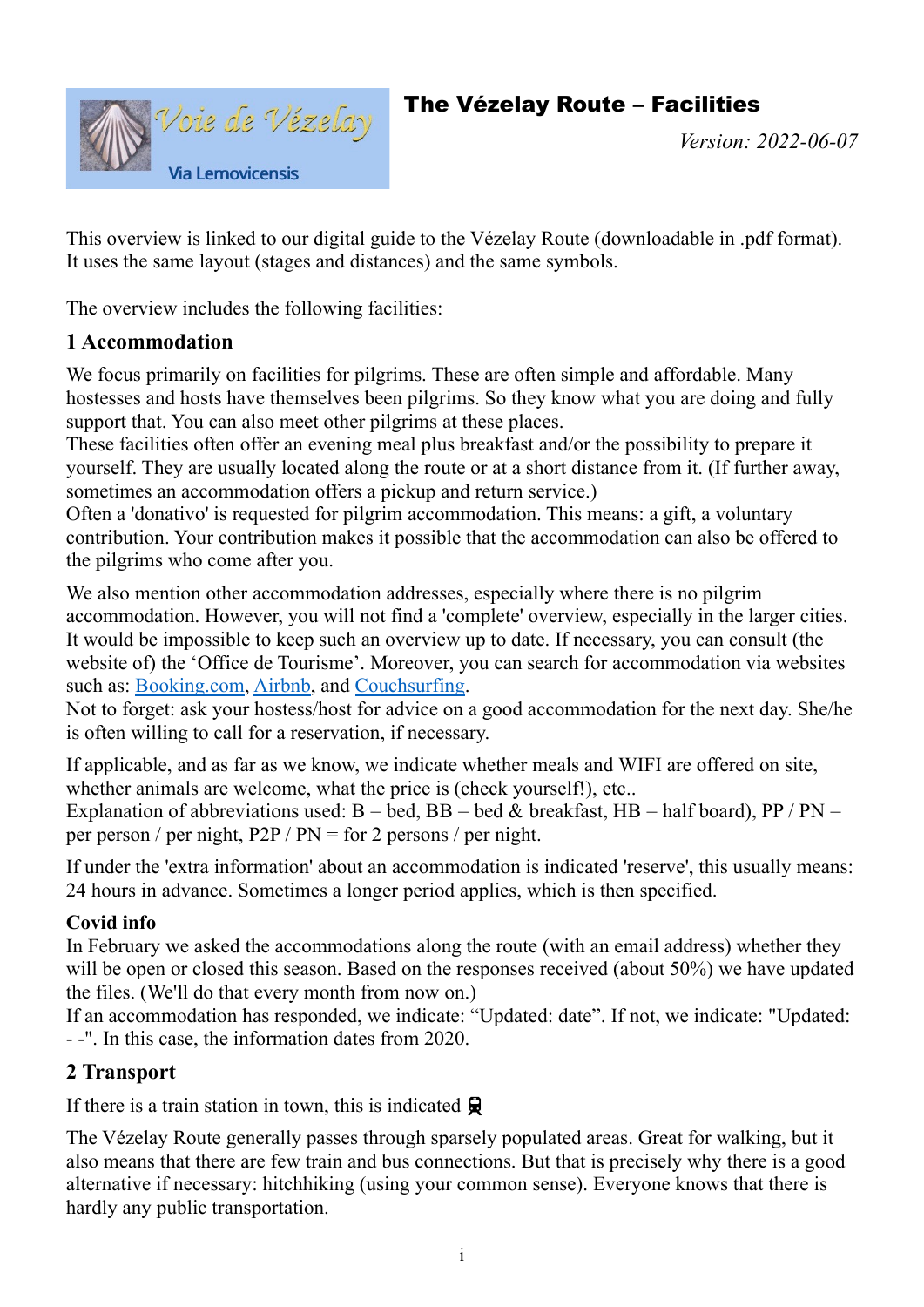#### **3 Other facilities**

- **Tourist Office** ('Office de Tourisme') **(i)** but also: the pilgrim offices (in Vézelay and Saint-Jean-Pied-de-Port), and the monuments designated as World Heritage by UNESCO in 1998, as part of the 'Pilgrimage routes to Santiago de Compostela in France'.

#### $-$  **Post Office** / **Agency** ('Poste')  $\triangleright$

#### - **Picnic bench / place** M

#### **- Bar, café, restaurant**  $\mathbb{R}$

These are indicated by one symbol, even if there are several places in one village or small(er) city. (Then under 'extra information' we indicate: 'multiple addresses').

 $\blacksquare$  **Shops** (bakeries, butcher shops, groceries, supermarkets, etc.)  $\mathbf{Q}$ 

These are indicated by one symbol, even if there are several shops in one village or small(er) city. (Then under 'extra information' we indicate 'multiple addresses').

#### **- 'All facilities'**

In the larger cities there are, of course, many bars, cafés, restaurants, shops and hotels. Moreover, usually there are special facilities such as: a hospital, shoemaker, bicycle repair shop, or outdoor sports shop. All these facilities are indicated with one symbol.

#### **Finally...**

... a few tips that you can safely ignore. After all, it's your journey!

With so much information available, the idea of 'everything under control' can arise. But that is not how it works. Hosts can decide overnight to stop receiving pilgrims without passing on the message. The bar or grocery that you have been really looking forward to, appears to be closed that day due to family circumstances. And so on and so on.

So make sure that, on your journey through these sparsely populated areas, you always carry a small, nutritious emergency supply with you,

Moreover: 'everything under control', is that really great? Your decision to go on a pilgrimage, wasn't it also a decision to leave behind you the familiar and certainties?

We think improvisation is part of that. While walking, you get a feel for the right direction, even without markings. Along the way you will discover that most cemeteries have a water tap, that post offices in smaller towns have limited opening times, that the presence of a tourist office usually indicates that there other facilities also.

To go one step further: don't try to plan everything in advance. Be open to what comes your way.

Sometimes that is demanding, but often - in retrospect - these are highlights on your journey. Moments when you could experience true hospitality and help and/or you discovered that you can handle just fine.

Feel free to ask for help on your way, even if you do not speak French fluently. You will discover that most people are happy to help. And sometimes it leads to very special encounters.

## Bon chemin!

Please send us additional information to [info@voiedevezelay.eu.](mailto:info@voiedevezelay.eu)

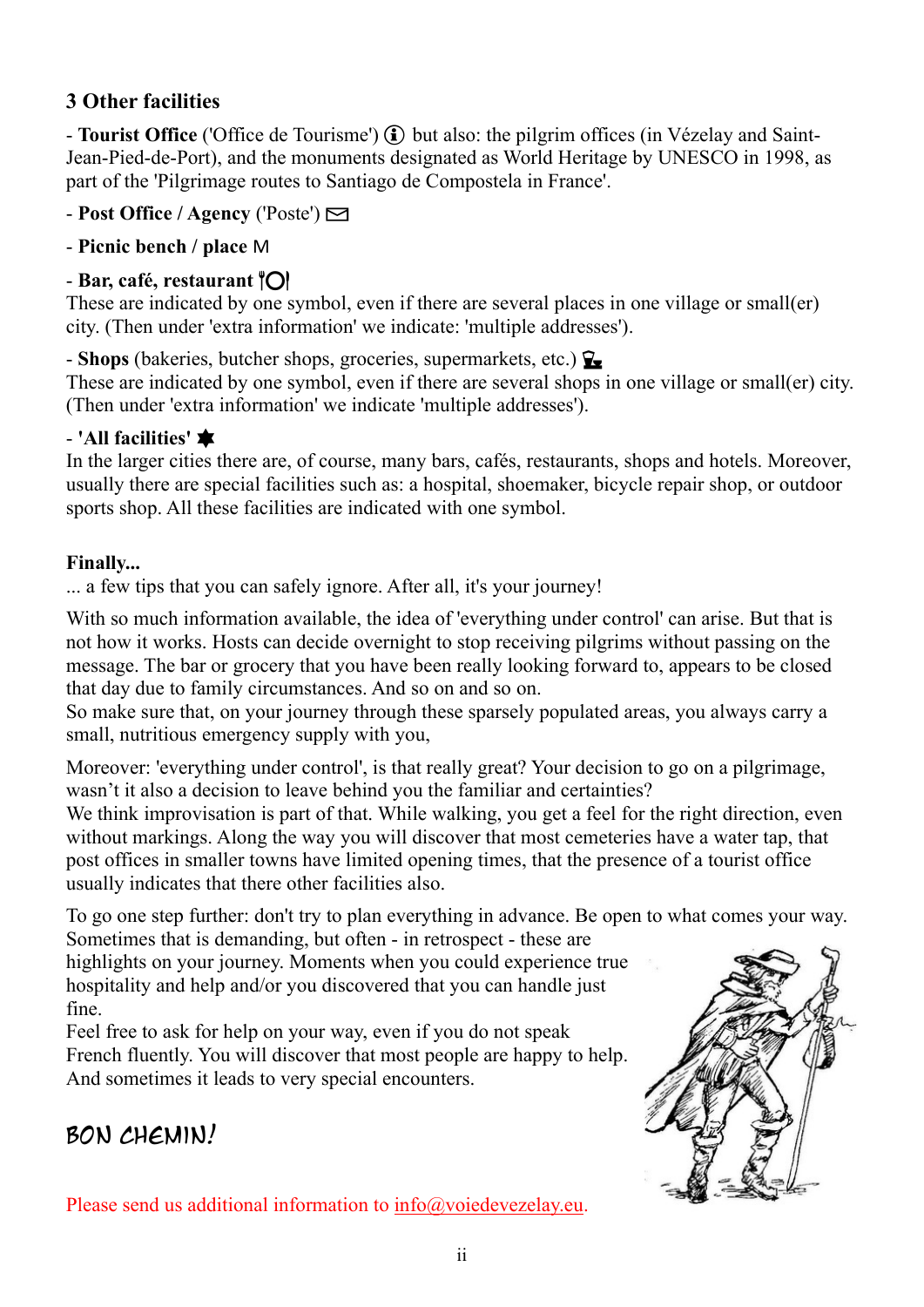# **4 Symbols: overview**

| <b>Pilgrim shelter</b> |                                                                                   | <b>Accommodation: extras</b> |                                       |  |
|------------------------|-----------------------------------------------------------------------------------|------------------------------|---------------------------------------|--|
| 翁                      | Home hospitality for pilgrims ('Accueil                                           |                              | Dinner possible at location           |  |
|                        | pèlerin à domicile')                                                              | ふ                            | Wifi                                  |  |
| ඟ                      | Pilgrims hostel ('refuge pèlerin')                                                |                              | <b>Other facilities</b>               |  |
|                        | Hospitality by a church/religious organiza-                                       | $\bf G$                      | Tourist Office ('Office de Tourisme') |  |
| 止                      | tion ('accueil et hébergement religieux')                                         | 貝                            | Train station ('gare SNCF')           |  |
|                        | <b>Other accommodation</b>                                                        | <b>"Ol</b>                   | Café, bar, restaurant                 |  |
| ఆ                      | Hotel or B&B ('chambres d'hôtes')                                                 | Ł                            | Shop(s)                               |  |
| ∩                      | Holiday house ('gîte')                                                            | 罓                            | Post Office / Agency                  |  |
|                        | Youth hostel ('auberge de jeunesse') /<br>Accommodation for young workers ('foyer | M                            | Picnic bench / place                  |  |
| 给                      | de jeunes travailleurs (FJT)')                                                    |                              | All facilities                        |  |
|                        | Camp site ('camping')                                                             |                              |                                       |  |

### **5 Index**

| $\mathbf{1}$   | Variant via Nevers (southern route)                          |  |
|----------------|--------------------------------------------------------------|--|
| 1.1            |                                                              |  |
| 1.2            |                                                              |  |
| 1.2a           | Nevers - Annay (variant via Augy-sur-Aubois) 5               |  |
| 1.3            | Saint-Amand-Montrond > Gargilesse 5                          |  |
| $\mathbf{1}$   | Variant via Bourges (northern route)                         |  |
| 1.1            |                                                              |  |
| 1.2            |                                                              |  |
| 1.3            |                                                              |  |
| 1.4            |                                                              |  |
| $\overline{2}$ |                                                              |  |
| 3              | La Coquille > Sainte-Foy-la-Grande $(1st$ part)  18          |  |
| 3a             |                                                              |  |
| 3              | La Coquille > Sainte-Foy-la-Grande (2 <sup>nd</sup> part) 20 |  |
| 4              | Sainte-Foy-la-Grande > Captieux  21                          |  |
| 5              |                                                              |  |
| 6              | Sault de Navailles > Saint-Jean-Pied-de-Port 25              |  |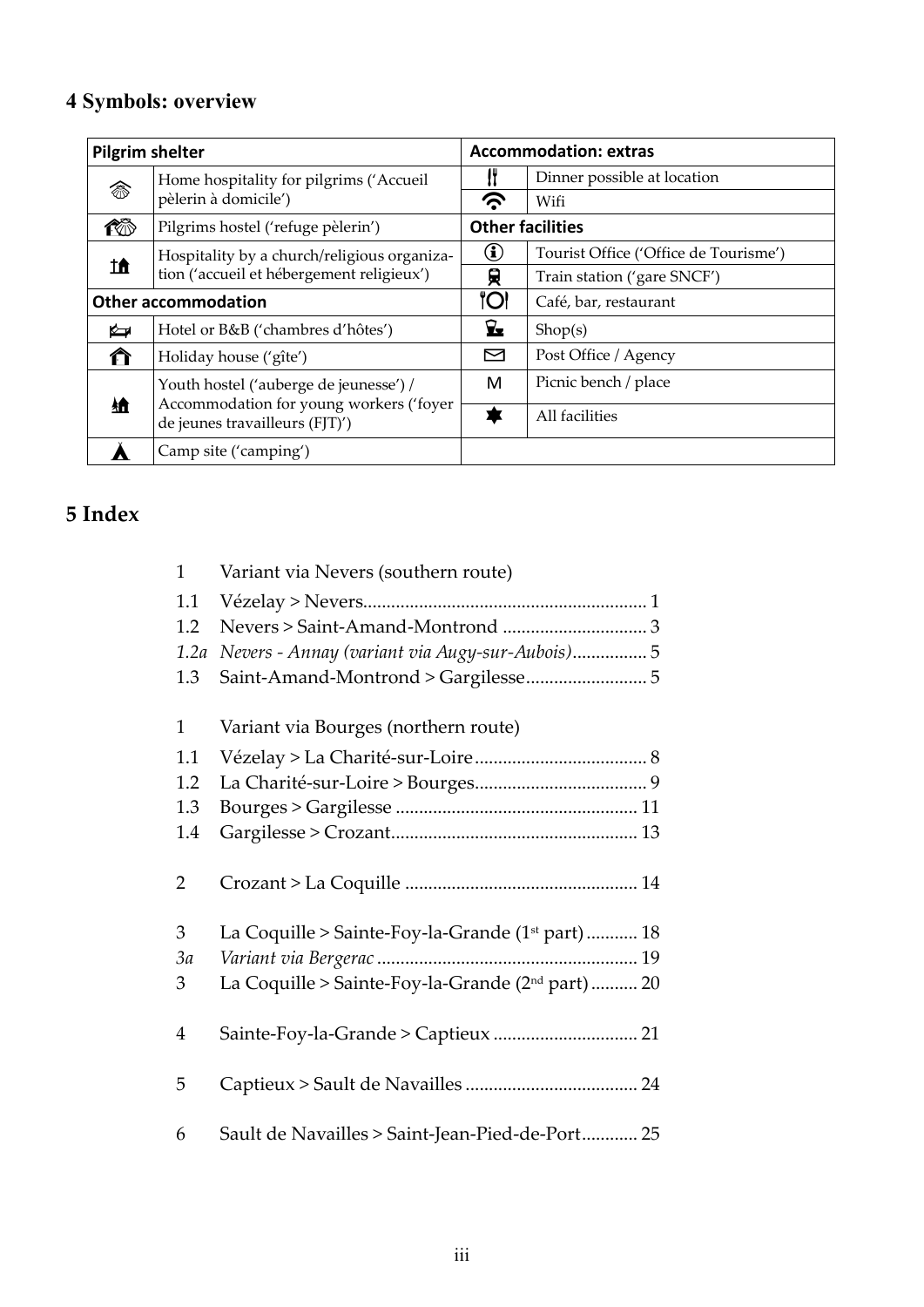| Km   | <b>Municipality</b> | Symb             |                                                                                                                                                                                                                                      |
|------|---------------------|------------------|--------------------------------------------------------------------------------------------------------------------------------------------------------------------------------------------------------------------------------------|
|      |                     |                  | 1.1 - Vézelay > Nevers                                                                                                                                                                                                               |
|      |                     | 貝                | Gare / Railway Station / Bahnhof / station   Auxerre                                                                                                                                                                                 |
|      |                     | 貝                | Gare / Railway Station / Bahnhof / station   Avallon                                                                                                                                                                                 |
|      |                     | 貝                | Gare / Railway Station / Bahnhof / station   Sermizelles-Vézelay                                                                                                                                                                     |
| 0.0  | Asquins             | $\bf{G}$         | Église Saint-Jacques-le-Majeur d'Asquins (UNESCO)                                                                                                                                                                                    |
| 0.0  | Vézelay             | $\bf{G}$         | Basilique Sainte-Marie-Madeleine de Vézelay (UNESCO)                                                                                                                                                                                 |
| 0.0  | Vézelay             |                  | Centre Sainte-Madeleine - Fraternités Monastiques de Jérusalem   26 Rue Saint-Pierre   Price: Donativo   https://hotellerie-                                                                                                         |
|      |                     | Ħ                | vezelay.fr/pelerins/   Animals: No   No reservation. Visit the web page. April-September: Reception between 11:30 am -                                                                                                               |
|      |                     |                  | 12:00 pm; 4:00 PM - 5:45 PM; 7.30pm to 9pm   *** Updated: 20210405                                                                                                                                                                   |
|      | Vézelay             |                  | Accueil pèlerin - Amis et Pèlerins de Saint-Jacques de la Voie de Vézelay   24 Rue Saint Pierre   tel: +33 3 86 32 38 11                                                                                                             |
|      |                     | $\bf{f}$         | http://www.vezelay-compostelle.eu/   Open every day from mid-April to the end of September: 9.30am-12.30pm and 2pm-                                                                                                                  |
|      |                     |                  | 7pm. Before / after limited opening.   *** Updated: 20210405                                                                                                                                                                         |
|      | Vézelay             |                  | Auberge de Jeunesse de Vézelay   Route de l'Etang   tel: +33 6 38 77 15 33   Price: €14 PP/PN                                                                                                                                        |
|      |                     |                  | https://www.camping.auberge-vezelay.com   https://www.camping-auberge-vezelay.com   Language: fr-en   Open: 1/4 - 31/1                                                                                                               |
|      |                     |                  | *** Updated: 20220301<br>Camping de l'Ermitage   Route de l'Etang   tel: +33 6 38 77 15 33   Price: €7 PP/PN   aubergecampingvezelay@gmail.com                                                                                       |
|      | Vézelay             |                  | $\triangle$ $\bigcap$  https://www.camping-auberge-vezelay.com   Animals: Dog €0,50   Language: fr-en   Open: 1/4 - 31/1   ***Updated:                                                                                               |
|      |                     |                  | 20220301                                                                                                                                                                                                                             |
|      | Vézelay             |                  | Hôtel 'Le Compostelle'   Place du Champ de Foire   tel: +33 3 86 33 28 63   Price: €60 PP/PN   le.compostelle@wanadoo.fr                                                                                                             |
|      |                     | ⋭                | https://www.le-compostelle-vezelay.fr   Price for 'Chambre Éco', Breakfast: €9.50 (from 8 am).   ***Updated: - -                                                                                                                     |
|      |                     |                  |                                                                                                                                                                                                                                      |
|      | Vézelay             |                  | Le Relais du Morvan   45 Place du Champ de Foire   tel: +33 3 86 33 25 33   Price: €59 PP/PN                                                                                                                                         |
|      |                     | ⊯∦<br>ふ          | lerelaisdumorvan@gmail.com   https://www.relais-du-morvan-vezelay.fr   Dinner possible.   ***Updated: 20210710                                                                                                                       |
|      |                     |                  |                                                                                                                                                                                                                                      |
|      | Vézelay             | ⋭                | Café Galerie Cabalus   Rue Saint-Pierre   tel: +33 3 86 33 20 66   Price: €42 PP/PN   contact@cabalus.com                                                                                                                            |
|      |                     | ら                | http://www.cabalus.com   ***Updated: 20210710                                                                                                                                                                                        |
|      | Vézelay             | ⇑                | Au cœur des Songes - Philippe Toulmé   7 Rue de l'horloge   tel: +33 6 08 61 47 16   Price: €90 Gîte/PN                                                                                                                              |
|      |                     | ふ                | terre2songes@yahoo.fr   https://www.gite-de-vezelay.fr   Animals: Yes   Language: fr-en-es   4 places (possible: 6). Open<br>all year. Washing machine.   *** Updated: 20220301                                                      |
|      | Vézelay             | ⊠                | Poste / Post office / Postamt / postkantoor   17 Rue Saint-Etienne                                                                                                                                                                   |
|      | Vézelay             |                  | Office de Tourisme / Tourist office / Fremdenverkehrsamt / VVV   12 Rue Saint-Etienne   tel: +33 3 86 33 23 69                                                                                                                       |
|      |                     | $\bigcirc$       | vezelay@destinationgrandvezelay.com   https://www.destinationgrandvezelay.com                                                                                                                                                        |
|      | Vézelay             | <b>"Ol</b>       | Café / Bar / Restaurant   Multiple addresses                                                                                                                                                                                         |
|      | Vézelay             | £.               | Ravitaillement / Supplies / Proviant / Bevoorrading   Multiple addresses                                                                                                                                                             |
| 2.4  | Saint-Père          |                  | Camping municipal   Rue du Gravier   tel: +33 3 86 33 36 58 / +33 86 33 26 62   http://www.saint-pere.fr/camping-                                                                                                                    |
|      |                     | $\blacktriangle$ | municipal-commune-de-saint-pere-89_fr.html   The 1st phone number is available in July / Aug. Otherwise the 2nd (town                                                                                                                |
|      |                     |                  | hall). Mobile homes for rent. Open: 1 April - 30 September.   *** Updated: --                                                                                                                                                        |
|      | Saint-Père          | 'Ol              | Café / Bar / Restaurant                                                                                                                                                                                                              |
|      | Saint-Père          | $\mathbf{z}$     | Ravitaillement / Supplies / Proviant / Bevoorrading                                                                                                                                                                                  |
| 7.5  | Foissy-lès-Vézelay  |                  | Gîte du Vézelien   6 Place de l'Eglise   tel: +33 6 78 94 23 30   Price: €22 PP/PN   nicoledavid1@yahoo.fr                                                                                                                           |
|      |                     | ∩                | https://giteduvezelien.com/#gite   Animals: Horse € or €10   On the GR13. Join the route again at Pierre-Perthuis. Reserve.                                                                                                          |
|      |                     |                  | Breakfast or lunch package: €8.   *** Updated: 20220301                                                                                                                                                                              |
|      | Pierre-Perthuis     | <b>"Ol</b>       | Café / Bar / Restaurant   Restaurant<br>M et Mme Perriot   2 Rue de la Guette   tel: +33 3 86 32 31 12 / +33 6 19 62 25 40   chantal.perriot@gmail.com   Animals:                                                                    |
| 11.1 | Domecy-Sur-Cure     | 念                | Dog: €7   Reserve   ***Updated: 20220301                                                                                                                                                                                             |
|      | Domecy-sur-Cure     |                  | Mme Schwer   3 Grande Rue   tel: +33 3 86 32 32 55   danielle.schwer@orange.fr   At 1,3km on the D127. Reserve. Open                                                                                                                 |
|      |                     | Ą                | 15/3-30/9   *** Updated: 20220301                                                                                                                                                                                                    |
| 15.4 | Champignolles-le-   |                  | Le Veilles Vignes - Mme Sabine Léon-Dufour   9 Route des Veilles Vignes   tel: +33 3 86 22 12 83   Price: €75 P2P/PN                                                                                                                 |
|      | Bas                 | ⋭                | sabineleondufour@hotmail.com   https://www.chambres-hotes.fr/chambres-hotes_les-vieilles-                                                                                                                                            |
|      |                     | ふ                | vignes_bazoches_26679.htm   Animals: Dog   Language: fr-en-es   1km past the Bazoches church, along the old Roman                                                                                                                    |
|      |                     |                  | road. Reserve.   *** Updated: - -                                                                                                                                                                                                    |
|      | <b>Bazoches</b>     |                  | Le Relais Vauban   3, Route de Corbigny   tel: +33 6 15 51 09 57 / +33 6 61 99 53 28 / +33 9 80 61 14 60   Price: €35 PP/PN                                                                                                          |
|      |                     | ⊯⊯               | lerelaisvauban@outlook.fr   https://www.facebook.com/Le-Relais-Vauban-Restaurant-Chambres-dh%C3%B4tes-                                                                                                                               |
|      |                     | ふ                | 107000147734061/   Pilgrim price in Pilgrim Room (if available). Reservation necessary. Breakfast €7,50. €55 P2P/PN. Dinner                                                                                                          |
|      |                     |                  | vanaf €15 (evenings and weekends). From May, closed on Mondays and Tuesdays.   *** Updated: 20220505                                                                                                                                 |
|      |                     |                  |                                                                                                                                                                                                                                      |
|      | <b>Bazoches</b>     | g۴               | Café / Bar / Restaurant   *** Updated: 20210610                                                                                                                                                                                      |
|      | <b>Bazoches</b>     | ⊠                | Poste / Post office / Postamt / postkantoor   Le Bourg                                                                                                                                                                               |
| 23.2 | Anthien             | ⊯∦               | Domaine de Dremont - Mme G. Bentley   Domaine de Drémont   tel: +33 6 40 64 91 10   Price: from €80 PP/PN  <br>mg.bentley@wanadoo.fr   http://www.dremont.fr   Language: fr-en-de   2.5 km off the route, via the D217 and a country |
|      |                     |                  | road. Dinner possible. Kitchen available.   *** Updated: 20220301                                                                                                                                                                    |
| 25.0 | Le Chemin           |                  | l'Esprit-du-Chemin - Arno Cuppen & Huberta Wiertsema   13 rue de la Voie Romaine   tel: +33 3 86 22 02 85   Price:                                                                                                                   |
|      |                     | ඟ                | Donativo   info@espritduchemin.org   https://www.espritduchemin.org   Animals: Unknown   Language: fr-en-de-nl   14                                                                                                                  |
|      |                     | $\mathfrak{m}$   | places. Reserve. Open: late March - early October.   *** Updated: 20220301                                                                                                                                                           |
| 30.0 | Anthien             |                  | l'Herminière - Jean-Claude Raisonnier & Mireille Hemon   Charpuis, 1 Impasse du clos Bonnet.   tel: +33 3 86 22 07 02 / +33                                                                                                          |
|      |                     | 悆                | 663 13 41 14   Price: €30 PP/PN   jcraisonnier@hotmail.fr   Animals: Horse, donkey   Language: fr-en-de   5 km after the                                                                                                             |
|      |                     |                  | Bourg, on the route. Reserve. Pasture available.   *** Updated: 20220301                                                                                                                                                             |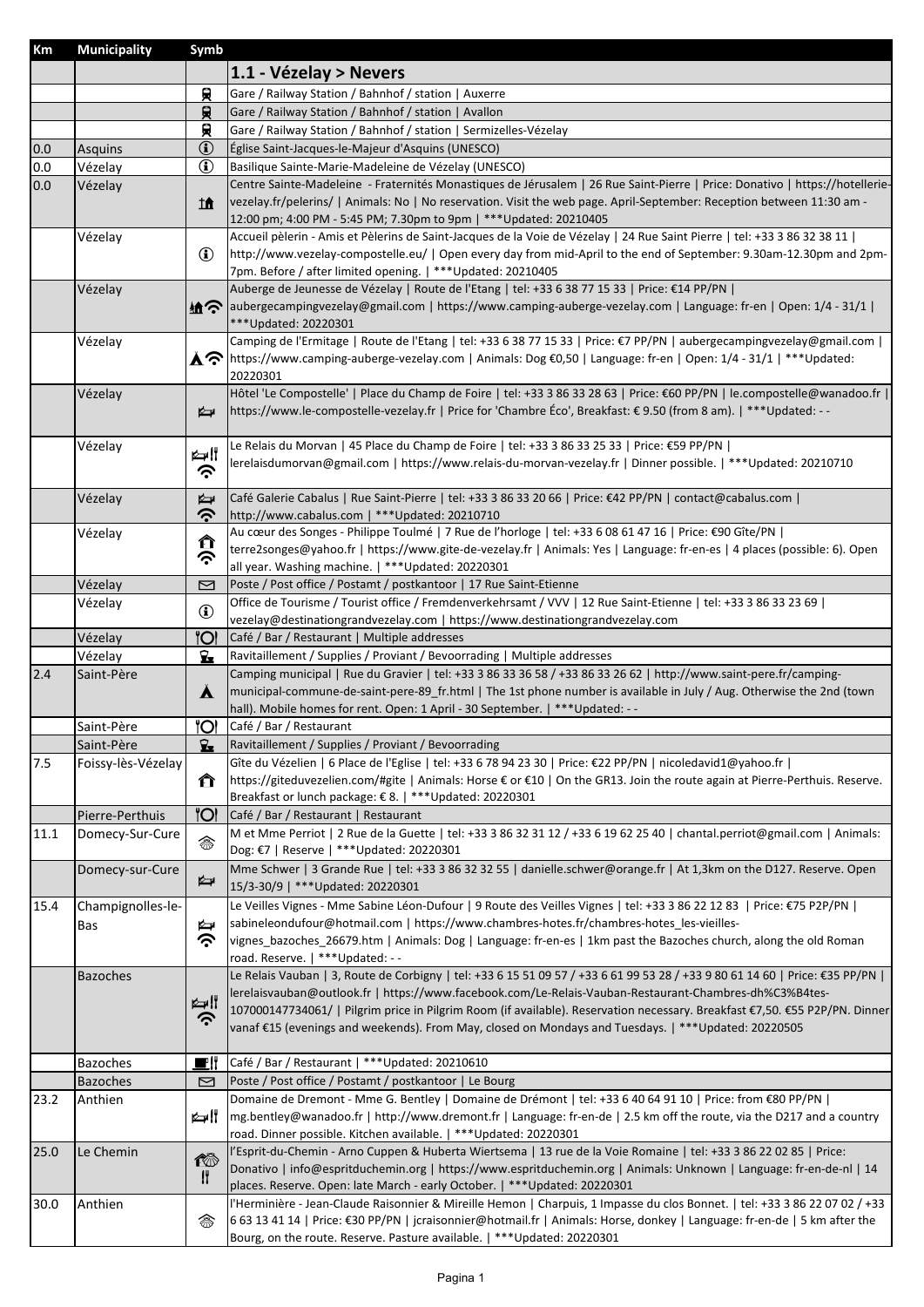| 31.4 | Chitry les Mines | 参                   | Mme Catherine Pompone   9, Rue Paul Frankeur, Lieu-dit Combres   tel: +33 3 86 20 17 14 / +33 7 50 83 67 55   Price: €28<br>PP/PN   herveetcatherine.pomponne@sfr.fr   Language: fr-en-de   From km 31.4 (bridge over the Auxois) westward for                                                                                                                                                                                                                                     |
|------|------------------|---------------------|------------------------------------------------------------------------------------------------------------------------------------------------------------------------------------------------------------------------------------------------------------------------------------------------------------------------------------------------------------------------------------------------------------------------------------------------------------------------------------|
| 36.0 | Corbigny         | 員                   | about 1.4 km. If necessary, directions via email.   *** Updated: 20220301<br>Gare / Railway Station / Bahnhof / station                                                                                                                                                                                                                                                                                                                                                            |
|      | Corbigny         | 1 organisas         | Refuge municipal   1 Rue du Petit Fort   tel: +33 3 86 20 11 98 / +33 6 08 05 77 41 / +33 6 71 99 74 81   Price: €12 PP/PN  <br>accueil@corbigny.fr   https://www.corbigny.fr/refuge-des-pelerins-de-st-jacques-de-compostelle   5 places. Reserve.<br>Pilgrim pass required. Key at the town hall (see phone number). On Saturday afternoon and Sunday: register at La Boutique<br>des Saveurs (near the town hall). Kitchen available. Open: 26 / 3-31 / 10.   *** Updated: --   |
|      | Corbigny         | ⊯∦<br>ဂ္ဂ           | La Buissonnière   36 Avenue Saint-Jean   tel: +33 3 86 20 02 13   Price: €65 - €71 PP/PN   labuissonniere.hotel@hotmail.fr  <br>http://www.hotel-buissonniere.com/   Language: fr-en   €78-€84 P2P/PN. Breakfast buffet: €9. Evening meal possible.<br>Pilgrim formula': €78 (overnight stay, breakfast and dinner). Tourist tax €1.20   ***Updated: 20220301                                                                                                                      |
|      | Corbigny         | ⊯∦<br>ふ             | L'Europe   7 Grande Rue   tel: +33 3 86 20 09 87   Price: From €57 PP/PN   hoteleuropelecepage@orange.fr  <br>https://www.hoteleuropecorbigny.com/   HB from €77. Breakfast €9.90 Sandwiches and meals possible. Bicycle storage.  <br>*** Updated: 20220301                                                                                                                                                                                                                       |
|      | Corbigny         | $\bigcirc$          | Office de Tourisme / Tourist office / Fremdenverkehrsamt / VVV   8 Place de l'Hôtel de Ville  <br>https://www.corbignytourisme.com                                                                                                                                                                                                                                                                                                                                                 |
|      | Corbigny         | ⊠                   | Poste / Post office / Postamt / postkantoor   16 Avenue Saint Jean                                                                                                                                                                                                                                                                                                                                                                                                                 |
|      | Corbigny         | 'Ol                 | Café / Bar / Restaurant   Multiple addresses                                                                                                                                                                                                                                                                                                                                                                                                                                       |
|      | Corbigny         | <del></del>         | Ravitaillement / Supplies / Proviant / Bevoorrading   Multiple addresses                                                                                                                                                                                                                                                                                                                                                                                                           |
| 39.7 | Chaumot          | 又も                  | Camping de l'Ardan   58 Gare du Chaumot Chitry   tel: +33 3 86 29 25 66   Price: €10 PP/PN   info@camping-<br>bourgogne.com   https://www.camping-bourgogne.com   Animals: Dog €1   Language: fr-en-nl-de   Past the bridge over<br>the canal. Breakfast €6.50, Packed lunch €6.50. Caravan for rent. Open: Apr.-Sept. Restaurant open 8.30-12.00 / 15.00-<br>23.00.   *** Updated: 20220301                                                                                       |
|      | Guipy            | ⊠                   | Poste / Post office / Postamt / postkantoor   Rue Saint-Eloi                                                                                                                                                                                                                                                                                                                                                                                                                       |
|      | Guipy            | 'Ol<br><del>⊾</del> | Café / Bar / Restaurant   Café, post office, grocery store, restaurant. Closed on Mondays. Offers hot and cold sandwiches<br>(€4.50) as well as a menu (€12.50).   ***Updated: 20220407                                                                                                                                                                                                                                                                                            |
| 56.2 | Saint-Révérien   | 检                   | Refuge municipal - Jan de Beer, régisseur   5 Place de la Mairie   tel: +33 6 35 95 11 91 / +33 3 86 29 63 28   Price: €12<br>PP/PN   janencatherine@gmail.com   https://58420-saint-reverien.pagesperso-orange.fr/Saintjacques.htm   Animals:<br>Horse, donkey, no dogs   Language: fr-en-de-nl   12 places. In the former post office. Kitchen available. Open: Mar-Oct.<br>Small grocery store next to the refuge with bread deposit.   *** Updated: 20220301                   |
|      | Saint-Révérien   | Ł                   | Ravitaillement / Supplies / Proviant / Bevoorrading   Grocery close to the hostel. "Le Relais de Saint Jacques" welcomes you<br>from 7:00 to 13.00 and 16.30 to 19.30. Monday morning closed.   *** Updated: 20210510                                                                                                                                                                                                                                                              |
| 66.1 | Lurcy le Bourg   | ⋭                   | Les Gites de Boulon - Gilles Cabarat   Lieu-dit Boulon   tel: +33 3 86 68 06 81   Price: €45 PP/PN  <br>gillelenecabarat@orange.fr   https://www.lesgitesdeboulon.fr   ***Updated: --                                                                                                                                                                                                                                                                                              |
| 68.9 | Prémery          | ඟ<br>11             | Un pas à la fois - Chantal Jourdan   6 Route de Vilaine   tel: +33 3 58 07 06 69 / +33 6 78 91 39 23   Price: Donativo  <br>talchan5@hotmail.fr   https://www.unpasalafois.eu/   Animals: Horse, donkey, dog   Language: fr-en   11 places. Open all<br>year. Reserve. Camping possible.   *** Updated: 20220301                                                                                                                                                                   |
| 73.0 | Prémery          | Å                   | Camping municipal Les Prés de la Ville   Route de Varzy   tel: +33 9 65 21 65 56 / +33 6 42 81 01 64   Price: €8 PP/PN  <br>camping@ville-premery.fr   https://www.mairie-premery.fr/camping   Rent caravan possible: € 2.60 PP/PD, Electricity<br>€1,80 /PD, Tourist Tax €0,22 PP/PD. Open: April 1 to September 30. Town Hall: +33 3 86 68 12 40   *** Updated: 20210305                                                                                                         |
|      | Prémery          | ⊯∦                  | Le Resto des Copains   8, Route de Lurcy   tel: +33 3 86 37 97 59 / +33 6 09 45 50 50   restodescopains@orange.fr  <br>Formerly 'Routiers'. Dinner possible.   *** Updated: - -                                                                                                                                                                                                                                                                                                    |
|      | Prémery          | ∩                   | Sophie Conseil   60 Grande Rue   tel: +33 6 38 04 59 15   Price: Unknown   sophie.conseil@gmail.com   NOT available until<br>September 2022 due to renovation. No dinner, but restaurant nearby (Chez Adra). Always open.   *** Updated: 20220301                                                                                                                                                                                                                                  |
|      | Prémery          | ⊯∦                  | Le Saint Jacques   37 Rue de Lurcy   tel: +33 7 78 05 09 78   Price: €39,50 PP/PN   marcmole2@gmail.com   Animals: Yes  <br>Language: fr-en-de   €74 P2P/PN- Open: early March to September 15, 2022.   ***Updated: 20220301                                                                                                                                                                                                                                                       |
|      | Prémery          | ⋭                   | Le Forneau - Mme Streiff   17 Rue des Rosiers   tel: +33 3 86 68 07 70   Price: €36 PP/PN   https://www.chambres-<br>hotes.fr/chambres-hotes_chez-streiff_premery_1435.htm   *** Updated: - -                                                                                                                                                                                                                                                                                      |
|      | Prémery          | ⋭                   | La Châtelière - Mme Evelyne Lacaze   Chemin des Gobets, Cervenon   tel: +33 3 86 38 96 74 / +33 6 83 33 33 95   Price: €60<br>PP/PN   lachateliere@orange.fr   http://www.lachateliere.com   Animals: Horse, donkey   Language: fr-en-es   Pilgrimage<br>fare. € 70 P2P/PN. To reserve. Simple meal possible (reservation). Pasture land available. Bicycle storage. Also a small gite<br>with a double bed: €40 per room, with kitchen, without breakfast.   ***Updated: 20220407 |
|      | Prémery          | ⊠                   | Poste / Post office / Postamt / postkantoor   1 Avenue de la Gare                                                                                                                                                                                                                                                                                                                                                                                                                  |
|      | Prémery          | ∗                   | All facilities: restaurants, shops, services and rooms.                                                                                                                                                                                                                                                                                                                                                                                                                            |
| 77.3 | <b>Sichamps</b>  | 念                   | Mr. Laurent Martin   3 Rue des Chevrottes   tel: +33 6 07 78 19 50   Price: Donativo   laurentmartin.aquadis@orange.fr  <br>Animals: Dog, horse, donkey   Not on the trail. Three double rooms. Picks up pilgrims.   *** Updated: 20210920                                                                                                                                                                                                                                         |
| 91.3 | Guérigny         | ඟ                   | Refuge municipal   24 Allée Marie Curie   tel: +33 3 86 90 78 50   mairie-guerigny@wanadoo.fr   Animals: Horse, donkey  <br>Reserve at the town hall (see telephone number). Open: 15-3 / 15-10. 4 places. Kitchen available.   *** Updated: --                                                                                                                                                                                                                                    |
|      | Guérigny         | ⊯‼<br><u>ぐ</u>      | Hôtel Le Commerce   2 Grande Rue   tel: +33 3 86 37 32 77   Price: €42 PP/PN   €52 P2P/PN. Pilgrims rate with pilgrims<br>passport. Half board and packed lunch possible.   *** Updated: 20210920                                                                                                                                                                                                                                                                                  |
|      | Guérigny         | ⊠                   | Poste / Post office / Postamt / postkantoor   53 Grande Rue                                                                                                                                                                                                                                                                                                                                                                                                                        |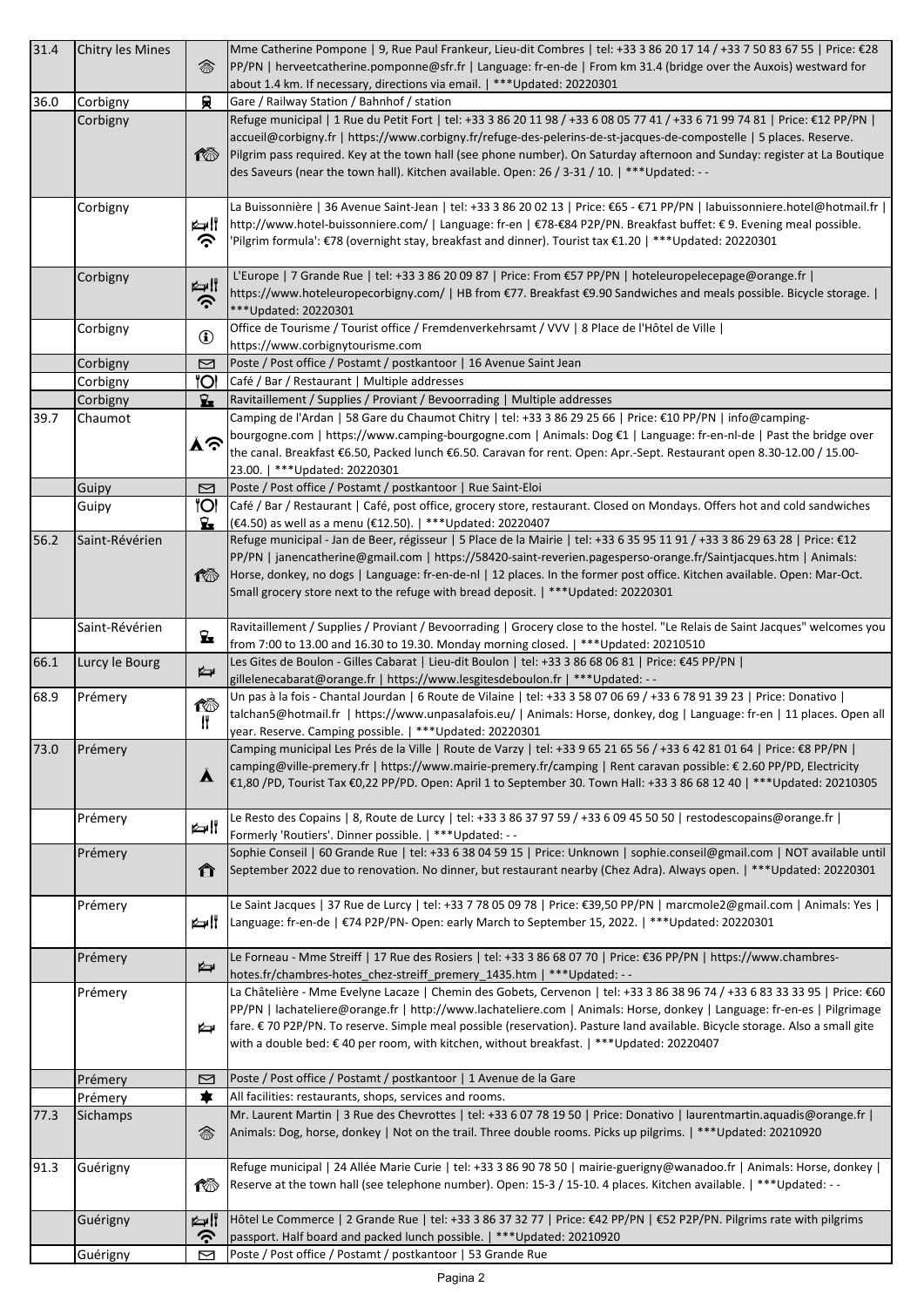|       | Guérigny           | ☀                | Restaurants, shops, bus                                                                                                                                                                                                                             |
|-------|--------------------|------------------|-----------------------------------------------------------------------------------------------------------------------------------------------------------------------------------------------------------------------------------------------------|
| 96.8  | Urzy               | ΪOΙ              | Café / Bar / Restaurant   Restaurant                                                                                                                                                                                                                |
| 98.9  | Pont-Saint-Ours    | 'Ol              | Café / Bar / Restaurant   Restaurant                                                                                                                                                                                                                |
| 105.0 | <b>Nevers</b>      | 9                | Gare / Railway Station / Bahnhof / station                                                                                                                                                                                                          |
|       | <b>Nevers</b>      | 参                | Claude et Bernard Thiery   66 Rue Francis Garnier   tel: +33 3 86 59 43 09 / +33 6 60 35 88 33   Price: Donativo   Upon                                                                                                                             |
|       |                    |                  | entering Nevers, 2 km before the center. Reserve.   *** Updated: 20220505                                                                                                                                                                           |
|       | Nevers             |                  | Espace Bernadette Soubirous Nevers   34 rue Saint-Gildard   tel: +33 3 86 71 99 50   Price: €25 PP/PN   contact@espace-                                                                                                                             |
|       |                    | 止<br><b>ごく</b>   | bernadette.com   http://www.sainte-bernadette-soubirous-nevers.com   Animals: No   Language: fr-en-de-it   Close to the<br>train station and the city center. The price of 25 € is for a person with presentation of the credential.   *** Updated: |
|       |                    |                  | 20220301                                                                                                                                                                                                                                            |
|       | <b>Nevers</b>      |                  | Monastère de la Visitation   49 Rue des Saulaies   tel: +33 3 86 57 37 40   Price: €20 PP/PN   visitation.nevers@orange.fr                                                                                                                          |
|       |                    | Ħ                | https://visitationnevers.blogspot.fr   To reserve. January closed. Maximum length of stay: 8 days.   ***Updated: 20220301                                                                                                                           |
|       |                    |                  |                                                                                                                                                                                                                                                     |
|       | Nevers             |                  | La Bonne Dame - Xavier & Martine Barnaud   21 Rue du Plateau de la Bonne Dame   tel: +33 3 86 37 58 27 / +33 6 02 24 05                                                                                                                             |
|       |                    | ◈<br>ら           | 36   Price: Donativo   xavier.barnaud@sfr.fr   Language: fr-en   400m off the route. Independent kitchen with the                                                                                                                                   |
|       |                    |                  | possibility of buying ingredients. Dormitory with 4 beds. Free Wifi.   *** Updated: 20220301                                                                                                                                                        |
|       | <b>Nevers</b>      |                  | Camping de Nevers   Rue de la Jonction   tel: +33 3 86 36 40 75   Price: €8 PP/PN   camping.nevers@aquadis-loisirs.com                                                                                                                              |
|       |                    | ÅÂ               | https://www.aquadis-loisirs.com/camping-de-nevers   Animals: Yes   Language: fr-en   Mobile home (4-6 pers): €70-€78                                                                                                                                |
|       |                    |                  | per night. Ecopod (without bathroom) €45-€62 per night. Open: 1/3 - 30/10   *** Updated: 20220301                                                                                                                                                   |
|       | <b>Nevers</b>      |                  | Office de Tourisme / Tourist office / Fremdenverkehrsamt / VVV   4 Rue Sabatier   http://www.nevers-tourisme.com                                                                                                                                    |
|       |                    | $\bf{G}$         |                                                                                                                                                                                                                                                     |
|       | <b>Nevers</b>      | 罓                | Poste / Post office / Postamt / postkantoor   25 Bis Avenue Pierre Beregovoy                                                                                                                                                                        |
|       | Nevers             | ★                | All facilities.                                                                                                                                                                                                                                     |
|       |                    |                  | 1.2 - Nevers > Saint-Amand-Montrond                                                                                                                                                                                                                 |
| 1.1   | Sermoise-sur-      |                  | Garden's Hotel   Route De Lyon (D907), Le Clos Ry   tel: +33 3 86 37 66 33   Price: €58 PP/PN                                                                                                                                                       |
|       | Loire              | اا ⊫∆            | gardenhotel58000@gmail.com   Dinner possible.   *** Updated: 20220301                                                                                                                                                                               |
| 4.6   | Challuy            | ा । ⊯⊴           | Le Pavillon - Mme Goddet   4 Rue du Pavillon   tel: +33 3 86 90 30 39   Price: from €75 PP/PN   contact@le-pavillon.fr                                                                                                                              |
|       |                    | ら                | https://www.le-pavillon.fr   Language: fr-en-de   Dinner possible: € 25   *** Updated: 20220301                                                                                                                                                     |
|       | Challuy            | 罓                | Poste / Post office / Postamt / postkantoor   Le Clos Ry (Intermarché)                                                                                                                                                                              |
|       |                    | <b>O</b>         |                                                                                                                                                                                                                                                     |
|       | Challuy<br>Challuy | $\mathbf{z}$     | Café / Bar / Restaurant   Multiple addresses<br>Ravitaillement / Supplies / Proviant / Bevoorrading   Multiple addresses                                                                                                                            |
| 14.3  | Magny-Cours        |                  | Le Circuit   1 Rue de Lavoir (RN7)   tel: +33 3 86 58 04 88   Price: €65 PP/PN   info@hotelducircuit.com                                                                                                                                            |
|       |                    | ⊯∦               | http://www.hotelducircuit.com/fr/index.php   No dinner at the moment   ***Updated: 20220301                                                                                                                                                         |
|       | Magny-Cours        | ⊠                | Poste / Post office / Postamt / postkantoor   1 Place de l'Eglise                                                                                                                                                                                   |
|       | Magny-Cours        | ľOl              | Café / Bar / Restaurant   Multiple addresses                                                                                                                                                                                                        |
|       | Magny-Cours        | <del></del>      | Ravitaillement / Supplies / Proviant / Bevoorrading   Multiple addresses                                                                                                                                                                            |
| 19.1  | Saint-Parize-le-Ch |                  | Gîte communal des pèlerins   6 rue de l'Église   tel: +33 3 86 21 08 40 / +33 6 80 12 32 13   Price: €12 PP/PN   sympa-                                                                                                                             |
|       | âtel               |                  | mairie@wanadoo.fr   ** Provisionally CLOSED due to the reception of UKRAINIAN refugees ** - Kitchen available. Reserve.                                                                                                                             |
|       |                    |                  | Pilgrims passport required. Open: March 15 - October 30.   *** Updated: 20220407                                                                                                                                                                    |
|       | Saint-Parize-le-   |                  | Le Gîte rural du Rond de Bord   110 Route du Rond de Bord   tel: +33 6 73 12 27 52   Price: €35 PP/PN                                                                                                                                               |
|       | Châtel             |                  | sylvie.genois@gmail.com   https://www.bourgognefranchecomte.com/locations-de-vacances/le-gite-rural-du-rond-de-bord                                                                                                                                 |
|       |                    | ⋭⋥               | Animals: Yes   Language: fr-en   5 places, bicycle shed. Open all year. Simple kitchen with preserves, soft drinks, beer and<br>wine (payable). Disposable sheets €10 (single bed) or €12 (double bed).   ***Updated: 20220505                      |
|       |                    |                  |                                                                                                                                                                                                                                                     |
|       | Saint-Parize-le-   |                  | Pierre & Maryline Aurambout   2 Route d'Azy   tel: +33 7 86 83 10 65   Price: Donativo   aurambout@hotmail.com   2                                                                                                                                  |
|       | Châtel             | ◈‼               | places in 1 room, credential required, Open: April-September upon reservation   *** Updated: 20210305                                                                                                                                               |
|       |                    |                  |                                                                                                                                                                                                                                                     |
|       | Saint-Parize-le-Ch |                  | Poste / Post office / Postamt / postkantoor   5 Rue de la Poste                                                                                                                                                                                     |
|       | âtel               | ⊠                |                                                                                                                                                                                                                                                     |
|       | Saint-Parize-le-   | $\overline{O}$   | Café / Bar / Restaurant   Restaurant, bar.                                                                                                                                                                                                          |
|       | Châtel             |                  |                                                                                                                                                                                                                                                     |
|       | Saint-Parize-le-   | $\mathbf{z}$     | Ravitaillement / Supplies / Proviant / Bevoorrading   Great bakery (closed on Monday); sandwiches are made on request.                                                                                                                              |
|       | Châtel             |                  | Supermarket 'Le Panier Sympa, Place de la Poste (8 am-1pm and 3.30-8.20pm; closed Mondays).                                                                                                                                                         |
| 29.3  | Saint-Pierre-le-   | 貝                | Gare / Railway Station / Bahnhof / station                                                                                                                                                                                                          |
|       | Moûtier            |                  |                                                                                                                                                                                                                                                     |
|       | Saint-Pierre-le-   |                  | Camping municipal   13 rue de Beaudrillon (D272)   tel: +33 3 86 90 19 94   Price: €17 PP/PN  <br>mairie.stpierrelemoutier@orange.fr   https://www.mairie-stpierrelemoutier.fr/aire-de-camping-cars-   Animals: Dog: €1                             |
|       | Moûtier            | $\blacktriangle$ | Restaurant at less than 1 km. Open: 15 / 6 - 15 / 9   *** Updated: 20210710                                                                                                                                                                         |
|       | Saint-Pierre-le-   |                  | Alain & Sylvie Blanchet - Accueil pèlerin l'Ardoisière   2 Chemin des Prouzes / Route de Livry   tel: +33 6 71 38 94 20   Price:                                                                                                                    |
|       | Moûtier            | ❀‼               | €28 PP/PN   am.blanchet@wanadoo.fr   Language: fr-en-de   Keep following the Route de Livry (D978A) for 1.5 km. 5                                                                                                                                   |
|       |                    | ふ                | places. € 46 P2P / PN. Dinner: € 12. Book 48 hours in advance. Pilgrim passport required. Washing and drying. Swimming                                                                                                                              |
|       |                    |                  | pool, garden, terrace.   *** Updated: 20220301                                                                                                                                                                                                      |
|       | Saint-Pierre-le-   | 念                | Mme Arbez-Seguin   74 Route de Livry, Marcigny   tel: +33 3 86 37 28 19 / +33 6 85 01 83 72   Price: €30 PP/PN   Animals:                                                                                                                           |
|       | Moûtier            |                  | Yes   After 2 km (D978A). Reserve. Open: 14 / 3-15 / 10.   *** Updated: 20210405                                                                                                                                                                    |
|       | Saint-Pierre-le-   | $\bigcirc$       | Office de Tourisme / Tourist office / Fremdenverkehrsamt / VVV   2 Rue Lieutenant Paul Theurier                                                                                                                                                     |
|       | Moûtier            |                  | https://saintpierremagnycours-tourisme.jimdo.com                                                                                                                                                                                                    |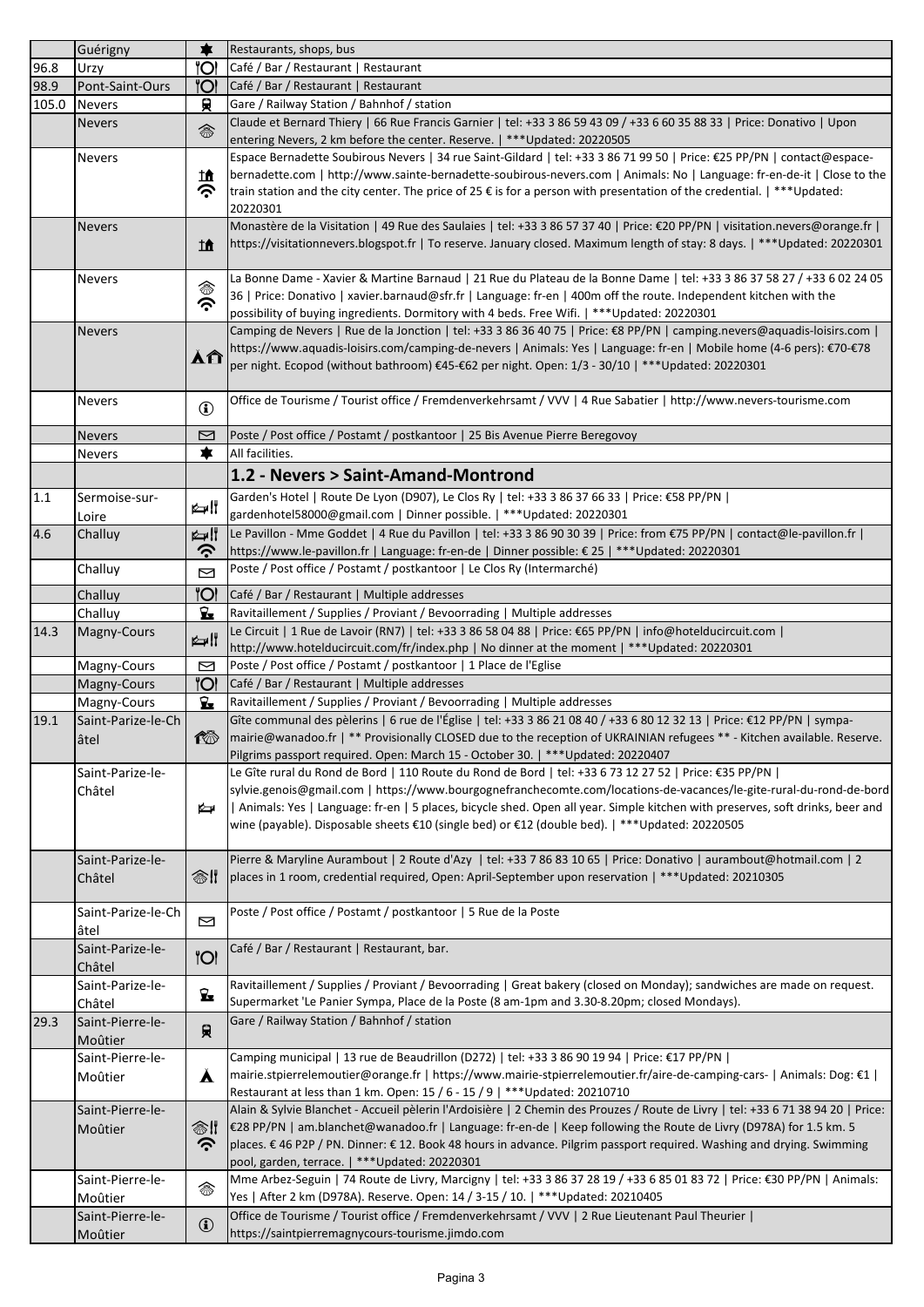|      | Saint-Pierre-le-            | ⊠                | Poste / Post office / Postamt / postkantoor   13 Avenue du Général de Gaulle                                                                                                                                                                         |
|------|-----------------------------|------------------|------------------------------------------------------------------------------------------------------------------------------------------------------------------------------------------------------------------------------------------------------|
|      | Moûtier                     |                  | Café / Bar / Restaurant   Multiple addresses                                                                                                                                                                                                         |
|      | Saint-Pierre-le-            | IO               |                                                                                                                                                                                                                                                      |
|      | Moûtier<br>Saint-Pierre-le- |                  | Ravitaillement / Supplies / Proviant / Bevoorrading   Multiple addresses                                                                                                                                                                             |
|      | Moûtier                     | $\mathbf{z}$     |                                                                                                                                                                                                                                                      |
| 33.8 | Livry                       | $\mathbf{z}$     | Ravitaillement / Supplies / Proviant / Bevoorrading   Bread depot (closed on Monday).                                                                                                                                                                |
| 39.1 | Le Veurdre                  |                  | Refuge municipal   6 Rue des Orfèvres   tel: +33 6 01 75 06 66 / +33 4 70 66 40 67   Price: €14,30 PP/PN                                                                                                                                             |
|      |                             | ඟ                | mairie.le.veurdre@wanadoo.fr   https://www.leveurdre.fr/index.php/en/tourisme-loisirs-culture/gites-et-chambres-d-hote                                                                                                                               |
|      |                             |                  | In 'Maison du Patrimoine'. Reserve preferably. Pilgrim pass required. Open: 1 / 3 - 30 / 10, from 5 p.m.   ***Updated:                                                                                                                               |
|      |                             |                  | 20211008                                                                                                                                                                                                                                             |
|      | Le Veurdre                  |                  | Saint-Mayeul   Rue de Saint-Mayeul   tel: +33 4 70 66 40 67   Price: €4 PP/PN   mairie.le.veurdre@wanadoo.fr                                                                                                                                         |
|      |                             | Å                | https://www.allier-auvergne-tourisme.com/hotellerie-plein-air/le-veurdre/camping-municipal-saint-mayeul/3947472                                                                                                                                      |
|      |                             |                  | Animals: Yes   Along the banks of the Bieudre. Phone number is from town hall. Open: 1 / 6 - 15 / 9.   *** Updated: --                                                                                                                               |
|      | Le Veurdre                  |                  | Le Pont Neuf   2 Rue du Faubourg de Lorette   tel: +33 4 70 66 40 12   Price: €57 - €62 PP/PN   info@hotel-lepontneuf.com                                                                                                                            |
|      |                             | ⋭                | https://www.hotel-lepontneuf.com   Dinner possible.   ***Updated: - -                                                                                                                                                                                |
|      | Le Veurdre                  | ⊠                | Poste / Post office / Postamt / postkantoor   19 Rue de Bourbon l'Archambault                                                                                                                                                                        |
|      | Le Veurdre                  | ''Ol             | Café / Bar / Restaurant   Multiple addresses                                                                                                                                                                                                         |
|      | Le Veurdre                  | $\mathbf{z}$     | Ravitaillement / Supplies / Proviant / Bevoorrading   Multiple addresses                                                                                                                                                                             |
|      | Lurcy-Levis                 | ⊠                | Poste / Post office / Postamt / postkantoor   69 Boulevard Gambetta                                                                                                                                                                                  |
|      | Lurcy-Levis                 | 'Ol              | Café / Bar / Restaurant   Multiple addresses, including Pizzeria, Bar-restaurant                                                                                                                                                                     |
|      | Lurcy-Levis                 | $\mathbf{z}$     | Ravitaillement / Supplies / Proviant / Bevoorrading   Multiple addresses                                                                                                                                                                             |
| 59.4 | Valigny                     |                  | Au Pré du Paradis - Aline Englebert   6 Chemin de la Platrière   tel: +33 7 82 49 14 48   Price: Donativo PP/PN                                                                                                                                      |
|      |                             | 念                | prevaligny@gmail.com   @aupreduparadis   Animals: Yes   Language: fr-en   At km 59.7 (Les Cacherats): go straight for                                                                                                                                |
|      |                             |                  | 150m. Reserve. Dinner but also self-cooking possible. 8 places in 3 rooms. Animals provided they are well-educated: cats /<br>dog present. Arrival from 2 p.m.   *** Updated: 20220505                                                               |
|      | Valigny                     |                  | Le Refuge - Sophie   Les Colombières   tel: +33 9 63 65 40 72   Price: Donativo   lerefuge@mailo.com   https://le-refuge-                                                                                                                            |
|      |                             | 翕                | 1.jimdosite.com/   Animals: Educated' dog   Book in advance. A total of 13 places in two locations (2 rooms in the house                                                                                                                             |
|      |                             |                  | and safari lodge on site).   *** Updated: 20220301                                                                                                                                                                                                   |
| 61.4 | Valigny                     |                  | Relais de la Forêt   9 Place de l'Eglise   tel: +33 4 70 66 60 33   Price: €56 P2P/PN   antoine.josette@orange.fr                                                                                                                                    |
|      |                             |                  | https://www.allier-auvergne-tourisme.com/hotel-le-relais-de-la-foret-HOTAUV000FS002CT-46-1.html   Animals: Yes   Half                                                                                                                                |
|      |                             |                  | board   *** Updated: --                                                                                                                                                                                                                              |
|      | Valigny                     | ⊠                | Poste / Post office / Postamt / postkantoor   10 Route de l'Etang                                                                                                                                                                                    |
|      | Valigny                     | 'Ol              | Café / Bar / Restaurant   Multiple addresses                                                                                                                                                                                                         |
|      | Valigny                     | <del></del>      | Ravitaillement / Supplies / Proviant / Bevoorrading   Multiple addresses                                                                                                                                                                             |
| 62.1 | Isle-et-Barbais             |                  | Camping Les Ecossais   La Salle (au lac de Pirot)   tel: +33 4 70 66 62 57 / +33 4 70 67 50 96   Price: €5,60 - € 6,80 PP/PN  <br>ecossais@campingstroncais.com   https://www.campingstroncais.com/camping-les-ecossais   Animals: Yes: €1,70   At 4 |
|      |                             | $\blacktriangle$ | km, via D64 and D111. Without car and electricity. Mobile home 2 pers: €70 - €80 PN. Tax €0.37 PP / PN. Due to the health                                                                                                                            |
|      |                             |                  | crisis, pillows, sheets and blankets are not provided. Open 1 / 4-31 / 10.   *** Updated: 20210305                                                                                                                                                   |
|      |                             |                  |                                                                                                                                                                                                                                                      |
| 72.0 | Ainay-le-Château            |                  | Refuge pèlerins - Amis de Saint Jacques   22 Rue des Récollets   tel: +33 4 70 29 00 30   Price: Donativo                                                                                                                                            |
|      |                             | ඟ                | hospitalite@vezelay-compostelle.eu   http://www.vezelay-compostelle.eu/standard.php?p=m1d   Animals: Horse, donkey                                                                                                                                   |
|      |                             | ‼ ◇              | Language: fr-en   With voluntary hospitaleros. Reserve. Open: 15/3 - 15/10, from 4 p.m. Meal €9.   *** Updated:                                                                                                                                      |
|      |                             |                  | 20220301<br>Poste / Post office / Postamt / postkantoor   20 Rue de l'Horloge                                                                                                                                                                        |
|      | Ainay-le-Château            | ⊠                |                                                                                                                                                                                                                                                      |
|      | Ainay-le-Château            | 'Ol              | Café / Bar / Restaurant   Multiple addresses                                                                                                                                                                                                         |
|      |                             |                  |                                                                                                                                                                                                                                                      |
|      | Ainay-le-Château            | $\mathbf{z}$     | Ravitaillement / Supplies / Proviant / Bevoorrading   Multiple addresses                                                                                                                                                                             |
| 79.6 | Charenton-du-               |                  | Mme Mativon   9 Rue du Château de la Grave   tel: +33 2 48 60 82 24 / +33 6 50 93 89 61   Price: €35 PP/PN   chantal-                                                                                                                                |
|      | Cher                        | 念                | mativon@bbox.fr   Reserve.   ***Updated: 20220407                                                                                                                                                                                                    |
|      | Charenton-du-               |                  | Poste / Post office / Postamt / postkantoor   1 Rue Neuve                                                                                                                                                                                            |
|      | Cher                        | ⊠                |                                                                                                                                                                                                                                                      |
|      | Charenton-du-               | <b>"Ol</b>       | Café / Bar / Restaurant   Multiple addresses                                                                                                                                                                                                         |
|      | Cher                        |                  |                                                                                                                                                                                                                                                      |
|      | Charenton-du-               | $\mathbf{z}$     | Ravitaillement / Supplies / Proviant / Bevoorrading   Multiple addresses                                                                                                                                                                             |
| 81.3 | Cher<br>Saint-Pierre-les-   |                  | Club Hippique du Gateau - Mme Deuquet   tel: +33 2 48 60 75 61 / +33 6 82 36 00 61                                                                                                                                                                   |
|      | Etieux                      | ⇑                | https://www.ecurieremydeuquet.com   Experiences: unsanitary, poorly maintained.   *** Updated: --                                                                                                                                                    |
|      | Saint-Pierre-les-           |                  | Moulin de Gâteau   289 Moulin de Gâteau   tel: +33 6 34 63 01 37   Price: €63 P2P/PN   marie.cappello@wanadoo.fr                                                                                                                                     |
|      | Étieux                      | ⋭                | https://www.moulindegateau.fr   Animals: Yes   Language: fr-en-it-pt   House by the water.   ***Updated: 20220301                                                                                                                                    |
|      |                             |                  |                                                                                                                                                                                                                                                      |
| 91.5 | Saint-Amand-                | 貝                | Gare / Railway Station / Bahnhof / station   SNCF station in Orval                                                                                                                                                                                   |
|      | Montrond                    |                  |                                                                                                                                                                                                                                                      |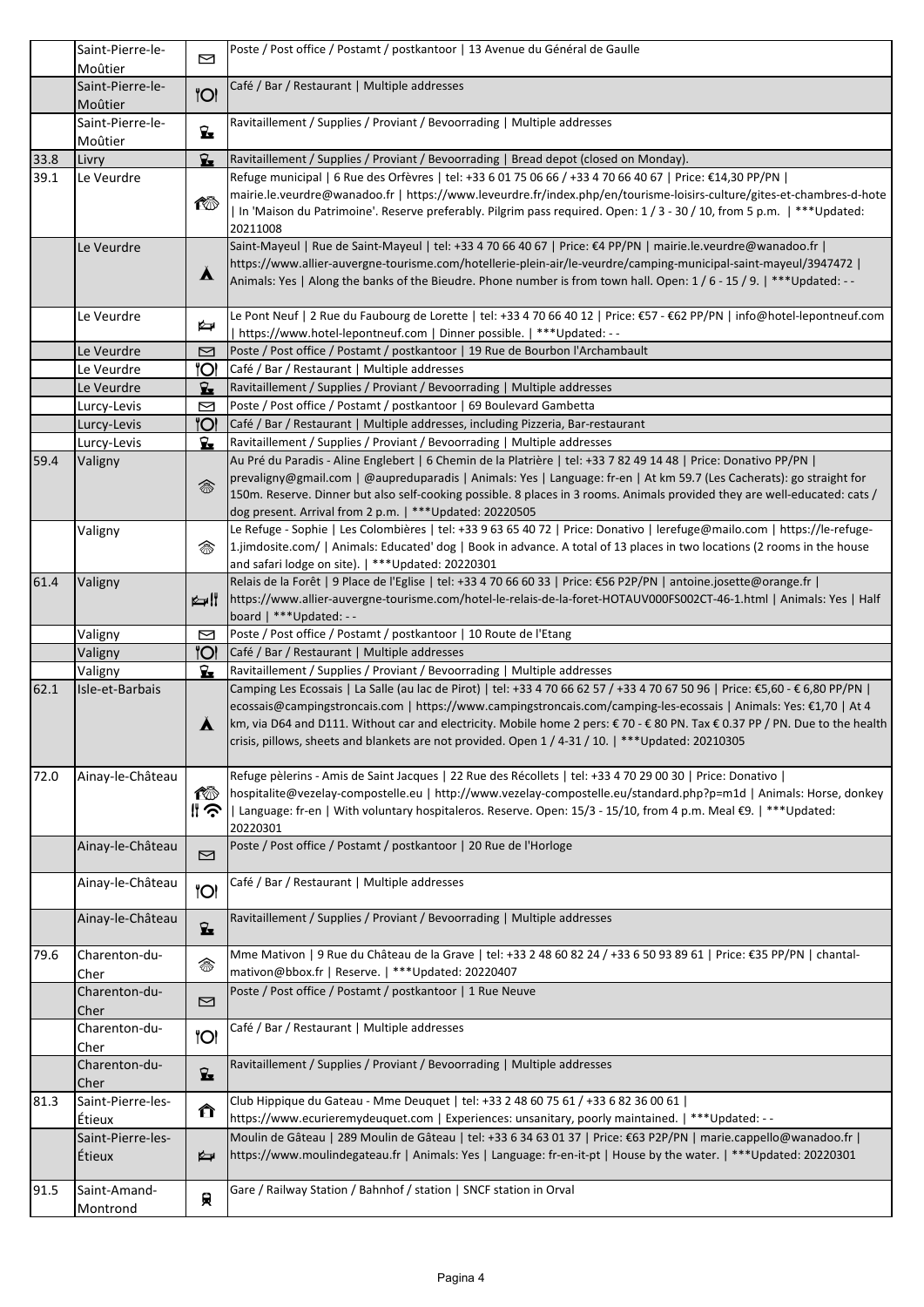|              | Saint-Amand-<br>Montrond  | Å            | Camping Municipal de la Roche   Chemin de la Roche   tel: +33 2 48 96 09 36   Price: €10,80 PP/PN   camping-la-<br>roche@wanadoo.fr   http://www.entreprisefrery.com/camping-la-roche/?page_id=4⟨=nl   Between the Cher and the<br>Berry Canal. Open as a municipal pilgrimage hostel: $1/4 - 30/9$ . Trekking tent for rent.   *** Updated: --                                                                                                                                                                                                                                            |
|--------------|---------------------------|--------------|--------------------------------------------------------------------------------------------------------------------------------------------------------------------------------------------------------------------------------------------------------------------------------------------------------------------------------------------------------------------------------------------------------------------------------------------------------------------------------------------------------------------------------------------------------------------------------------------|
|              | Saint-Amand-<br>Montrond  | 緰川<br>ふ      | Foyer des Jeunes Travailleurs   34-36 rue de la Brasserie   tel: +33 2 48 62 01 30   Price: €25 PP/PN  <br>fjtsaintamand@hotmail.com   https://www.fjt-sam.org   Breakfast €3,20 and meal €9,20. Laundry service. Sheets provided<br>included in the price. Bike garage.   *** Updated: 20220301                                                                                                                                                                                                                                                                                           |
|              | Saint-Amand-<br>Montrond  | Ą            | Hôtel de l'Ecu   9 Rue de l'écu   tel: +33 2 48 96 32 65 / +33 6 47 24 29 65   Price: €52 PP/PN   hotelbarecu@orange.fr  <br>https://www.hotel-bar-ecu.fr   Pilgrims rate.   *** Updated: - -                                                                                                                                                                                                                                                                                                                                                                                              |
|              | Saint-Amand-<br>Montrond  | ⊯∦           | Hôtel Restaurant l'Amandois Logis   7-9 Rue Henri Barbusse   tel: +33 2 48 63 72 00   Price: €66 PP/PN  <br>hotelamandois@gmail.com   https://www.logishotels.com/fr/hotel/logis-hotel-l-amandois-11238   €76 P2P/PN. Tourist tax<br>€1,65 PP/PN. Dinner possible. 'Bike hotel'.   *** Updated: 20220301                                                                                                                                                                                                                                                                                   |
|              | Saint-Amand-<br>Montrond  | ⊯⊯‼          | Hôtel La Croix d'Or   28 Rue du 14 Juilliet   tel: +33 2 48 96 09 41   Price: €32 - €51 P2P/PN   lagrenouille18150@orange.fr  <br>https://www.hotel-restaurant-lagrenouille.fr   13 rooms. Dinner possible.   ***Updated: - -                                                                                                                                                                                                                                                                                                                                                              |
|              | Saint-Amand-<br>Montrond  | Ŷ            | La Maison Juranville - Mme Guigon   6 Rue de Juranville   tel: +33 2 48 61 85 07 / +33 6 78 68 94 10   Price: €60 - €65 PP/PN<br>  christophe.guigon@wanadoo.fr   https://www.gites-du-cher.com/fr/location/chambres-hotes-saint-amand-montrond-la-<br>maison-juranville-h18h011236   Animals: Yes   Language: fr-en-de-nl-es   ***Updated: 20220301                                                                                                                                                                                                                                       |
|              | Saint-Amand-<br>Montrond  | $\mathbf{G}$ | Office de Tourisme / Tourist office / Fremdenverkehrsamt / VVV   Place de la Republique   https://www.tourisme-<br>coeurdefrance.com/fr/                                                                                                                                                                                                                                                                                                                                                                                                                                                   |
|              | Saint-Amand-<br>Montrond  | ⊠            | Poste / Post office / Postamt / postkantoor   38 Rue Nationale                                                                                                                                                                                                                                                                                                                                                                                                                                                                                                                             |
|              | Saint-Amand-<br>Montrond  | $\bigstar$   | All facilities.                                                                                                                                                                                                                                                                                                                                                                                                                                                                                                                                                                            |
|              |                           |              | 1.2a - Variant via Augy                                                                                                                                                                                                                                                                                                                                                                                                                                                                                                                                                                    |
| 11.5         | Cuffy                     | ⊯∦           | La Grenouille   1 Route d'Apremont   tel: +33 2 48 77 50 50   Price: €50 PP/PN   lagrenouille18150@orange.fr  <br>https://www.hotel-restaurant-lagrenouille.fr   Pilgrim' formula, only on presentation of the pilgrim pass €50: includes<br>overnight stay, evening meal and breakfast (excluding drinks and extra).   *** Updated: 20220301                                                                                                                                                                                                                                              |
| 15.5         | Apremont-sur-<br>Allier   | ⋭<br>ぐ       | Apremont-sur-Allier   Le Bourg   tel: +33 2 48 77 55 00 / +33 6 77 64 69 38   Price: €98 P2P/PN   louise@apremont-sur-<br>allier.com   https://lamaisondapremont.com/   Animals: No   Language: fr-en   Suite with a double bed € 128 P2P/PN.<br>Multiple rooms €138 - €150. To reserve.   *** Updated: 20220301                                                                                                                                                                                                                                                                           |
|              | La Chapelle-<br>Hugon     | 检            | Refuge municipal   7 bis Route d'Apremont   tel: +33 2 48 74 07 16   Price: €15,33 PP/PN   la-chapelle-hugon-<br>mairie@wanadoo.fr   NOT AVAILABLE UNTIL THE END OF JUNE 2022. Is not on the GR. Keep following the D100 from<br>Apremont. The next day via the D920 (note: can be busy!) To Grossouvre. On balance, only a 3 km detour. Town hall open:<br>Tue-Fri 08.30-12.30. Sat 08.30-11.30 am.   ***Updated: 20220301                                                                                                                                                                |
| 32.2         | Sancoins                  | ඟ            | Refuge municipal (Salle de la Douma)   Place de la Libération   tel: +33 6 77 65 89 26   Price: €17 PP/PN  <br>mairie.de.sancoins@orange.fr   https://www.sancoins.fr/gite-communal_fr.html   ** Provisionally CLOSED due to the<br>reception of UKRAINIAN refugees ** - 8 places. Phone number is from town hall. Kitchen available. Open: all year, from<br>Monday to Friday.   *** Updated: 20220407                                                                                                                                                                                    |
|              | <b>Sancoins</b>           | Ą<br>ふ       | Hôtel du Parc   8 Rue Marguerite Audoux   tel: +33 2 48 74 56 60   Price: €40 PP/PN   reboul.traiteur@wanadoo.fr  <br>http://www.hotel-du-parc-sancoins.com   10 rooms. Breakfast €8   ***Updated: --                                                                                                                                                                                                                                                                                                                                                                                      |
|              | Sancoins                  | r⊯‼i         | Hôtel Saint-Joseph   Place de la Libération   tel: +33 2 48 74 61 21   Price: €56 PP/PN   hotel.stjoseph107@orange.fr  <br>https://www.hotel-stjoseph.com   Animals: Yes   14 rooms. Breakfast €9   ***Updated: - -                                                                                                                                                                                                                                                                                                                                                                        |
|              | <b>Sancoins</b>           | ★            | All facilities. Large supermarket (Atac) at 150m off the route. Cross the bridge at km 32.2 and continue straight ahead.                                                                                                                                                                                                                                                                                                                                                                                                                                                                   |
| 37.2         | Augy-Sur-Aubois           | ඟ<br>‼ ⊝     | Nos Repos - René Heinrichs   La Croix   tel: +33 2 48 74 68 30 / +33 9 64 18 54 66 / +31 6 25 07 06 49 / +31 1 64 67 42 52  <br>Price: €12 PP/PN   reneheinrichs@hotmail.com   http://www.pelgrims.nl   Animals: Yes   Language: fr-en-de-nl-es   Open<br>15 / 3 - 15 / 10. Reserve. Camping possible. Kitchen available, including supplies. Since the restaurant in the village is closed,<br>we also offer pilgrims breakfast and dinner at a reasonable price (donativo)! If necessary, pilgrims can be picked up in<br>Apremont, Chapelle Hugo or Grossouvre.   *** Updated: 20220607 |
|              | Augy-Sur-Aubois           | ⊯∦           | Les Pirodelles   Les Pirodelles   tel: +33 2 48 74 51 26   Price: €53 PP/PN   pirodelles@wanadoo.fr   https://www.ferme-<br>lespirodelles.fr   3 rooms (9 persons). Dinner possible (reserve). Open: 15 / 3 - 15 / 11, except on Wednesdays.  <br>***Updated: --                                                                                                                                                                                                                                                                                                                           |
|              | Augy-Sur-Aubois           | $\mathbf{z}$ | Ravitaillement / Supplies / Proviant / Bevoorrading   Grocery store opposite the church, about 400m off the route.                                                                                                                                                                                                                                                                                                                                                                                                                                                                         |
| 41.5<br>54.8 | Neuilly-en-Dun<br>Laugère | ⋭            | La Taverne   Place Pierre-Tixier   tel: +33 2 48 74 55 81   Not on the GR. 6 rooms.  <br>$***$ Updated: --<br>La Serre - Mr Claude Moreau   350 Route de Dun   tel: +33 6 14 90 23 56   Price: Unknown   ***Updated: 20210510                                                                                                                                                                                                                                                                                                                                                              |
|              |                           | ⋭            |                                                                                                                                                                                                                                                                                                                                                                                                                                                                                                                                                                                            |
| 2.1          | Orval                     |              | 1.3 - Saint-Amand-Montrond > Gargilesse<br>Fast Hôtel   ZI Les Noix Brûlées   tel: +33 2 48 82 18 21   Price: From €53 PP/PN   saintamandmontrond@fasthotel.com                                                                                                                                                                                                                                                                                                                                                                                                                            |
|              |                           | ⋭            | https://www.fasthotel.com/centre/hotel-orval-saint-amand-montrond   Animals: Dog €4   HB possible €70 PP  <br>*** Updated: 20220301                                                                                                                                                                                                                                                                                                                                                                                                                                                        |
| 5.1          | <b>Bouzais</b>            | 伦<br>‼ ◇     | Refuge pèlerins - Amis de Saint Jacques   49 Rue du Pont   tel: +33 2 48 96 88 79   Price: Donativo   hospitalite@vezelay-<br>compostelle.eu   http://www.vezelay-compostelle.eu/standard.php?p=m1d   Open: 15/3 - 15/10, daily from 16.00.<br>Reserve. Meal €9.   *** Updated: 20220301                                                                                                                                                                                                                                                                                                   |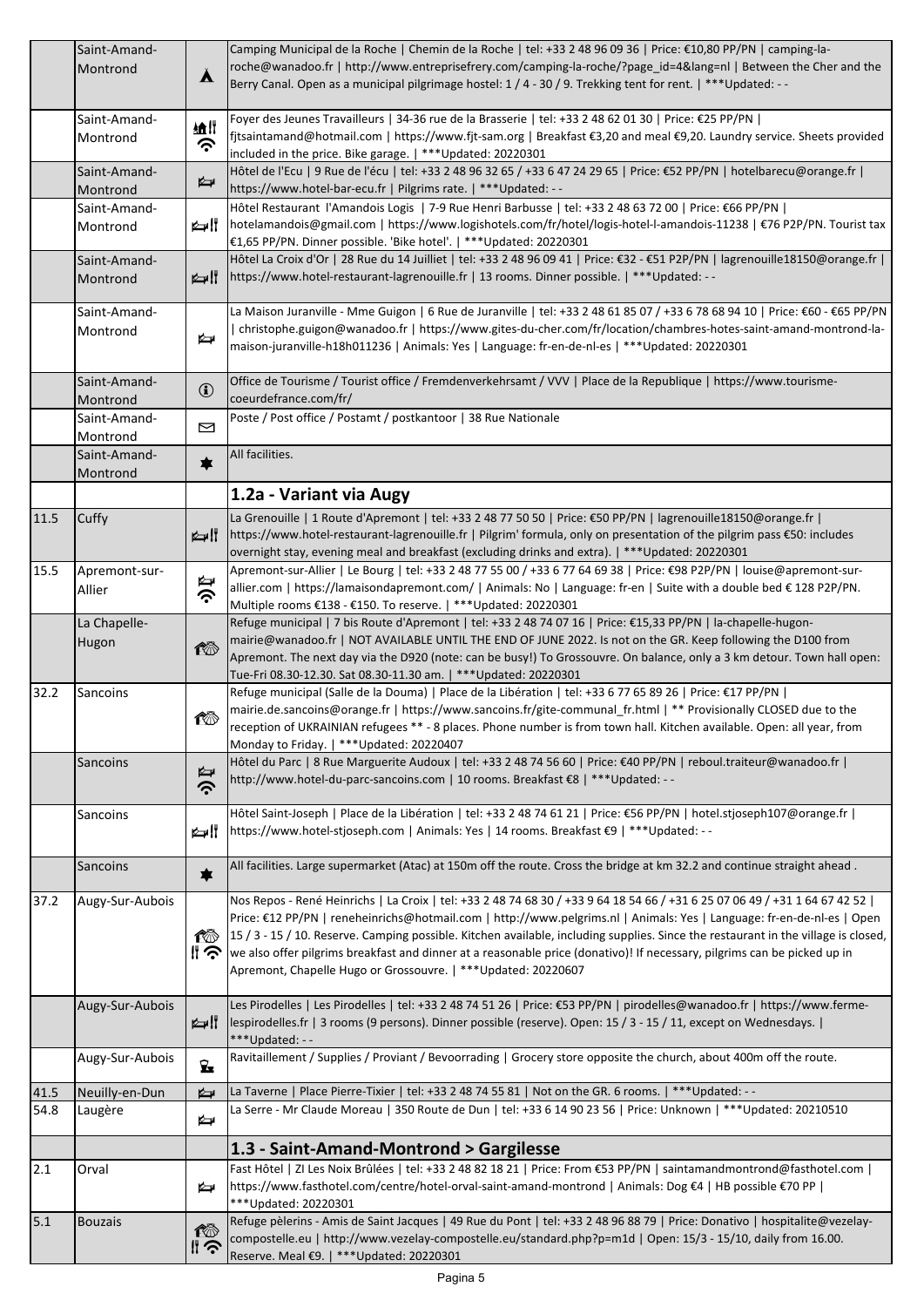| 15.0 | Loye-sur-Arnon                  | ◈▲               | Le Grand Planche - Isabelle et Gérard Loup Milleret   Le Grand Planche   tel: +33 2 48 60 55 89 / +33 6 73 83 00 68   Price:<br>Unknown   Animals: Horse, donkey   2 km before the center. Camping possible. Pasture available. Reservation required.  <br>***Updated: 20220607                                                                                                                                                                                                   |
|------|---------------------------------|------------------|-----------------------------------------------------------------------------------------------------------------------------------------------------------------------------------------------------------------------------------------------------------------------------------------------------------------------------------------------------------------------------------------------------------------------------------------------------------------------------------|
|      | Loye-sur-Arnon                  |                  | Gîte Ferme de La Place - Justine Floquet   La Place   tel: +33 6 85 06 11 33   Price: Donativo   floquet.justine@hotmail.fr  <br>◈À Animals: Horse, donkey   2 places in a caravan. Open all year.   ***Updated: 20220301                                                                                                                                                                                                                                                         |
|      | Loye-sur-Arnon                  | <b>"Ol</b>       | Café / Bar / Restaurant                                                                                                                                                                                                                                                                                                                                                                                                                                                           |
|      | Loye-sur-Arnon                  | $\mathbf{z}$     | Ravitaillement / Supplies / Proviant / Bevoorrading                                                                                                                                                                                                                                                                                                                                                                                                                               |
| 18.6 | Reigny                          | 的⊯<br>∦ چ        | Les Verts Prés - Christine Rabo   Le Breuil Bourgoin   tel: +33 6 73 58 91 38   Price: €58 PP/PN   lesvertspres@orange.fr  <br>https://www.lesvertspres.fr   Animals: Dog: €5, Horse, donkey: €20   3 km south of the route. Reserve. Pasture available.  <br>*** Updated: 20220301                                                                                                                                                                                               |
|      | Ardenais                        | $\mathcal{O}$    | Café / Bar / Restaurant   Café                                                                                                                                                                                                                                                                                                                                                                                                                                                    |
| 27.9 | Le Châtelet-en-                 | ⇑                | Caliste - M François   2 Rue Sainte-Laurette   tel: +33 2 48 56 38 71 / +33 6 32 05 61 08   Price: €28 PP/PN  <br>ddfa18170@orange.fr   Language: fr-it   6 places. Breakfast € 6. Open: 15 / 3 - 1 / 11.   *** Updated: 20210405                                                                                                                                                                                                                                                 |
|      | Berry<br>Le Châtelet-en-        |                  | Gîte d'étape Thévenin - Nadine Thévenin   56-56bis Grande Rue   tel: +33 6 38 84 74 32   Price: €28 PP/PN                                                                                                                                                                                                                                                                                                                                                                         |
|      | <b>Berry</b>                    | <b>TAR</b>       | guy.thevenin0124@orange.fr   Animals: Horse, donkey   HB €38 PP/PN. 14 places in 5 rooms. Open all year round upon<br>reservation.   *** Updated: 20220301                                                                                                                                                                                                                                                                                                                        |
|      | Le Châtelet-en-<br>Berry        | $\bigcirc$       | Office de Tourisme / Tourist office / Fremdenverkehrsamt / VVV   27 Grande Rue   http://tourismelechateletenberry.com                                                                                                                                                                                                                                                                                                                                                             |
|      | Le Châtelet-en-<br><b>Berry</b> | ⊠                | Poste / Post office / Postamt / postkantoor   2 Place du Marche                                                                                                                                                                                                                                                                                                                                                                                                                   |
|      | Le Châtelet-en-<br>Berry        | <b>"Ol</b>       | Café / Bar / Restaurant   Multiple addresses.                                                                                                                                                                                                                                                                                                                                                                                                                                     |
|      | Le Châtelet-en-<br><b>Berry</b> | $\mathbf{z}$     | Ravitaillement / Supplies / Proviant / Bevoorrading   Multiple addresses                                                                                                                                                                                                                                                                                                                                                                                                          |
| 30.8 | Saint-Jeanvrin                  | ❀‼               | M et Mme Rostaing   La Petite Preugne   tel: +33 2 48 61 45 78 / +33 6 21 89 84 35   Price: €35 PP/PN  <br>mocapiro1883@gmail.com   Animals: Horse, donkey   Excellent meal and breakfast included. At the junction: diagonally to<br>the right towards La Preugne, 1.5 km. Reserve. Pasture available.   *** Updated: 20220301                                                                                                                                                   |
| 31.4 | Le Châtelet-en-<br><b>Berry</b> |                  | La roulotte des Archers - Eliane Garraud   Les Archers   tel: +33 6 76 40 18 73   Price: €30 PP/PN   elianegarraud@orange.fr<br>standal and fields and friends and friends and friends: (20. of the search with shower, toilet, cooking facilities and fridge. Dinner: € 10. Reserve. Open:<br>all year.   *** Updated: - -                                                                                                                                                       |
| 40.5 | Châteaumeillant                 | $\blacktriangle$ | Camping/refuge municipal de l'Etang Merlin   Route de Vicq-Exemplet (D80)   tel: +33 2 48 61 31 38   Price: €11 PP/PN  <br>camping@chateaumeillant.fr   http://camping-etangmerlin.e-monsite.com/   Animals: Dog   Log cabin: € 30-50.  <br>***Updated: --                                                                                                                                                                                                                        |
|      | Châteaumeillant                 | 黍                | Christiane & Jean-Marie Nicolet   2 Rue des Fossés   tel: +33 6 12 93 62 06 / +33 2 48 61 43 63   Price: Donativo, minimum<br>$\epsilon$ €15 PP/PN   jmnicolet@wanadoo.fr   Lodging in mobile home (4 places in 2 rooms, kitchen). Reserve.   ***Updated:<br>20220301                                                                                                                                                                                                             |
|      | Châteaumeillant                 | ⋭                | Mme Chabbert   9 Avenue Antoine Meillet   tel: +33 2 48 61 40 64   Price: €32 PP/PN   annemarie.chabbert11@sfr.fr  <br>Reserve.   ***Updated: - -                                                                                                                                                                                                                                                                                                                                 |
|      | Châteaumeillant                 | $\bigcirc$       | Office de Tourisme / Tourist office / Fremdenverkehrsamt / VVV   69 Rue de la Libération   http://www.chateaumeillant-<br>tourisme.fr                                                                                                                                                                                                                                                                                                                                             |
|      | Châteaumeillant                 | ⊠                | Poste / Post office / Postamt / postkantoor   35 Rue de la Libération                                                                                                                                                                                                                                                                                                                                                                                                             |
| 45.2 | Châteaumeillant<br>Néret        | ★<br>念           | All facilities.<br>Domaine de la Tremble - Mme Loret   La Tremble   tel: +33 2 54 31 42 36 / +33 6 67 39 56 10   Price: €20 PP/PN   2 km from                                                                                                                                                                                                                                                                                                                                     |
|      | Néret                           | $\blacktriangle$ | Néret. Reserve at least 24 hours in advance. Picks pilgrims up in Néret.   *** Updated: --<br>Camping Le Bonhomme   Mulles   tel: +33 2 54 31 46 11   Price: €10 - €12,50 PP/PN   info@camping-lebonhomme.com  <br>https://www.camping-lebonhomme.com/   Language: fr-nl   3 km north. € 12.50- € 15 P2P/PN. Camping open: 1/4-1/10.<br>Also renovated cottage (2 persons): € 70. Max 4 persons (surcharge € 15 PP/PN). Cottage open: March - November.  <br>***Updated: 20220301 |
| 55.0 | Lacs                            | ⋭                | Chambres d'hôtes - Jean Sénéchal   6 rue Laisnel de la Salle   tel: +33 6 83 54 52 64   Price: €40 P2P/PN  <br>jesenechal@wanadoo.fr   ***Updated: 20220301                                                                                                                                                                                                                                                                                                                       |
| 57.9 | Montgivray                      | $\blacktriangle$ | Camping municipal Solange Sand   2 Rue du Pont   tel: +33 2 54 06 10 34 / +33 2 54 06 10 36   Price: €10 - €13 PP/PN  <br>campingsolangesand@orange.fr   https://www.berryprovince.com/hotellerie-plein-air/camping-municipal-solange-sand-<br>montgivray   At 2.5 km, on the banks of the Indre. Open 15 / 3 - 15 / 10   *** Updated: --                                                                                                                                         |
| 59.0 | La Châtre                       | 繪                | Résidence Pasteur - Foyer Jeunes travailleurs   23 Avenue George Sand   tel: +33 2 54 06 98 92 / +33 6 48 75 96 27   Price:<br>€18 PP/PN   residence-pasteur@unhaj.org   https://fjt-residencepasteur.jimdo.com   Kitchen available. Closed Saturday<br>and Sunday. Arrival after 16.00.   *** Updated: 20220505                                                                                                                                                                  |
|      | La Châtre                       | 念‼               | Anne Pekny   31 Rue du Maquis   tel: +33 6 03 15 41 85   Price: €25 PP/PN   Reserve. Dinner possible.   *** Updated: - -                                                                                                                                                                                                                                                                                                                                                          |
|      | La Châtre                       | 悆                | Josiane Pirot   13 Rue du Moulin Borgnon   tel: +33 6 63 13 11 45   Price: €25 PP/PN   pirotjos@orange.fr   Animals: Horse,<br>donkey   Studio reserved for pilgrims, with kitchenette, crockery, shower, toilet. Breakfast: € 5, meal € 12 PP. To reserve.<br>Camping possible. Pasture land available.   *** Updated: 20220301                                                                                                                                                  |
|      | La Châtre                       | Ħ                | Presbytère   9 Rue de Bellefond   tel: +33 2 54 48 02 28   Price: Donativo (€15 à €20) PP/PN  <br>secretariat.paroisselachatre.boischaut-sud@outlook.fr   Language: fr   2 dormitories: 5 pl. + 4 pl.; kitchen, shower,<br>separate toilet. Garden for pilgrims (with drying rack for laundry). Book Friday for accommodation over the weekend.<br>Breakfast and unprepared meals. Supermarkets: city center and periphery.   *** Updated: 20220301                               |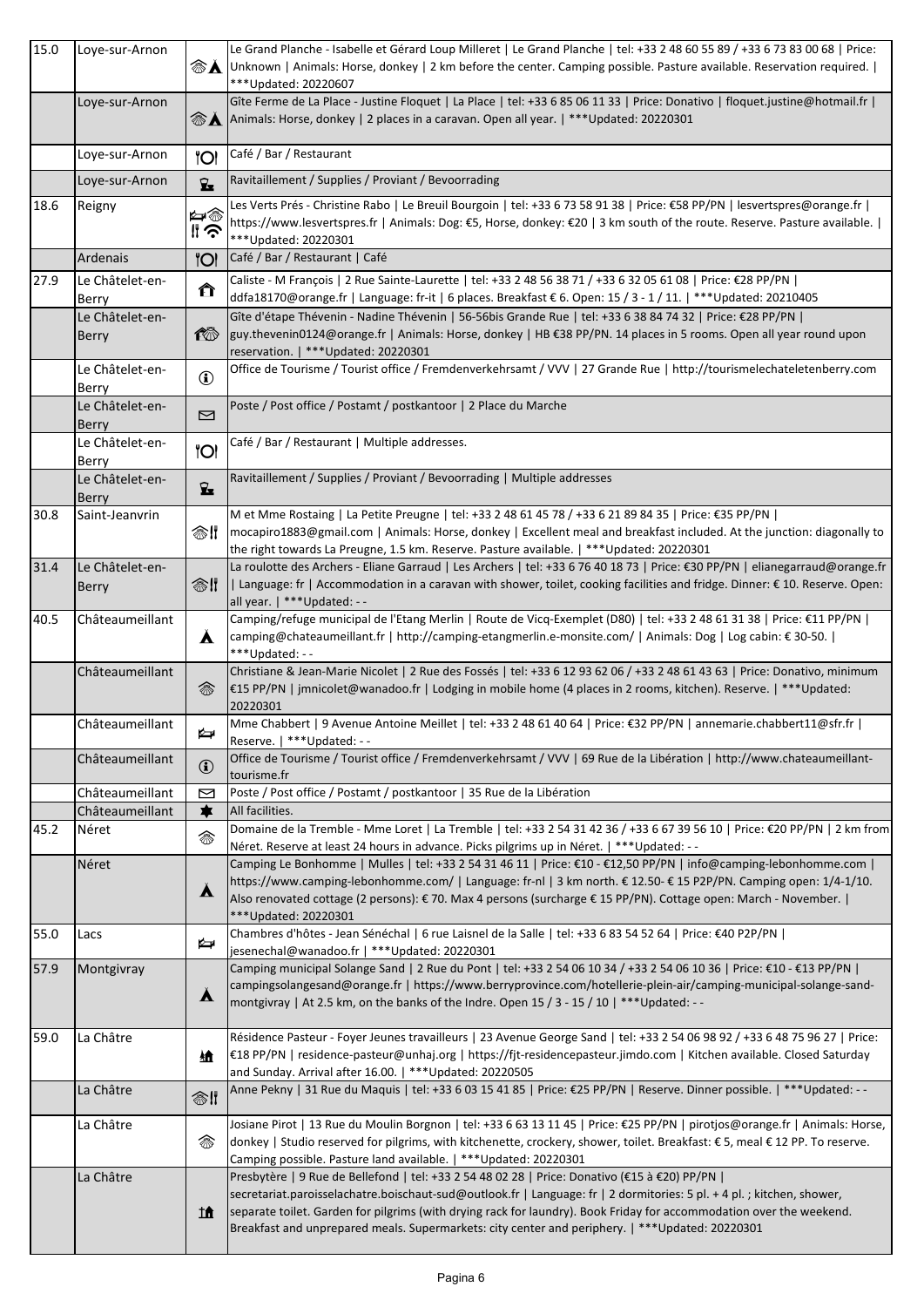|      | La Châtre      |              | Hôtel/Restaurant Le Lion d'Argent / Les Tanneries   2 Avenue du Lion d'Argent   tel: +33 2 54 48 11 69 / +33 2 54 48 21 00                                                |
|------|----------------|--------------|---------------------------------------------------------------------------------------------------------------------------------------------------------------------------|
|      |                |              | Price: €70 PP/PN   contact@leliondargent.com   https://www.leliondargent.com   Animals: Dog   Language: fr-en   €81                                                       |
|      |                | ⊯∦           | P2P/PN. Breakfast buffet €10 PP. HP €96 PP/PN, €148 P2P/PN. Hotel and restaurant open every day, possibility to rent a car,                                               |
|      |                |              | pilgrim discount of 8%.   *** Updated: 20220301                                                                                                                           |
|      | La Châtre      |              | Hôtel-Restaurant-Café du Commerce   9 Place du Marché   tel: +33 2 54 48 00 25   Price: €56 PP/PN                                                                         |
|      |                | ⊯∦           | bertrand.soulas@sfr.fr   Animals: Dog   Language: fr-en   Dinner possible.   ***Updated: - -                                                                              |
|      | La Châtre      |              | Hôtel Notre-Dame   4 Place Notre-Dame   tel: +33 2 54 48 01 14   Price: €48 - €65 P2P/PN   notre-dame36400@orange.fr                                                      |
|      |                | ⊯di          | https://www.hotel-notredame-lachatre.fr   Animals: Dog   Dinner possible.   ***Updated: - -                                                                               |
|      |                |              |                                                                                                                                                                           |
|      | La Châtre      |              | Office de Tourisme / Tourist office / Fremdenverkehrsamt / VVV   134 Rue Nationale   https://www.pays-george-sand.fr/fr/                                                  |
|      |                | $\mathbf{G}$ |                                                                                                                                                                           |
|      | La Châtre      | ⊠            | Poste / Post office / Postamt / postkantoor   Place du Général de Gaulle                                                                                                  |
|      | La Châtre      | $\bigstar$   | All facilities.                                                                                                                                                           |
|      | La Châtre      |              | Camping Le Val Vert en Berry   La Vicairerie - Vavres, Route de Briantes   tel: +33 2 54 30 13 51 / +33 6 73 16 11 55   Price:                                            |
|      |                |              | €14 PP/PN   valvertenberry@orange.fr   https://www.campingvalvertenberry.com   Animals: Dog   Language: fr-en                                                             |
|      |                |              | Follow the D83a towards Briantes, about 2 km; opposite Les Sacristains side road: turn right. Pilgrim prices. Dinner: €20 -                                               |
|      |                | ĂII          | €25. Open every day (except Sunday evening) from June to the end of September and open from Friday to Sunday noon all                                                     |
|      |                |              | the rest of the year. Tents for rent (with bed and sheets): 40€ P2P/PN (July-August = 50€). Reserve. Store. Open all year.                                                |
|      |                |              | *** Updated: 20220301                                                                                                                                                     |
|      | La Châtre      |              | Les Roses Trémières - Mme Berger   32 Rue du Capitaine Duguet   tel: +33 2 54 48 09 92 / +33 6 76 94 26 36   Price: €50                                                   |
|      |                | ⋭            | PP/PN   https://chambredhote-lachatre36.weebly.com   *** Updated: --                                                                                                      |
| 65.6 | Sarzay         | 念            | M. Fourny   22 Route de la Châtre, Petit Chenil   tel: +33 2 54 31 32 76   Reserve   *** Updated: 20210405                                                                |
|      | Sarzay         |              | Le Porteau Enchanteur - Mme Compagnon   20 Route de la Châtre, Petit Chenil   tel: +33 2 54 30 00 78 / +33 6 12 62 35 38                                                  |
|      |                | ा । ⊯⊴       | Price: €20 PP/PN   fabiennecompagnon36@gmail.com   Pilgrim rate (pilgrim passport required). Reserve. Dinner possible.                                                    |
|      |                |              | Open: April to September.   *** Updated: --                                                                                                                               |
| 66.9 | Sarzay         |              | Château de Sarzay - M & Mme Richard & Françoise Hurbain   Château de Sarzay   tel: +33 2 54 31 32 25 / +33 6 72 20 57 40                                                  |
|      |                | ⋭⋥           | Price: €65 PP/PN   sarzay@wanadoo.fr   https://sarzay.net/chambres-d-hotes   €70 P2P/PN - If restaurants in the village                                                   |
|      |                |              | are closed: willing to prepare a meal.   *** Updated: 20220301                                                                                                            |
|      | Sarzay         | <b>"Ol</b>   | Café / Bar / Restaurant   Restaurant/bar                                                                                                                                  |
| 67.3 | Sarzay         |              | Camping Ferme d'Hélice - Abraham Seewalt   25 Fragne   tel: +33 2 54 31 33 43   Price: €5 PP/PN   info@ferme-                                                             |
|      |                |              | dhelice.com   http://www.ferme-dhelice.com   Animals: Dog   Language: fr-en-de-nl   After 2.2 km turn left on the D41.                                                    |
|      |                | ÅÂ           | Cottage 4 persons: € 50 (pilgrim rate), not between 14/7 and 15/8. Open: mid-April - mid-October.   *** Updated: --                                                       |
|      |                |              |                                                                                                                                                                           |
| 72.1 | Fougerolles    |              | Mme Anne Hoffman   6 Varennes   tel: +33 2 54 31 33 20   https://www.abbayedevarennes.fr/   Former Cistercian abbey                                                       |
|      |                | ⋭            | and pilgrim accommodation. Located on the route.   *** Updated: 20210710                                                                                                  |
| 77.5 | Neuvy-Saint-   |              |                                                                                                                                                                           |
|      | Sepulchre      | $\bigcirc$   | Église Saint-Étienne de Neuvy-Saint-Sépulchre (UNESCO)                                                                                                                    |
| 77.5 | Neuvy-Saint-   |              | La Vieille Route - M et Mme Beaufrère   11 Rue du Maréchal Foch   tel: +33 2 54 30 93 48 / +33 6 80 76 93 80   Price: €12                                                 |
|      | Sepulchre      | ඟ            | PP/PN   jeanluc.beaufrere@sfr.fr   ***Updated: 20220301                                                                                                                   |
|      |                |              | Camping municipal Les Frênes   Rue de l'Augère   tel: +33 2 54 30 82 51 / +33 6 73 31 17 52   Price: €7,50 PP/PN                                                          |
|      |                |              |                                                                                                                                                                           |
|      | Neuvy-Saint-   |              |                                                                                                                                                                           |
|      | Sepulchre      | ĂII          | campinglesfrenes@orange.fr   https://www.pays-george-sand.fr/fr/sejourner/camping/item/8795-camping-municipal-les-                                                        |
|      |                |              | frenes   Excl. tourist tax. Dinner possible. Open: 15 / 6 - 15 / 9.   *** Updated: 20210305                                                                               |
|      | Neuvy-Saint-   |              | La Charrette   21 Place du Champ de Foire   tel: +33 2 54 30 81 79   Price: €40 PP/PN   accueil@lacharrette.com                                                           |
|      | Sepulchre      |              | http://www.lacharrette.com   Animals: Yes   Language: fr-en   €50 P2P/PN. Possibility of meals (noon only). Closed on<br>Mondays.   *** Updated: 20210305                 |
|      |                |              |                                                                                                                                                                           |
|      | Neuvy-Saint-   |              | Le Duché   17 Rue Emile Forichon   tel: +33 2 54 30 92 18   Price: €27 PP/PN   https://www.restaurant-neuvy-saint-<br>sepulchre.fr/   Dinner possible.   *** Updated: - - |
|      | Sepulchre      |              |                                                                                                                                                                           |
|      | Neuvy-Saint-   | ⊠            | Poste / Post office / Postamt / postkantoor   2 Rue Gardie                                                                                                                |
|      | Sepulchre      |              |                                                                                                                                                                           |
|      | Neuvy-Saint-   | 'Ol          | Café / Bar / Restaurant   Multiple addresses.                                                                                                                             |
|      | Sepulchre      |              |                                                                                                                                                                           |
|      | Neuvy-Saint-   | $\mathbf{z}$ | Ravitaillement / Supplies / Proviant / Bevoorrading   Multiple addresses.                                                                                                 |
|      | Sepulchre      |              |                                                                                                                                                                           |
| 82.4 | <b>Mouhers</b> |              | Les Loges-Bonavois - Mme Thoonsen   Bonavois   tel: +33 6 62 02 64 81 / +33 2 54 31 26 60   ithoonsen@gmail.com                                                           |
|      |                | ∩            | https://www.gites-de-france-indre.com/fr/location/locations-gites-mouhers-loges-bonnavoix-h36g002882   Animals: No                                                        |
|      |                | ら            | Language: fr-en-nl   Turn right via the D75a for 1.5 km   *** Updated: 20220304                                                                                           |
|      |                |              |                                                                                                                                                                           |
| 86.3 | <b>Cluis</b>   |              | Refuge pèlerins   2 Rue du Prieuré   tel: +33 2 54 31 26 36 / +33 2 54 31 22 57   Price: Donativo >€8                                                                     |
|      |                | ↑            | https://www.berryprovince.com/hebergement-locatif/le-refuge-pelerin-cluis/   6 places. Minimum donation €8. Kitchen                                                       |
|      |                |              | available. Shops in Cluis.   *** Updated: 20210920                                                                                                                        |
|      | Cluis          |              | Terrain Minet - Patricia et Michel Gorges   5 Rue des Fossés   tel: +33 6 78 68 41 57   Price: €40 PP/PN                                                                  |
|      |                | ⊯∦           | adepat.cluis@aliceadsl.fr   Animals: No   Language: fr   € 50 P2P / PN, € 80 P3P / PN - Small accommodation with 2                                                        |
|      |                | ふ            | bedrooms, living room, kitchen area, library, comfortable bathroom, sheets and towels. Own toilet. Washing machine € 5,                                                   |
|      |                |              | heating € 5. Meal € 13 (reservation). Bicycle storage. Open all year round.   *** Updated: 20220301                                                                       |
|      | Cluis          |              | Office de Tourisme / Tourist office / Fremdenverkehrsamt / VVV   23 Rue Saint Michel   https://www.syndicat-initiative-                                                   |
|      |                | $\bigcirc$   | cluis.com                                                                                                                                                                 |
|      | Cluis          | ⊠            | Poste / Post office / Postamt / postkantoor   9 Avenue de Verdun                                                                                                          |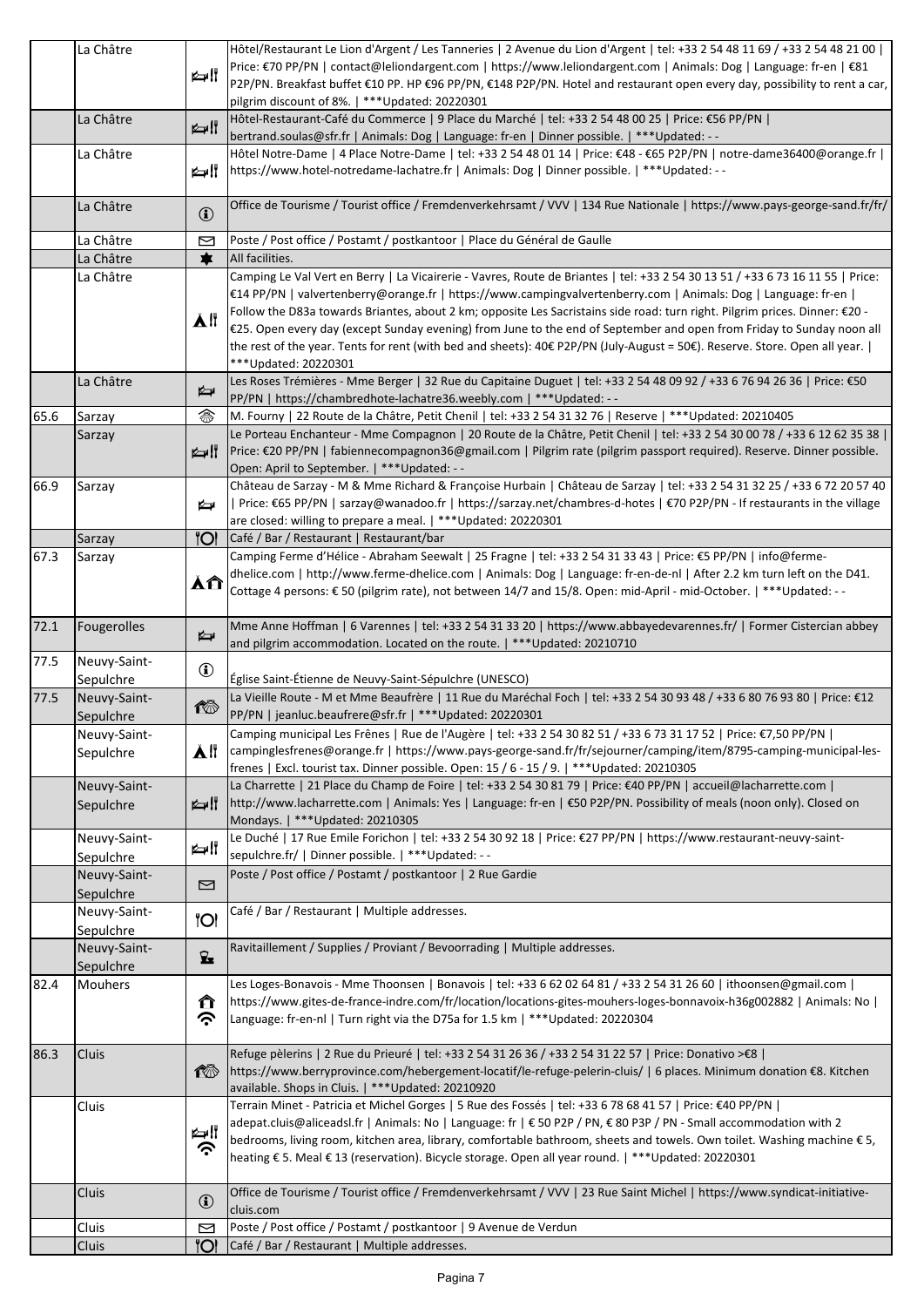|      | Cluis                 | <del>⊻</del>          | Ravitaillement / Supplies / Proviant / Bevoorrading   Multiple addresses.                                                                                            |
|------|-----------------------|-----------------------|----------------------------------------------------------------------------------------------------------------------------------------------------------------------|
| 91.2 | Hallé                 |                       | Le Pèlerin - Christel & Jef Lapere   1 Route Traversière   tel: +33 2 54 47 84 23   Price: €30 PP/PN                                                                 |
|      |                       |                       | christel.lapere@outlook.com   https://contesdunegrandmere.weebly.com   Animals: Dog, horse, donkey €5   Language: fr-                                                |
|      |                       | Â                     | nl   Located at ± 100m from the chapel. Kitchen available, if possible reserve 2 weeks in advance, but no later than 1 day in                                        |
|      |                       |                       | advance. Open all year round. Dinner € 12, breakfast € 6. Price is pilgrim rate.   *** Updated: 20210920                                                             |
|      |                       |                       |                                                                                                                                                                      |
|      |                       |                       | 1.1 - Vézelay > La Charité-sur-Loire                                                                                                                                 |
| 12.1 | Brèves                |                       | Camping municipal Les Fontaines   Lieu-dit Les Fontaines   tel: +33 3 86 24 20 78   Price: €6 PP/PN                                                                  |
|      |                       | $\mathbf{A}$          | campingdestroisfontaines@gmail.com   Animals: Dog €1   At 2.5 km on the right along the D280. Rent furnished bungalow                                                |
|      |                       |                       | tent possible: € 25.   *** Updated: - -<br>Mme Marie Paule Pilosu Houiste & M. Bernard Cougnot   46 rue Paul Jean Rigollot   tel: +33 6 88 33 54 69 / +33 6 70 52 19 |
| 15.2 | Asnois                |                       | 72   Price: €25 PP/PN   mp.houiste@wanadoo.fr   Language: fr-en   3 places in 2 rooms: double and single bed with shower                                             |
|      |                       | ⇑                     | and toilet. Meal € 12 PP. Packed lunch €3. Open from the end of March to October 1.   *** Updated: 20220505                                                          |
|      |                       |                       |                                                                                                                                                                      |
| 20.0 | Tannay                |                       | Refuge municipal   17 Rue Émile-Regnault   tel: +33 6 71 74 60 02   Price: €12 PP/PN   mairie-tannay@wanadoo.fr                                                      |
|      |                       |                       | http://www.tannay58.com/saint-jacques-de-compostelle/presentation-de-laccueil   Along variant (follow 'accueil pèlerins').                                           |
|      |                       | 命                     | 6 pl. Sometimes surcharge heating costs. Pilgrims passport. Kitchen. Open: 15 / 3-31 / 10 from 3 pm. Arrival before 6 pm.                                            |
|      |                       |                       | See other phone numbers on door. Some food in stock for Sundays and holidays (donativo).   ***Updated: 20210610                                                      |
|      |                       |                       |                                                                                                                                                                      |
|      | Tannay                | ⊠                     | Poste / Post office / Postamt / postkantoor   Place de la Mairie                                                                                                     |
|      | Tannay                | ''Ol                  | Café / Bar / Restaurant                                                                                                                                              |
|      | Tannay                | $\mathbf{z}$          | Ravitaillement / Supplies / Proviant / Bevoorrading   We have a super market U open every day according to schedules,<br>including Sunday mornings.                  |
| 29.0 | Cuncy-lès-Varzy       |                       | Florence & Patrick Woindrich   La Grange Treillard   tel: +33 3 86 27 31 15   Price: €27 PP/PN   pwoindrich@orange.fr                                                |
|      |                       | 修                     | Animals: No   Language: fr-en   4 places. 2 km before the center. Reserve. Towels and sheets provided. Breakfast € 6.                                                |
|      |                       | ふ                     | Kitchen, small food depot on site.   *** Updated: 20220301                                                                                                           |
|      | Cuncy-lès-Varzy       | ඟ                     | M. Philippe Echegaray   Mhers   tel: +33 3 86 27 03 35 / +33 6 70 94 55 52   2.5 km south of Cuncy-les-Varzy. Reserve.                                               |
|      |                       |                       | Transport between Cuncy and Mhers is provided.   *** Updated: 20210810                                                                                               |
| 35.3 | Varzy                 |                       | Refuge municipale / Camping Du Moulin Naudin   Route de Corvol   tel: +33 3 86 29 43 12   Price: €4,50 PP/PN                                                         |
|      |                       | $\blacktriangle$<br>检 | mairievarzy@orange.fr   Animals: Dog   At 2 km from the center. Open: 15/5 - 30/9. Hostel for pilgrims: €4.50. Check in                                              |
|      |                       |                       | advance.   *** Updated: 20210710                                                                                                                                     |
|      | Varzy                 | ⋭                     | Mme Isambert-Wauquiez   12 Boulevard du Pin   tel: +33 3 86 29 43 44   Opposite the town hall   *** Updated: --                                                      |
|      | Varzy                 |                       | Chambres d'Hôtes Varzy - Dominique Housson   7 rue du Faubourg de Marcy.   tel: +33 3 86 26 98 53   Price: €36 PP/PN                                                 |
|      |                       | ⋭                     | dominique_housson@orange.fr   http://www.chambres-hote-varzy.com/   Language: fr   Price is 'Chambre spéciale Saint                                                  |
|      |                       |                       | Jacques' - € 47 for two people. Breakfast and tax included.   *** Updated: 20220301                                                                                  |
|      | Varzy                 | ⊠                     | Poste / Post office / Postamt / postkantoor   2 Rue Delangle                                                                                                         |
|      | Varzy                 | $\mathbf{G}$          | Office de Tourisme / Tourist office / Fremdenverkehrsamt / VVV   8 Rue Delangle   https://www.clamecyhautnivernais-                                                  |
|      |                       |                       | tourisme.fr/                                                                                                                                                         |
|      | Varzy                 | <b>O</b>              | Café / Bar / Restaurant   Restaurant, bar.                                                                                                                           |
|      | Varzy                 | $\mathbf{z}$          | Ravitaillement / Supplies / Proviant / Bevoorrading   Multiple addresses.                                                                                            |
| 45.1 | Champlemy             |                       | Mme Monange   35 Grande Rue   tel: +33 86 60 15 08   Price: €54 PP/PN   marienoellemonange@wanadoo.fr                                                                |
|      |                       | うで                    | http://www.champlemy.com   Animals: Dog €4   Language: fr-en-de-nl   Tourist tax €0,88 PP/PN. €67 P2P/PN. Dinner: €16.                                               |
|      |                       |                       | 4 person room incl breakfast: €100. Reserve. Open all year.   *** Updated: 20220301                                                                                  |
|      | Champlemy             |                       | Le Montauban   32 Grande Rue   tel: +33 3 86 60 10 55 / +33 9 66 82 10 56   Price: €37 PP/PN   le.montauban@orange.fr                                                |
|      |                       | ⋭                     | Animals: No   Language: fr   Pilgrim rate on presentation of a pilgrim passport. Reserve.   *** Updated: 20220301                                                    |
|      | Champlemy             |                       | Arnaud Perdry   4 rue des Poulains à Neuville   tel: +33 6 32 94 08 05   contact@terresderepos.tv                                                                    |
|      |                       | ⋭                     | https://touchezlebouddha.com/   Cozy chalet with a zen atmosphere with 6 beds in 3 bedrooms, about 2 km SE of                                                        |
|      |                       |                       | Champlemy in the hamlet of Neuville. Very beautiful inspiring open view.   *** Updated: 20220505                                                                     |
|      | Champlemy             | ⊠                     | Poste / Post office / Postamt / postkantoor   32 Grande Rue                                                                                                          |
|      | Champlemy             | ''Ol                  | Café / Bar / Restaurant                                                                                                                                              |
|      | Champlemy             | ₩                     | Ravitaillement / Supplies / Proviant / Bevoorrading                                                                                                                  |
| 53.2 | Châteauneuf-Val-      |                       | Gîte d'étape communal   1 rue de la Chaume   tel: +33 3 86 69 22 79   Price: €10 PP/PN                                                                               |
|      | de-Bargis             | 检                     | https://chateauneufvaldebargis.fr/tourisme/pelerins-de-compostelle/   Animals: Dog, horse, donkey   After Champlemy                                                  |
|      |                       |                       | keep following the GR654. Book in advance. Key at Town Hall, la Halte de Campagne or Boulangerie Wiltgen (opposite the                                               |
|      |                       |                       | church). 3 rooms, 12 beds. Kitchen.   *** Updated: 20210610                                                                                                          |
|      | Châteauneuf-Val-      | $\mathbf{z}$          | Ravitaillement / Supplies / Proviant / Bevoorrading   Supermarket and bakery.   *** Updated: 20210610                                                                |
|      | de-Bargis             |                       | Café / Bar / Restaurant   *** Updated: 20210610                                                                                                                      |
|      | Châteauneuf-Val-      | 르川                    |                                                                                                                                                                      |
| 59.0 | de-Bargis<br>Arbourse |                       | Refuge municipal   Le Bourg   tel: +33 3 86 69 20 06 / +33 6 09 20 68 53 / +33 7 82 54 81 18/ +33 6 77 70 87 37   Price: €10                                         |
|      |                       | 俭                     | PP/PN   mairie.arbourse@wanadoo.fr   9 places (including 5 camp beds). Food for pilgrims available. No reservations.                                                 |
|      |                       |                       | ***Updated: 20220505                                                                                                                                                 |
| 72.2 | Raveau                |                       | Les Cabanes Saint Jacques - Mme Muller   301-535 Chemin de la Fontaine de la Vache   tel: +33 3 86 70 22 96 / +33 3 86 70                                            |
|      |                       | Ħ                     | 36 84   Price: €34 PP/PN   contact@forgesdelavache.com   https://www.forgesdelavache.com   On the variant via La                                                     |
|      |                       |                       | Vache. Half board possible: € 50   *** Updated: 20210610                                                                                                             |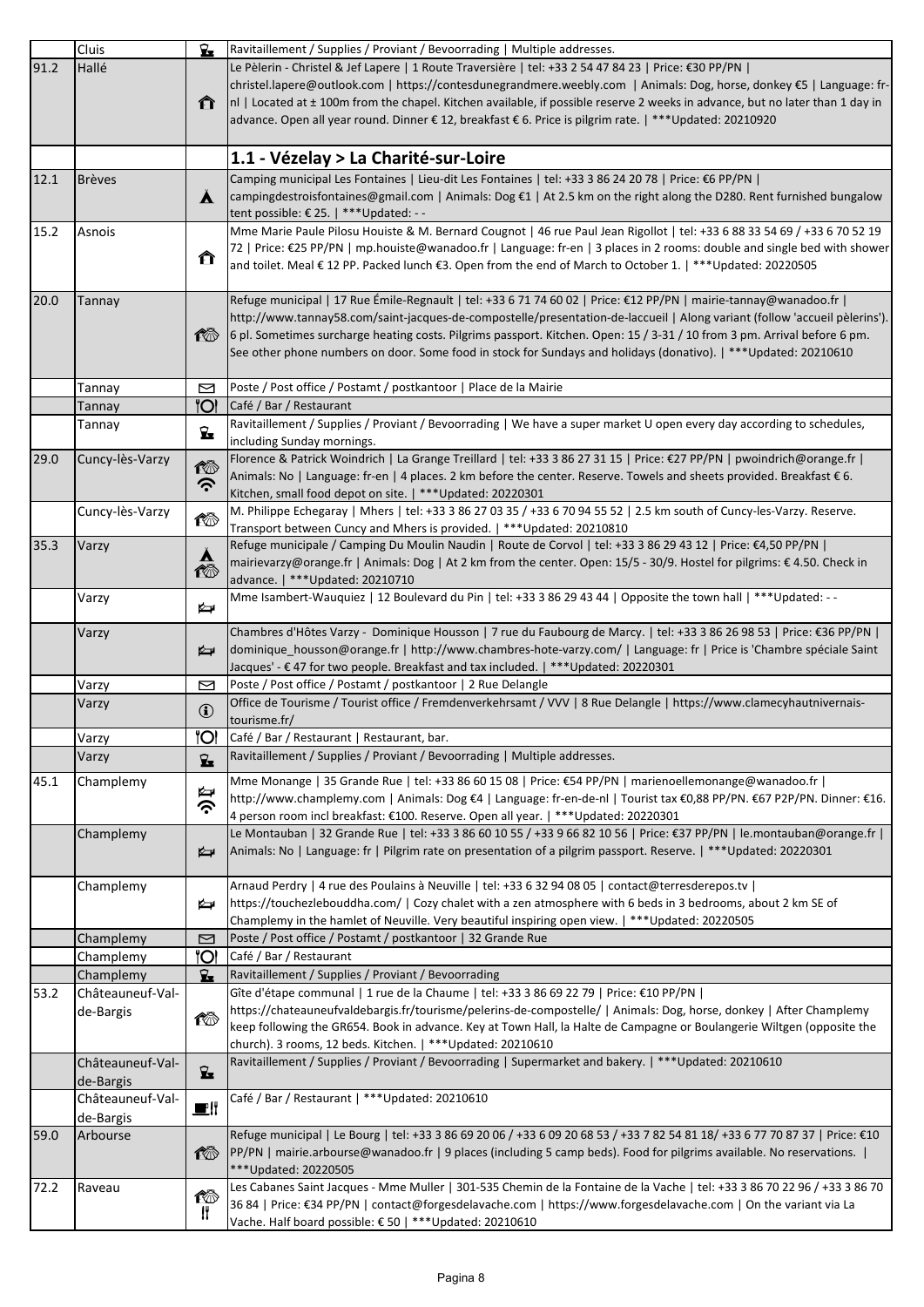|      | Raveau                   |                  | Domaine Les Forges de la Vache - Mme Muller   301-535 Chemin de la Fontaine de la Vache   tel: +33 3 86 70 22 96 / +33 3                                                                                                                                                                                          |
|------|--------------------------|------------------|-------------------------------------------------------------------------------------------------------------------------------------------------------------------------------------------------------------------------------------------------------------------------------------------------------------------|
|      |                          | ⋭                | 86 70 36 84   Price: €91 PP/PN   contact@forgesdelavache.com   https://www.forgesdelavache.com   On the variant via La                                                                                                                                                                                            |
|      |                          |                  | Vache.   *** Updated: 20210610                                                                                                                                                                                                                                                                                    |
|      | Raveau                   | ⇑                | Mme Tort   117 chemin de la Charbonnière   tel: +33 6 63 64 45 39   bn.tort@wanadoo.fr   On the variant via La Vache: on                                                                                                                                                                                          |
|      |                          |                  | the D138 turn left 500 m. Reserve.   *** Updated: 20210810                                                                                                                                                                                                                                                        |
|      | Raveau                   | ⊠                | Poste / Post office / Postamt / postkantoor   4 Route de la Charité                                                                                                                                                                                                                                               |
|      | Raveau                   | $\mathbf{z}$     | Ravitaillement / Supplies / Proviant / Bevoorrading   Multiple addresses.                                                                                                                                                                                                                                         |
| 80.0 | La Charité-sur-<br>Loire | $\bigcirc$       | Notre-Dame de La Charité-sur-Loire (UNESCO)                                                                                                                                                                                                                                                                       |
|      | La Charité-sur-<br>Loire | 貝                | Gare / Railway Station / Bahnhof / station                                                                                                                                                                                                                                                                        |
|      | La Charité-sur-          |                  | Refuge municipal   5 place Sainte-Croix   tel: +33 3 86 70 15 06   Price: €16,50 PP/PN   contact@lacharitesurloire-                                                                                                                                                                                               |
|      | Loire                    | 检                | tourisme.com   http://www.lacharitesurloire-tourisme.com/   Language: fr-en   Key at Office de Tourisme. Open from the<br>end of March to the end of October. 4 places. To reserve.   *** Updated: 20210610                                                                                                       |
|      | La Charité-sur-<br>Loire | $\blacktriangle$ | Camping Municipal de la Saulaie   Quai de la Saulaie   tel: +33 3 86 70 00 83   Price: €8,20 PP/PN  <br>campinglasaulaie@outlook.fr   https://www.campinglacharitesurloire.fr/   Animals: Dog €1,50   Open 1 / 4 - 24 / 9. Phone<br>number town hall: +33 3 86 70 16 12. Tent for rent: € 20-25   *** Updated: -- |
|      | La Charité-sur-          |                  | Hôtel-Restaurant La Pomme d'Or   8 Avenue Gambetta   tel: +33 3 86 70 34 82   Price: €45 - €62 P2P/PN                                                                                                                                                                                                             |
|      | Loire                    | ैं।<br>≷         | info@lapommedor.net   http://www.lapommedor.net/   Breakfast €7. Dinner possible.   ***Updated: 20210305                                                                                                                                                                                                          |
|      | La Charité-sur-          |                  | Le Mille et une Feuilles   23 Avenue Gambetta   tel: +33 3 86 70 09 61   Price: €81 PP/PN   contact1001f@gmail.com                                                                                                                                                                                                |
|      | Loire                    | ⊯∦               | https://www.milleetunefeuilles.com   Animals: No   Near the station.   *** Updated: 20220301                                                                                                                                                                                                                      |
|      | La Charité-sur-          |                  | Le Bon Laboureur   Quai Romain Mollot   tel: +33 6 87 50 87 73 / +33 3 86 70 22 85 / +33 3 86 70 23 64   Price: €55 - €78                                                                                                                                                                                         |
|      | Loire                    | ⊯∦               | P2P/PN   lebonlaboureur@wanadoo.fr   https://www.lebonlaboureur.com   Language: fr-en   Possibility of meals<br>Restaurant le Berry opposite the hotel.   *** Updated: 20220301                                                                                                                                   |
|      | La Charité-sur-          |                  | Le Coqoon - Mme Coux   8 Rue du Puits Neuf   tel: +33 6 30 57 02 72   Price: €60 PP/PN   *** Updated: --                                                                                                                                                                                                          |
|      | Loire                    | ⋭                |                                                                                                                                                                                                                                                                                                                   |
|      | La Charité-sur-<br>Loire | ⋭                | Le Logis du Pont - Mme Tardif   9 Rue du Pont   tel: +33 3 86 70 11 25 / +33 6 03 79 42 53   Animals: Dog   ***Updated: - -                                                                                                                                                                                       |
|      | La Charité-sur-          |                  | Maison de la Loire - W.I. Schulz   5 Rue Général Auger, Ile du Faubourg en Loire.   tel: +33 3 86 70 29 63 / +33 6 98 28 63 65                                                                                                                                                                                    |
|      | Loire                    | ⋭                | /+33 7 69 22 97 28   Price: €35 PP/PN   info@maison-loire.de   http://www.maison-loire.de   Language: fr-en-de   €45                                                                                                                                                                                              |
|      |                          | ふ                | P2P/PN - Prices incl. Breakfast, linen, towels and tourist tax. Double room + sofa with toilet / shower on the 1st floor.                                                                                                                                                                                         |
|      |                          |                  | Kitchen. Washer and dryer. Place for 2 bicycles. Book with SMS +33 6 98 28 63 65. Payment in cash on arrival. Covid pass                                                                                                                                                                                          |
|      |                          |                  | requested.   ***Updated: 20220301<br>Chez Luc - Jean-Luc Dutaut   2A Rue des Ponteaux   tel: +33 6 81 10 84 75   Price: €45 P2P/PN   jean-                                                                                                                                                                        |
|      | La Charité-sur-<br>Loire | ふで               | luc.dutaut@wanadoo.fr   https://www.bourgogne-tourisme.com/chambres-d-hotes/chambre-dhotes-chez-luc   Animals:                                                                                                                                                                                                    |
|      |                          |                  | Yes   Language: fr-en   1 room, 2 people. Bicycle storage.   *** Updated: 20220301                                                                                                                                                                                                                                |
|      | La Charité-sur-          |                  | Làô Refuge - Mme Nadia Jacq-Guimiot,   12 bis Rue Charles Chevalier   tel: +33 6 81 27 16 97   Price: €10 PP/PN                                                                                                                                                                                                   |
|      | Loire                    | ඟ                | lao.refuge@gmail.com   http://www.lacharitesurloire-tourisme.com/profiter/lao-refuge/   12 places in dormitory, (also for                                                                                                                                                                                         |
|      |                          |                  | other walkers and cyclists), living room, kitchen, bicycle shed, garden with terrace.   *** Updated: 20220301                                                                                                                                                                                                     |
|      |                          |                  |                                                                                                                                                                                                                                                                                                                   |
|      | La Charité-sur-          |                  | Mme Garinée - Gîte Al Camino   1 ter, rue de la Montée Saint-Jacques   tel: +33 6 58 04 81 03   Price: €10 PP/PN                                                                                                                                                                                                  |
|      | Loire                    | 伦                | garinee.alcamino@laposte.net   Two places in one room. Kitchen available, but possibly meal € 5 pp.   ***Updated: --                                                                                                                                                                                              |
|      | La Charité-sur-          |                  | Office de Tourisme / Tourist office / Fremdenverkehrsamt / VVV   5 Place Sainte-Croix   https://www.lacharitesurloire-                                                                                                                                                                                            |
|      | Loire                    | $\bigcirc$       | tourisme.com                                                                                                                                                                                                                                                                                                      |
|      | La Charité-sur-          |                  | Poste / Post office / Postamt / postkantoor   4 Rue Charles Chevalier                                                                                                                                                                                                                                             |
|      | Loire                    | ⊠                |                                                                                                                                                                                                                                                                                                                   |
|      | La Charité-sur-          | ☀                | All facilities.                                                                                                                                                                                                                                                                                                   |
|      | Loire                    |                  |                                                                                                                                                                                                                                                                                                                   |
|      |                          |                  | 1.2 - La Charité-sur-Loire > Bourges                                                                                                                                                                                                                                                                              |
| 9.6  | Sancergues               | اا ⊯⊅            | Hôtel 'Aux Blasons'   44 Grande rue   tel: +33 2 48 72 53 23 / +33 6 07 26 66 86   Price: €40 - €50 P2P/PN   Dinner possible.<br>***Updated:--                                                                                                                                                                    |
|      | Sancergues               | ⊠                | Poste / Post office / Postamt / postkantoor   4 Rue Hubert Gouvernet                                                                                                                                                                                                                                              |
|      | Sancergues               | <b>"Ol</b>       | Café / Bar / Restaurant                                                                                                                                                                                                                                                                                           |
|      |                          |                  |                                                                                                                                                                                                                                                                                                                   |
| 13.2 | Sancergues               | $\mathbf{z}$     | Ravitaillement / Supplies / Proviant / Bevoorrading   Multiple addresses.<br>Chambres d'Hôtes La Carentinoise   45, Le Bourg   tel: +33 6 31 47 17 66 / +33 2 48 72 88 20   Price: €60 P2P/PN                                                                                                                     |
|      | Charentonnay             | ⋭                | chauveau.jacqueline@free.fr   https://www.gites-du-cher.com/en/location/H18H009148   Animals: No   Dinner on                                                                                                                                                                                                      |
|      |                          | ふ                | request: €18   *** Updated: 20220301                                                                                                                                                                                                                                                                              |
|      | Charentonnay             | <b>"Ol</b>       | Café / Bar / Restaurant                                                                                                                                                                                                                                                                                           |
| 17.5 | Sévry                    |                  | M & Mme Potier   Bondonnat   tel: +33 2 48 72 74 14   Price: Donativo   By road (D72), in the bend before the bridge: turn                                                                                                                                                                                        |
|      |                          | ❀‼               | left for about 500m. 9 places in 3 rooms. Open all year round, if reserved.   *** Updated: --                                                                                                                                                                                                                     |
| 18.9 | Sévry                    |                  | M & Mme Dousset   Domaine de Mésangarde   tel: +33 2 48 72 72 36 / +33 6 67 47 81 67   Price: Donativo                                                                                                                                                                                                            |
|      |                          | ❀‼               | jpdousset@hotmail.com   Animals: Donkey or horse: with a meadow   Language: fr-en-es   Reserve the day before.                                                                                                                                                                                                    |
|      |                          |                  | Services: afternoon tea, dinner, night and breakfast (sleeps 10) 3 double beds and 3 single beds.   *** Updated: 20220301                                                                                                                                                                                         |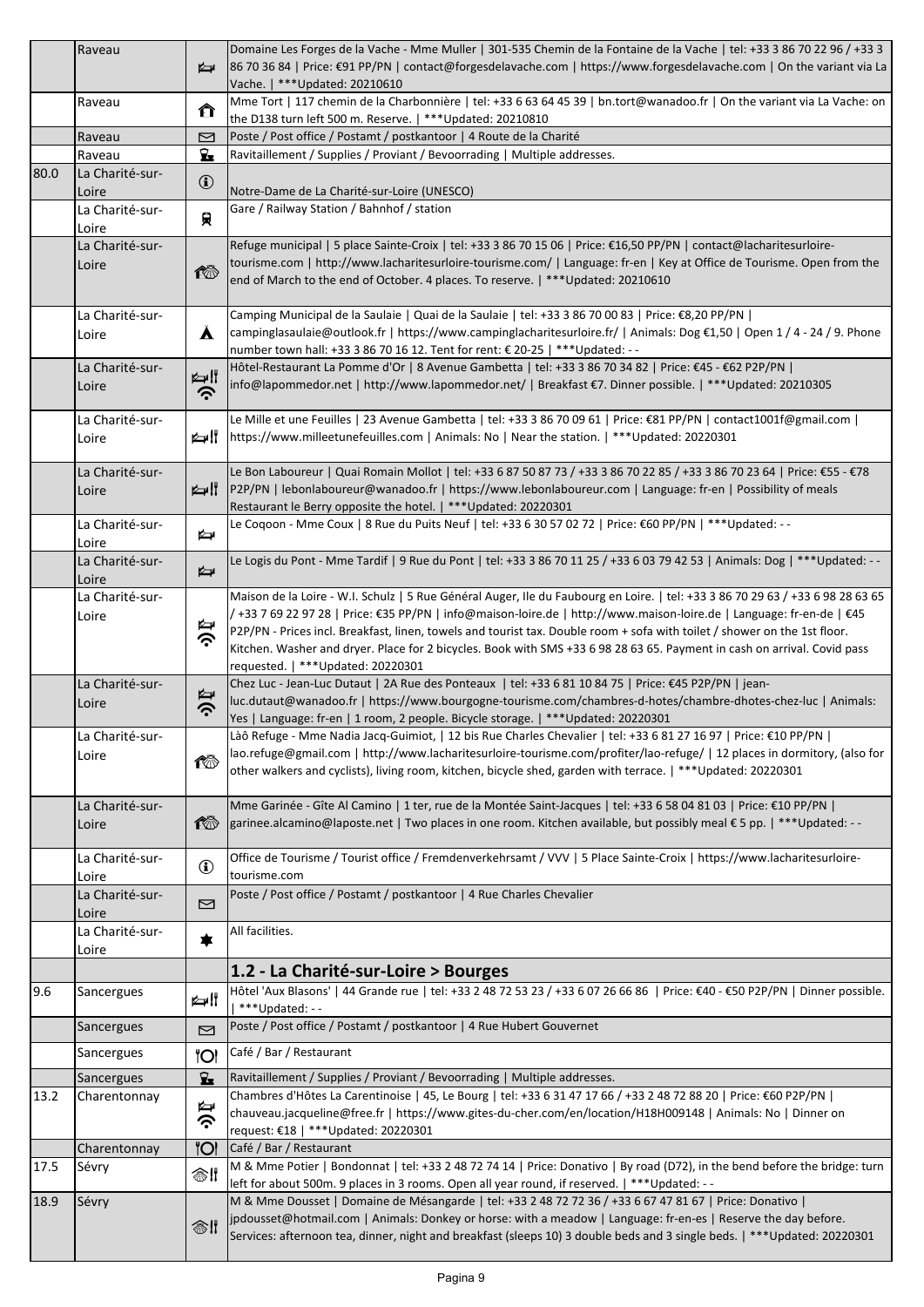|      | Couy              |              | Aline & Etienne Mainguené   2 l'Omnie   tel: +33 6 22 70 29 37 / +33 2 36 54 14 68   Price: Donativo                                                                                                                                             |
|------|-------------------|--------------|--------------------------------------------------------------------------------------------------------------------------------------------------------------------------------------------------------------------------------------------------|
| 20.0 |                   |              | aline.mainguene@hotmail.fr   Animals: We welcome all animals and have a meadow available.   Language: fr-en-de                                                                                                                                   |
|      |                   | ❀‼           | 500m from the Chemin de St Jacques after leaving Couy (signposted). 6 places (possibility of adding beds if necessary).                                                                                                                          |
|      |                   |              | Evening meal with the family.   *** Updated: 20220301                                                                                                                                                                                            |
|      | Couy              | 罓            | Poste / Post office / Postamt / postkantoor   2 Route de Baugy                                                                                                                                                                                   |
|      |                   |              |                                                                                                                                                                                                                                                  |
|      | Couy              | 'Ol          | Café / Bar / Restaurant                                                                                                                                                                                                                          |
|      | Couy              | $\mathbf{z}$ | Ravitaillement / Supplies / Proviant / Bevoorrading                                                                                                                                                                                              |
| 26.7 | Villequiers       |              | Le Grand Azilon - Mme Lainé   Le Grand Azilon   tel: +33 6 81 01 82 41   Price: €50 PP/PN   pierlaine@wanadoo.fr                                                                                                                                 |
|      |                   | ⊯∦           | http://grand.azillon.pagesperso-orange.fr/   Animals: No   Language: fr-en   €60 P2P/PN. At 700m left via the D93. We offer                                                                                                                      |
|      |                   |              | a dinner for pilgrims at €13 per person. We can also transport luggage to the next stop for €10.   ***Updated: 20220301                                                                                                                          |
|      |                   |              |                                                                                                                                                                                                                                                  |
| 28.1 | Baugy             | 翁            | M & Mme De Lamerville   Montifault   tel: +33 2 48 26 19 97 / +33 6 79 29 66 91   Price: Donativo                                                                                                                                                |
|      |                   |              | roseric.lam@wanadoo.fr   Reserve.   ***Updated: 20220607                                                                                                                                                                                         |
| 30.1 | <b>Baugy</b>      |              | Refuge municipal   12 Rue du Gué Joye   tel: +33 2 48 26 15 28   Price: Donativo   mairie-baugy@wanadoo.fr   Language: fr-                                                                                                                       |
|      |                   | t∛®          | en-es   Key at town hall (see phone number) or M. MICHEL: 02 48 30 85 11 - Mme NEY: 02 48 26 13 85 - M. JAMET: 02 48 26                                                                                                                          |
|      |                   |              | 15 76 / 4 places.   *** Updated: 20210305                                                                                                                                                                                                        |
|      | <b>Baugy</b>      | ⊠            | Poste / Post office / Postamt / postkantoor   19 Rue du Docteur Tillet                                                                                                                                                                           |
|      | Baugy             | ΪOΙ          | Café / Bar / Restaurant   multiple addresses.                                                                                                                                                                                                    |
|      | <b>Baugy</b>      | £.           | Ravitaillement / Supplies / Proviant / Bevoorrading   multiple addresses.                                                                                                                                                                        |
| 35.0 | Villabon          |              | Refuge municipal   1, Route des Perrières   tel: +33 2 48 69 21 64   Price: Donativo   commune.villabon@orange.fr   Key at                                                                                                                       |
|      |                   | 10           | town hall (see phone number) or at Mme Joëlle Proissy, tel: +33 2 48 69 25 54   *** Updated: 20220301                                                                                                                                            |
|      |                   |              |                                                                                                                                                                                                                                                  |
|      | Villabon          | ⊠            | Poste / Post office / Postamt / postkantoor   13, Grande Rue                                                                                                                                                                                     |
|      | Farges-en-        |              | Domaine d'Augy - M Rouet   7 Route du Vieux Moulin   tel: +33 2 48 69 16 01   Price: €55 - €65 P2P/PN   3 km southwest                                                                                                                           |
|      | Septaine          | ⋭            | via the D36, not on the route.   *** Updated: --                                                                                                                                                                                                 |
| 40.8 | Brécy             | 检            | Gîte municipal (in Foyer Rural)   9 Rue Saint-Firmin   tel: +33 2 48 66 11 28   Price: Donativo   Key at Bar / Restaurant Chez                                                                                                                   |
|      |                   |              | Claudette, 2 Rue Charles VII. Contact person: Marie-France Caillette.   *** Updated: 20210510                                                                                                                                                    |
|      | <b>Brécy</b>      | 念            | Accueil pèlerins - Mme Ferrand   Benveau   tel: +33 2 48 66 12 66   lirio.18@orange.fr   4 km north via the D12. Reserve.                                                                                                                        |
|      |                   |              | Possibly pick up in and return to Brécy.   *** Updated: 20210810                                                                                                                                                                                 |
|      | <b>Brécy</b>      |              | La Fauconnière - Claire Kohl   7 Chemin de la Fauconnière, Francheville   tel: +33 2 36 24 00 22   Price: €59 PP/PN                                                                                                                              |
|      |                   |              | info@lafauconniere.com   https://www.lafauconniere.com   Animals: Dog   5 km east of Brécy, via the D52. €88 P2P/PN.                                                                                                                             |
|      |                   |              |                                                                                                                                                                                                                                                  |
|      |                   | ⊯∦           | Price including breakfast. Reserve. Possibly pick up in and return to Brécy. Dinner possible: €16/€24   ***Updated:                                                                                                                              |
|      |                   |              | 20220301                                                                                                                                                                                                                                         |
|      | <b>Brécy</b>      | ⊠            | Poste / Post office / Postamt / postkantoor   2 Rue Charles VII                                                                                                                                                                                  |
|      | Brécy             | <b>O</b>     | Café / Bar / Restaurant                                                                                                                                                                                                                          |
|      | Brécy             | Ŷ.           | Ravitaillement / Supplies / Proviant / Bevoorrading                                                                                                                                                                                              |
| 42.4 | Brécy             |              | l'Ormée - Daniel Bulot   D52 - l'Ormee   tel: +33 6 25 42 30 66   Price: €5 PP/PN   daniel.bulot@gmx.fr                                                                                                                                          |
|      |                   |              | A or https://www.homecamper.fr/land/15788   Animals: Yes   About 2 km after Brécy. Microwave. Grocery store in Baugy en                                                                                                                          |
|      |                   |              | Brécy. Reservation necessary.   *** Updated: 20220607                                                                                                                                                                                            |
| 46.6 | Sainte Solange    |              | Gîte d'étape - Aude Marès   21 Rue Saint Martin du Crot   tel: +33 2 48 67 42 55 / +33 6 61 25 96 61   Price: Donativo                                                                                                                           |
|      |                   | 念            | audedlm@yahoo.fr   2 places / 1 room   *** Updated: 20220407                                                                                                                                                                                     |
|      | Sainte Solange    | <b>O</b>     | Café / Bar / Restaurant   multiple addresses.                                                                                                                                                                                                    |
|      | Sainte Solange    | Ŷ.           | Ravitaillement / Supplies / Proviant / Bevoorrading                                                                                                                                                                                              |
| 53.2 | Saint-Germain-du- |              | Domaine de Jacquelin - M Jolly   Route de Jacquelin   tel: +33 2 48 30 84 97   Price: €77 PP/PN                                                                                                                                                  |
|      | Puy               |              | chambresjolly@wanadoo.fr   https://domainedejacquelin.com/   Animals: Yes   Language: fr-en-de   After 4.5 km along                                                                                                                              |
|      |                   | ⊯∦           | the D155, not on the route. B&B € 85 P2P / PN. Simple meal possible. Kitchen available. Reserve via website.   *** Updated:                                                                                                                      |
|      |                   |              |                                                                                                                                                                                                                                                  |
|      | Saint-Germain-du- | ⊠            | Poste / Post office / Postamt / postkantoor   1 Avenue de Général de Gaulle                                                                                                                                                                      |
|      | Puy               |              |                                                                                                                                                                                                                                                  |
| 62.0 | <b>Bourges</b>    | $\mathbf{G}$ | Cathédrale Saint-Étienne de Bourges (UNESCO)                                                                                                                                                                                                     |
| 62.0 | <b>Bourges</b>    | 貝            | Gare / Railway Station / Bahnhof / station                                                                                                                                                                                                       |
|      | Bourges, Saint    |              | Monastère de l'Annonciade   115 Route de Vouzeron (D104)   tel: +33 2 48 02 54 49   Price: €30 PP/PN                                                                                                                                             |
|      | Doulchard         | tâ II        | annonciade@diocese-bourges.org   https://www.annonciade.info/saint-doulchard/   Animals: No   Language: fr   Half                                                                                                                                |
|      |                   |              | board. Reserve.   *** Updated: 20220301                                                                                                                                                                                                          |
|      | <b>Bourges</b>    |              | Foyer des Jeunes Travailleurs / Résidence Habitat jeunes   3 rue du Moulon   tel: +33 2 48 23 07 40   Price: €23,75 PP/PN                                                                                                                        |
|      |                   | 紬排           | direction@tivoli-initiatives.fr   http://tivoli-initiatives.fr/hebergement/   Animals: No   Weekend €21,25 (no breakfast) /                                                                                                                      |
|      |                   | ふ            | Meal € 5.50 - €8.80 (except Saturday and Sunday). Open all year round. To reserve.   *** Updated: 20210305                                                                                                                                       |
|      |                   |              |                                                                                                                                                                                                                                                  |
|      | <b>Bourges</b>    |              | Auberge de Jeunesse Jacques Coeur   22 Rue Henri Sellier   tel: +33 2 48 24 58 09   Price: €23 PP/PN                                                                                                                                             |
|      |                   | 縇            | bourges@hifrance.org   https://www.fuaj.org/   Youth hostel membership not required.   ***Updated: 20220301                                                                                                                                      |
|      |                   |              |                                                                                                                                                                                                                                                  |
|      | <b>Bourges</b>    |              | Elisabeth Lemaitre   24 Rue de la Chappe   tel: +33 6 78 19 62 08   Price: €20 PP/PN   lemaitre.elisabeth@gmail.com                                                                                                                              |
|      |                   | 念            | Language: fr-en   4 places, 2 rooms. Open all year if reserved.   *** Updated: 20220301                                                                                                                                                          |
|      |                   |              |                                                                                                                                                                                                                                                  |
|      | <b>Bourges</b>    | 悆            | Marie-Astrid & Raphael   Place Cujas   tel: +33 6 16 03 39 16   Price: Donativo   Animals: No   1 room with double bed.<br>Reservation required. Approximate location marker. Precise address will be given when booking by phone.   ***Updated: |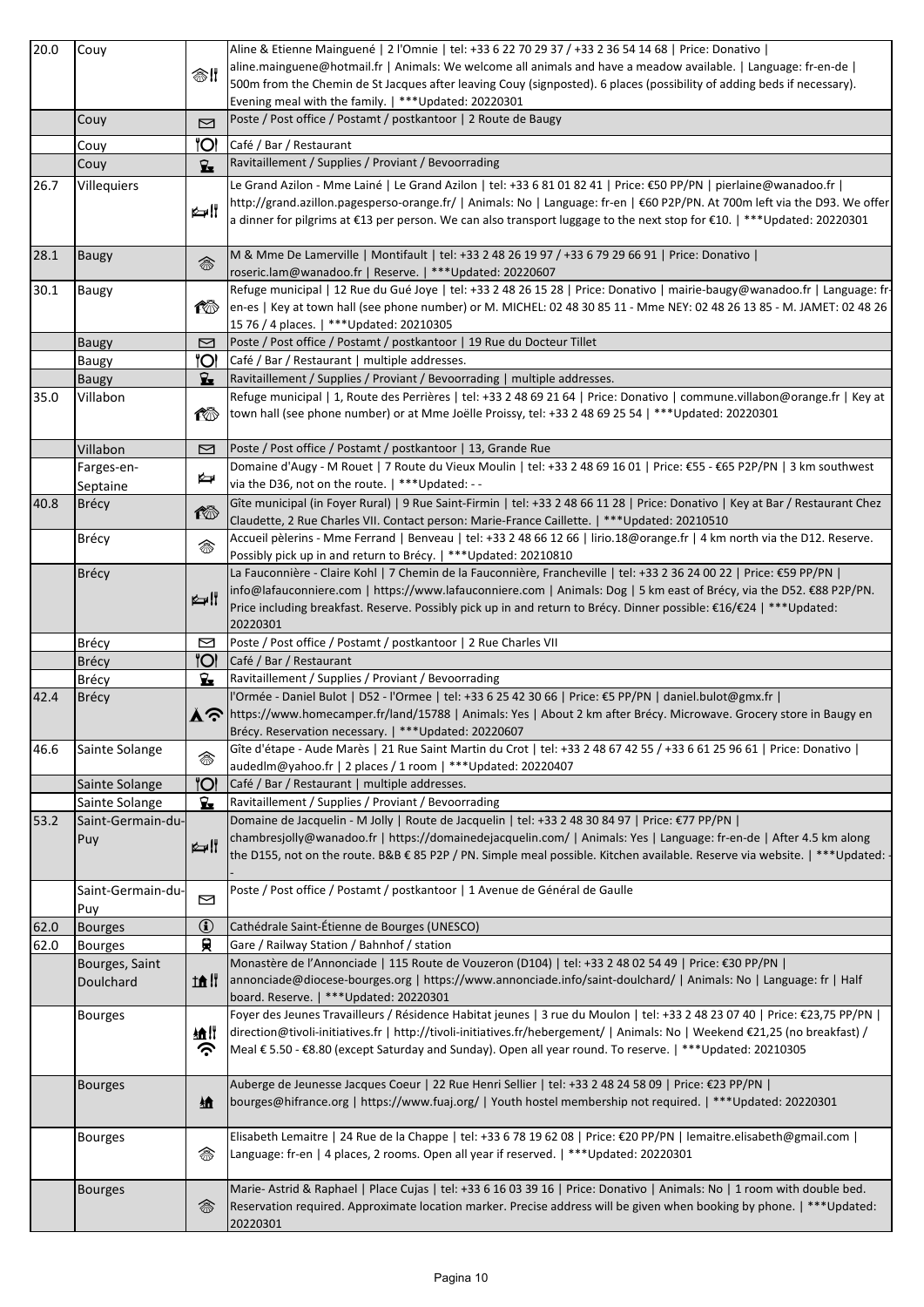|      | <b>Bourges</b>     |                  | Camping Robinson par Aquadis Loisirs   26 Bd de l'Industrie   tel: +33 2 48 20 16 85   Price: €8 PP/PN                                                                         |
|------|--------------------|------------------|--------------------------------------------------------------------------------------------------------------------------------------------------------------------------------|
|      |                    | $\blacktriangle$ | camping.bourges@aquadis-loisirs.com   https://www.ville-bourges.fr/site/camping   Animals: Dog   Price from €8. €15                                                            |
|      |                    |                  | P2P/PN. March to November.   *** Updated: 20210405                                                                                                                             |
|      | <b>Bourges</b>     | ⋭                | Les Arènes   53 Rue des Arènes   tel: +33 6 07 62 26 81   Price: €65 - €95 P2P/PN   http://www.chambredhotes-                                                                  |
|      |                    |                  | Ihotelparticulier-bourges.com/plan-contact-tarif-bourges-chambre-hote.php   ***Updated: - -                                                                                    |
|      | <b>Bourges</b>     | ⋭                | Avaricum   10 Rue Viala   tel: +33 6 69 59 78 51   Not always available   *** Updated: --                                                                                      |
|      | <b>Bourges</b>     | ⋭                | Le Mozaïc   3 Rue Bertin   tel: +33 2 48 26 58 08 / +33 6 62 24 44 81   Price: €60 PP/PN   jacquemin.am@orange.fr  <br>http://www.la-mozaic-bourges.fr/   ***Updated: - -      |
|      | <b>Bourges</b>     | ⋭                | Le Prinal   7 Rue du Prinal   tel: +33 2 48 24 92 84   *** Updated: --                                                                                                         |
|      | <b>Bourges</b>     | ⋭                | Les Marais   68 chemin des Prébendes   tel: +33 2 48 70 12 66 / +33 6 83 13 41 44   *** Updated: --                                                                            |
|      | <b>Bourges</b>     |                  | Office de Tourisme / Tourist office / Fremdenverkehrsamt / VVV   Place Simone Veil                                                                                             |
|      |                    | $\bf{G}$         | https://www.bourgesberrytourisme.com                                                                                                                                           |
|      | <b>Bourges</b>     | 罓                | Poste / Post office / Postamt / postkantoor   29 Rue Moyenne                                                                                                                   |
|      |                    |                  | All facilities. Also in the Subdray (in particular ZAC de l'Échangeur), just outside the city on the outgoing route, at the                                                    |
|      | <b>Bourges</b>     | ☀                | connection of the A71 and N151.                                                                                                                                                |
|      |                    |                  | 1.3 - Bourges > Gargilesse                                                                                                                                                     |
| 5.1  | Le Subdray         |                  | Mister Bed   Rue d'italie, ZAC Le César   tel: +33 2 48 26 54 55   Price: €38 P2P/PN   Various other budget hotels in the                                                      |
|      |                    | ⋭                | immediate vicinity   *** Updated: --                                                                                                                                           |
| 7.6  | La Chapelle-Saint- |                  | Mme Rouillard   7 route de Marmagne   tel: +33 2 48 26 46 23   Reserve.   *** Updated: --                                                                                      |
|      | Ursin              | 念                |                                                                                                                                                                                |
|      | La Chapelle-Saint- |                  | Communauté d'Emmaüs   Domaine du Vernillet   tel: +33 2 48 66 40 60   https://www.emmaus-du-cher.com/   Camping                                                                |
|      | Ursin              | 止                | and lodging for men only.   *** Updated: --                                                                                                                                    |
|      | La Chapelle-Saint- |                  | Office de Tourisme / Tourist office / Fremdenverkehrsamt / VVV   Place de l'Église                                                                                             |
|      | Ursin              | $\bigcirc$       |                                                                                                                                                                                |
|      | La Chapelle-Saint- | <b>"Ol</b>       | Café / Bar / Restaurant                                                                                                                                                        |
|      | Ursin              |                  |                                                                                                                                                                                |
|      | La Chapelle-Saint- | L.               | Ravitaillement / Supplies / Proviant / Bevoorrading   Multiple addresses.                                                                                                      |
|      | Ursin              |                  |                                                                                                                                                                                |
| 16.1 | Villeneuve-sur-    | ⋭                | M & Mme Barbellion   Château de Villeneuve (D35T)   tel: +33 2 48 55 04 42 / +33 6 61 22 60 62   Price: €50 PP/PN                                                              |
|      | Cher               |                  | http://www.chambresapart.fr/le-chateau-de-villeneuve.html   *** Updated: --                                                                                                    |
|      | Villeneuve-sur-    |                  | Camping municipal La Noue de l'Anse   D16   tel: +33 2 48 55 66 60 / +33 2 48 23 22 08   Price: €9 PP/PN                                                                       |
|      | Cher               | $\blacktriangle$ | https://www.camping-frankrijk.nl/camping/villeneuve-sur-cher/noue-de-anse/   Animals: Dog   Open: May to September.                                                            |
| 25.0 | Le Grand Entrevin  |                  | Caravans for pilgrims.   *** Updated: --<br>La Maison de Philomène   4 Impasse du Parc   tel: +33 6 64 71 89 41 / +33 2 48 26 25 63   Price: €70 PP/PN                         |
|      |                    | ⋭                | https://maisondephilomene.wixsite.com/maisondephilomene   €80 P2P/PN - On the D16, after the forest passage, take the                                                          |
|      |                    |                  | D184 dir. Chivray. Kitchenette and some preserves for the pilgrim.   *** Updated: 20220505                                                                                     |
| 26.0 | Chârost            |                  | Refuge municipal   11 Rue des Fossés   tel: +33 2 48 26 20 26   Price: €12 PP/PN   mairiedecharost@orange.fr                                                                   |
|      |                    | ඟ                | https://charost.fr/   Animals: No   Language: fr   Above the school. Key at town hall (see phone number). If closed: GSM                                                       |
|      |                    |                  | number on the door. Kitchen available. Foods for sale. In the village there is a bakery, café-restaurant and a pharmacy.                                                       |
|      |                    |                  | *** Updated: 20220607                                                                                                                                                          |
|      | Chârost            |                  | Chambre d'hôte pour pèlerin - Sandrine Content   42 avenue du 8 Mai 1945   tel: +33 6 72 82 85 37   Price: €28 PP/PN                                                           |
|      |                    | 念                | sandbiblio@hotmail.fr   2 beds in 1 room. Overnight stay €10, Evening meal €15, Breakfast €3. Open : March to October. To                                                      |
|      |                    |                  | reserve.   *** Updated: 20220407                                                                                                                                               |
|      | Chârost<br>Chârost | <b>"Ol</b>       | Restaurant 'Le Café des Sports', Mme Navy Hong   69 Grande Rue   tel: +33 6 98 06 77 08 / +33 2 48 26 27 76<br>Poste / Post office / Postamt / postkantoor   42 Ter Grande Rue |
|      |                    | 罓                |                                                                                                                                                                                |
|      | Chârost            | <b>"Ol</b>       | Café / Bar / Restaurant   multiple addresses.                                                                                                                                  |
|      | Chârost            | Ŷ.               | Ravitaillement / Supplies / Proviant / Bevoorrading   multiple addresses.                                                                                                      |
| 26.0 | Saugy              |                  | Refuge municipal   2 rue de la Marie   tel: +33 2 48 26 26 21   Price: €10 PP/PN   mairiesaugy@orange.fr   Animals: No                                                         |
|      |                    | 检                | Language: fr-en   ** Provisionally CLOSED due to the reception of UKRAINIAN refugees ** - 2.5 km off the route, via the                                                        |
|      |                    |                  | D149 from Chârost. (Next day: follow the markings to point Km 37.0 on the route). Groceries for sale.   *** Updated:                                                           |
|      |                    |                  | 20220407                                                                                                                                                                       |
| 39.1 | Issoudun           | 貝                | Gare / Railway Station / Bahnhof / station   4 Boulevard Pierre Favreau                                                                                                        |
|      | Issoudun           |                  | Catherine & Jean Robert   2 rue des Alouettes   tel: +33 6 85 32 89 12   Price: €15 PP/PN                                                                                      |
|      |                    | 念                | catherine.robert36100@gmail.com   Language: fr   HB €35. Open all year. On reservation at least 48 hours before.                                                               |
|      |                    |                  | *** Updated: 20220301                                                                                                                                                          |
|      | Issoudun           |                  | Le Moulin Anglais - Alain & Nora Serrat   87 Avenue de Chinault   tel: +33 2 54 03 22 75 / +33 6 50 54 84 25   Price: €70                                                      |
|      |                    | ふで               | P2P/PN   contact@moulinanglais.com   http://moulinanglais.com/index.html   Language: fr-en-es   Reserve, dinner                                                                |
|      | Issoudun           |                  | possible.   *** Updated: --<br>Hôtel Issoudun Sainte Catherine   1 Rue Saint Martin   tel: +33 2 54 21 01 65   Price: €30 P2P/PN                                               |
|      |                    | ⋭                | hotel.st.catherine@orange.fr   https://www.hotelsaintecatherine.net/   Animals: €5 (small)   Breakfast € 5 / pp                                                                |
|      |                    |                  | *** Updated: 20210305                                                                                                                                                          |
|      | Issoudun           |                  | Camping municipal Les Taupeaux   37 route de Reuilly   tel: +33 2 54 03 13 46 / +33 2 54 21 74 02                                                                              |
|      |                    | メミ               | https://www.berryprovince.com/hotellerie-plein-air/camping-municipal-les-taupeaux-issoudun/   Animals: Dog   Open: 15                                                          |
|      |                    |                  | May - 15 September.   *** Updated: - -                                                                                                                                         |
|      | Issoudun           | $\bigstar$       | All facilities including various (budget) hotels.                                                                                                                              |
|      | Issoudun           | $\bigcirc$       | Office de Tourisme / Tourist office / Fremdenverkehrsamt / VVV   Place Saint-Cyr   https://www.pays-issoudun-                                                                  |
|      |                    |                  | tourisme.org                                                                                                                                                                   |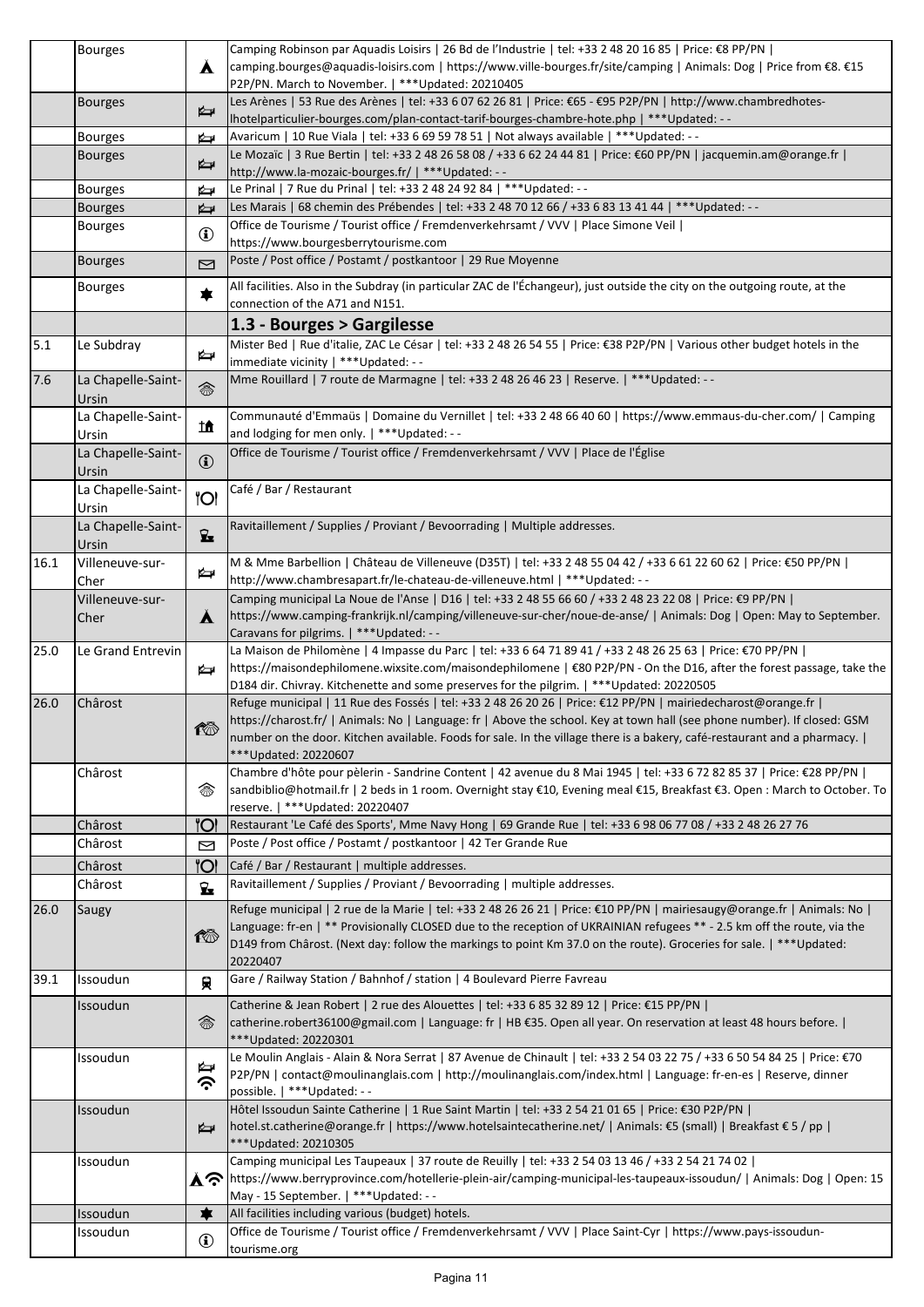|       | Issoudun                | ⊠                           | Poste / Post office / Postamt / postkantoor   Place de la Poste                                                                                                                                                                                                                                                                                                                                                                                                                                                                                                   |
|-------|-------------------------|-----------------------------|-------------------------------------------------------------------------------------------------------------------------------------------------------------------------------------------------------------------------------------------------------------------------------------------------------------------------------------------------------------------------------------------------------------------------------------------------------------------------------------------------------------------------------------------------------------------|
| 48.4  | Thizay                  | 念                           | M. France & J. Claude Apert   3, Route des Tilleuls   tel: +33 2 54 21 29 40 / +33 6 76 39 97 07   Price: €20 PP/PN  <br>mfassmat36@orange.fr   Animals: No   HB € 30. 4 places in 2 rooms. Reserve. No shops in the village.   ***Updated:<br>20210305                                                                                                                                                                                                                                                                                                           |
| 51.7  | Neuvy-Pailloux          | $\hat{\boldsymbol{\delta}}$ | Mme Monique Richard   16 Rue Pasteur   tel: +33 6 66 17 49 92   Price: €30 PP/PN   moniquerichard62@gmail.com   At 2<br>km off the route. Book the day before. Open all year round.   *** Updated: 20220301                                                                                                                                                                                                                                                                                                                                                       |
|       | Neuvy-Pailloux          | ⊯∦<br>ふ                     | Logis Hôtel Berry Relais   9 N151/Les 4 Routes   tel: +33 2 54 49 50 57   Price: €70 P2P/PN  <br>https://www.logishotels.com/fr/hotel/hotel-berry-relais-2371   Animals: Dog   Dinner possible.   ***Updated: --                                                                                                                                                                                                                                                                                                                                                  |
|       | Neuvy-Pailloux          | <b>Of</b>                   | Café / Bar / Restaurant                                                                                                                                                                                                                                                                                                                                                                                                                                                                                                                                           |
|       | Neuvy-Pailloux          | $\mathbf{z}$                | Ravitaillement / Supplies / Proviant / Bevoorrading   multiple addresses.                                                                                                                                                                                                                                                                                                                                                                                                                                                                                         |
| 53.6  | Sainte-Fauste           | 念                           | M & Mme Gerbier   La Tripterie   tel: +33 6 21 57 45 73 / +33 6 21 57 45 80   Price: Donativo   la.tripterie@wanadoo.fr  <br>Animals: Tethered horses and donkeys   Language: fr-en   Accommodation in a mobile home with at least 4 places. Limited<br>food assistance. Reserve.   *** Updated: 20210305                                                                                                                                                                                                                                                         |
| 71.0  | Déols                   | ඟ<br>ふ                      | Refuge pèlerins - Halte Saint Jacques   3 Rue Victor Hugo   tel: +33 2 54 07 58 87   Price: €10 PP/PN   relais-spld@orange.fr<br>  https://www.tourismelandes.com/hebergements-collectifs-landes/HCOLLAQU04000011/detail/pimbo/gites-de-pelerins  <br>6 places. Key at the Office de Tourisme, 6 Rue de l'Abbaye (phone before 16.00. If later: use the number behind the hatch in<br>the door of the hostel)   *** Updated: 20210405                                                                                                                             |
|       | Déols                   | $\bigcirc$                  | Office de Tourisme / Tourist office / Fremdenverkehrsamt / VVV   6 Rue de l'Abbaye   https://www.chateauroux-<br>tourisme.com   ***Updated: 20210405                                                                                                                                                                                                                                                                                                                                                                                                              |
|       | Déols                   | 罓                           | Poste / Post office / Postamt / postkantoor   24 Place Lafayette   *** Updated: 20210405                                                                                                                                                                                                                                                                                                                                                                                                                                                                          |
|       | Déols                   | ⋭                           | Hotels   ZAC de l'Ecoparc   Hotels in various price ranges in ZAC de l'Ecoparc.   *** Updated: 20210405                                                                                                                                                                                                                                                                                                                                                                                                                                                           |
| 73.4  | Châteauroux             | 員                           | Gare / Railway Station / Bahnhof / station                                                                                                                                                                                                                                                                                                                                                                                                                                                                                                                        |
|       | Châteauroux             | ❀‼                          | Jacques & Marie-Claude Barthoux   3 rue de la Bièvre   tel: +33 6 77 74 04 56 / +33 2 54 22 84 11 / +33 6 77 74 04 56   Price:<br> Donativo   jbarthoux@orange.fr   Animals: No   Language: fr-en-es   Reserve 48 hours in advance.   ***Updated: --                                                                                                                                                                                                                                                                                                              |
|       | Châteauroux             | 念                           | F. Calza   82 avenue de Blois   tel: +33 6 28 25 57 07   Price: Donativo   fcalza@hotmail.fr   Reserve at least the day before.<br>***Updated: 20220301                                                                                                                                                                                                                                                                                                                                                                                                           |
|       | Châteauroux             | Ą                           | Le Colombier - Mme Bernadette Jambrun   97 Rue des Etats-Unis   tel: +33 2 54 22 40 92   Price: €63 PP/PN  <br>jambrun.bernadette@outlook.fr   https://www.colombier-indre.fr/   ***Updated: 20210510                                                                                                                                                                                                                                                                                                                                                             |
|       | Châteauroux             | ⋭⋥                          | Le Fassardy - Mme Isabelle Pignol   32 Rue des Pavillons   tel: +33 2 54 07 92 75 / +33 6 62 38 63 39   Price: €50 PP/PN  <br>lefassardy@gmail.com   http://www.maison-hote.fr/loc-chambre-d-hote/indre-chateauroux-le_fassardy-11834   Pilgrims<br>price. €60 P2P/PN   ***Updated: 20210305                                                                                                                                                                                                                                                                      |
|       | Châteauroux             | $\bigcirc$                  | Office de Tourisme / Tourist office / Fremdenverkehrsamt / VVV   2 Place de la République   https://www.chateauroux-<br>tourisme.com                                                                                                                                                                                                                                                                                                                                                                                                                              |
|       | Châteauroux             | ⊠                           | Poste / Post office / Postamt / postkantoor   16 Rue de la Poste                                                                                                                                                                                                                                                                                                                                                                                                                                                                                                  |
|       | Châteauroux             | $\blacktriangle$            | Camping Le Rochât Belle Isle   17 rue du Rochât   tel: +33 6 02 71 14 55 / +33 2 54 08 96 29   Price: €6 PP/PN  <br>campinglerochat@gmail.com   http://www.camping-lerochat.fr/   Cottages for rent from € 60/4 persons. Reserve. Open: 1<br>/5 - 30 / 9. http://www.facebook.com/LeRochatCamping   ***Updated: 20220301                                                                                                                                                                                                                                          |
|       | Châteauroux             | ★                           | All facilities, including many affordable hotels.                                                                                                                                                                                                                                                                                                                                                                                                                                                                                                                 |
| 79.4  | Le Poinconnet           | ≰ ∦                         | Sure Hotel Chateauroux   Forum route de La Châtre   tel: +33 2 54 27 70 70   Price: €70 PP/PN  <br>contact@surehotelchateauroux.com   https://www.surehotelchateauroux.com/   Dinner possible.   ***Updated:<br>20210305                                                                                                                                                                                                                                                                                                                                          |
|       | Le Poinconnet           | ⊯∦                          | Hôtel 'Arc en Ciel'   La Forge de L'Isle, Route de Montluçon   tel: +33 2 54 34 09 83   Price: €30 PP/PN   Dinner possible.  <br>***Updated:--                                                                                                                                                                                                                                                                                                                                                                                                                    |
|       | Le Poinconnet           | Ą                           | Les Divers - Mme Drouin   26 Allée Paul Rue   tel: +33 2 54 35 40 23   Price: €70 PP/PN   https://www.gites-de-<br>france.com/en/centre-val-de-loire/indre/les-divers-h36h002241   Animals: No   ***Updated: - -                                                                                                                                                                                                                                                                                                                                                  |
|       | Le Poinconnet           | 念                           | Mme Mitaty   63 Le Petit Epot   tel: +33 2 54 35 40 20   *** Updated: --                                                                                                                                                                                                                                                                                                                                                                                                                                                                                          |
| 91.2  | <b>Velles</b>           | ⇑                           | Mme Aucante   23 route de Mosnay   tel: +33 2 54 36 73 22   *** Updated: --                                                                                                                                                                                                                                                                                                                                                                                                                                                                                       |
|       | Velles                  | ⊠                           | Poste / Post office / Postamt / postkantoor   11 Rue des Anciens Combattants                                                                                                                                                                                                                                                                                                                                                                                                                                                                                      |
|       | <b>Velles</b>           | 'Ol                         | Café / Bar / Restaurant   Multiple addresses.                                                                                                                                                                                                                                                                                                                                                                                                                                                                                                                     |
| 94.6  | Velles<br><b>Velles</b> | £.                          | Ravitaillement / Supplies / Proviant / Bevoorrading   Multiple addresses.<br>Les Gabettes - Mme Meunier   L'Ebaupin   tel: +33 2 54 36 75 83/+33 6 20 80 24 07   Price: €30 PP/PN                                                                                                                                                                                                                                                                                                                                                                                 |
|       |                         | Ą                           | marinette.meunier@sfr.fr   https://www.berryprovince.com/hebergement-locatif/les-gabettes-velles-2/   2 places. Linens<br>provided. Restaurant 10-12 € or grocery store in the village. Microwave. About 2km after Velles, turn right towards Gabettes<br>***Updated: 20220301                                                                                                                                                                                                                                                                                    |
| 97.9  | Mosnay                  | ⊯∦<br>ら                     | Domaine La Touche - Anne-Marie & Alain Delaboissiere   1 Rue de la Touche, Les Thomasses   tel: +33 2 54 47 23 90 / +33 6<br>99 16 52 67   Price: €30 PP/PN   latouche.maisondhotes@orange.fr   https://www.maisondhotesberry.com   Animals: Dog,<br>cat, horse, donkey   Language: fr-en   Mentioned price is pilgrimage price, outside the months of July and August. 2.7km<br>east of the route. 2 rooms. € 60 P2P / PN (incl. Breakfast). Dinner at € 15 is possible. To reserve. Open all year round. From<br>June 2022 also a gite.   *** Updated: 20220301 |
| 103.0 | Tendu                   | ⇑                           | Mr. Freek van Diemen   Le Moulin Mou   tel: +33 7 85 36 12 02   Price: €27,50 PP/PN   freekvandiemen@hotmail.com  <br>Animals: Yes   Language: fr-en-nl   3 rooms. Dinner € 10. At Maison-Dieu, turn right for 1km.   ***Updated: 20210405                                                                                                                                                                                                                                                                                                                        |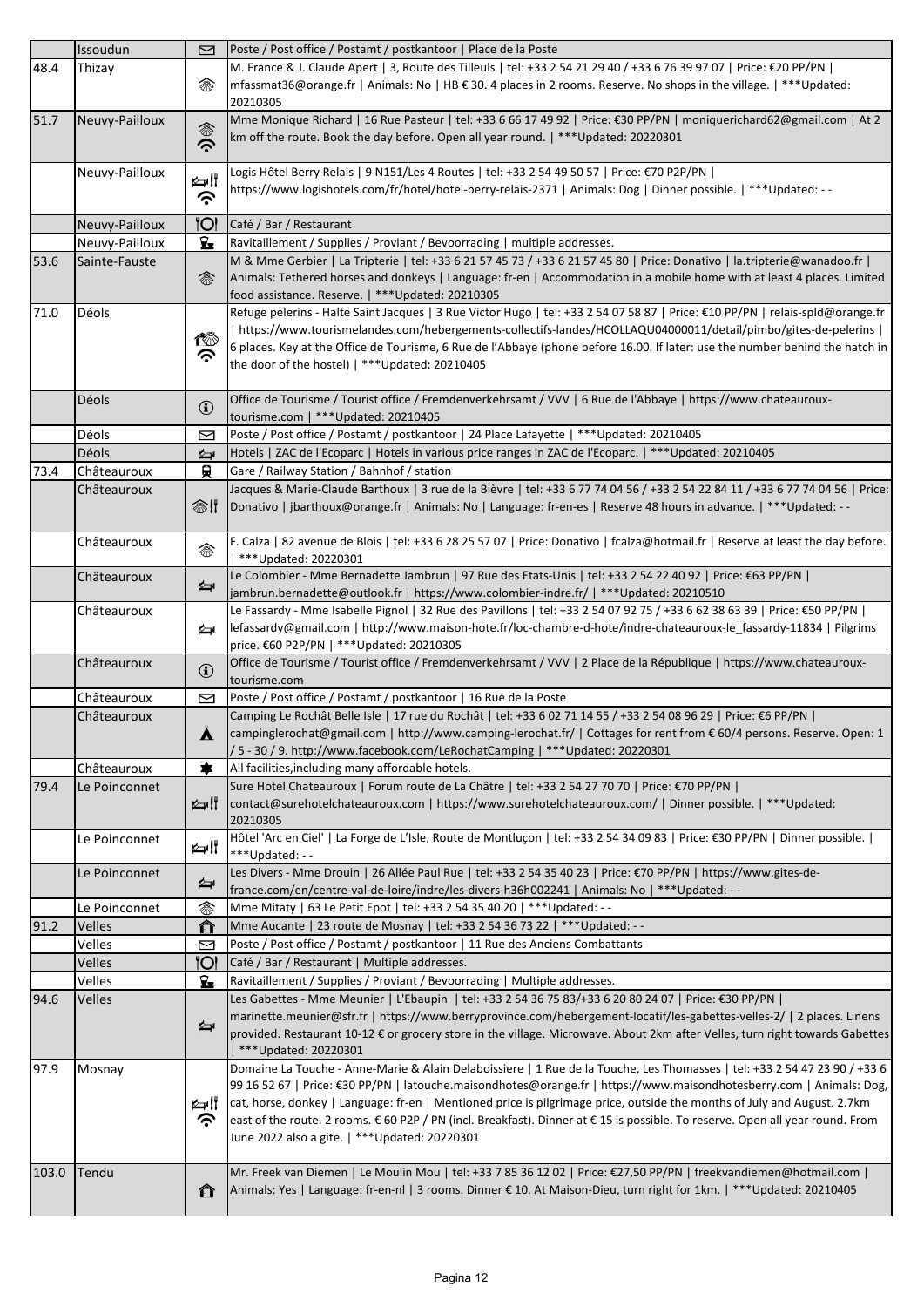|       | Saint-Marcel                   | ‼ ⊯⊴<br>ふ    | Hôtel 'Le Prieuré'   44 Rue du Rio, Route de Châteauroux   tel: +33 2 54 24 05 19   Price: €78 PP/PN   contact@restaurant-<br>-- leprieure.com   https://www.restaurant-leprieure.com/   Language: fr-en-es   Breakfast €10   ***Updated: --                                                                                                                                                                                                                                    |
|-------|--------------------------------|--------------|---------------------------------------------------------------------------------------------------------------------------------------------------------------------------------------------------------------------------------------------------------------------------------------------------------------------------------------------------------------------------------------------------------------------------------------------------------------------------------|
|       | Saint-Marcel                   | 念            | Brigitte Spezia   12 rue de la Cueille   tel: +33 6 98 42 50 86   Price: €35 PP/PN   brigitte.spezia@gmail.com   Animals: Dog  <br>2 double bedrooms. Kitchen available. Grocery store in the village. Reservation required.   *** Updated: 20220505                                                                                                                                                                                                                            |
|       | Saint-Marcel                   | ⊠            | Poste / Post office / Postamt / postkantoor   2 Rue du Point du Jour                                                                                                                                                                                                                                                                                                                                                                                                            |
|       | Saint-Marcel                   | 'Ol          | Café / Bar / Restaurant   Multiple addresses.                                                                                                                                                                                                                                                                                                                                                                                                                                   |
|       | Saint-Marcel                   | $\mathbf{z}$ | Ravitaillement / Supplies / Proviant / Bevoorrading                                                                                                                                                                                                                                                                                                                                                                                                                             |
| 112.5 | Argenton-sur-<br>Creuse        | 貝            | Gare / Railway Station / Bahnhof / station                                                                                                                                                                                                                                                                                                                                                                                                                                      |
|       | Argenton-sur-<br>Creuse        | ÅÂ<br>ふ      | Camping Les Chambons   37 Rue des Chambons   tel: +33 6 47 81 59 35 / +33 9 66 84 06 01   Price: €9 - €11 PP/PN  <br>campingleschambons@gmail.com   http://www.campingleschambons.fr/   Mobile Home (not July / Augs) € 70 per night.  <br>***Updated: --                                                                                                                                                                                                                       |
|       | Argenton-sur-<br>Creuse        | $\bigcirc$   | Office de Tourisme / Tourist office / Fremdenverkehrsamt / VVV   13 Place de la République   https://www.ot-argenton-sur-<br>creuse.fr                                                                                                                                                                                                                                                                                                                                          |
|       | Argenton-sur-<br>Creuse        | ⊠            | Poste / Post office / Postamt / postkantoor   7 Place de la République                                                                                                                                                                                                                                                                                                                                                                                                          |
|       | Argenton-sur-<br>Creuse        | $\bigstar$   | All facilities, incl. five hotels.                                                                                                                                                                                                                                                                                                                                                                                                                                              |
| 115.3 | Le Pêchereau                   | ඟ            | Refuge municipal Le Courbat   tel: +33 2 54 24 04 97   Price: €22 PP/PN   mairie.dupechereau@orange.fr   Plus tourist tax.<br>Reserve. Key at the town hall (ONLY during opening hours: Monday 14.00/16.30, Tuesday 08.30/12.00 and 14.00/16.30,<br>Wednesday and Thursday 8.30/12.00 and 13.30/16.30, Friday 13.30/16.30, Saturday 8.30/12.00).   *** Updated: 20220607                                                                                                        |
|       | Le Pêchereau                   | ⋭<br>ふ       | Anne & David François   3 Rue du Manoir   tel: +33 6 67 57 45 38   Price: €39 PP/PN   1001nuitsenberry@gmail.com  <br> https://1001nuitsenberry.fr   Animals: Yes: €?   Language: fr-en-de   BB €76 P2P/PN. 2 rooms, 1 eco-gîte. HP €52 PP/PN,<br>€102 P2P/PN. To reserve. Closed July 7 - August 31. If tent available: €10.   *** Updated: 20220301                                                                                                                           |
|       | Le Pêchereau                   | ا ا⊏¢<br>ふ   | Hôtel 'L'Escapade'   2 Rue du Chêne   tel: +33 2 54 24 26 10   Price: €90 - €140 PP/PN   info@lescapadehotel.com  <br>http://www.l-escapade.fr/   Animals: Dog   Language: fr-en   D48, 1km from the route. Breakfast buffet: €10. Dinner<br>possible   ***Updated: --                                                                                                                                                                                                          |
| 118.7 | Le Menoux                      | ⊠            | Poste / Post office / Postamt / postkantoor   8 Rue Haute                                                                                                                                                                                                                                                                                                                                                                                                                       |
|       | Le Menoux                      | 'Ol          | Café / Bar / Restaurant                                                                                                                                                                                                                                                                                                                                                                                                                                                         |
|       | Le Menoux                      | $\mathbf{z}$ | Ravitaillement / Supplies / Proviant / Bevoorrading                                                                                                                                                                                                                                                                                                                                                                                                                             |
|       |                                |              |                                                                                                                                                                                                                                                                                                                                                                                                                                                                                 |
|       |                                |              | 1.4 - Gargilesse > Crozant                                                                                                                                                                                                                                                                                                                                                                                                                                                      |
| 0.0   | Gargilesse                     | 检            | Refuge municipal 'La ferme du château'   Place de l'Eglise   tel: +33 2 54 47 85 06 / +33 2 54 47 83 11   Price: €20 PP/PN  <br>mairie.gargilesse-dampierre@wanadoo.fr   https://gargilesse.fr/349-2/   Phone numbers are from resp. tourist office (1/6-<br>30/9): +33 2 54 47 85 06 and town hall (1/10-31/5): +33 2 54 47 83 11. Kitchen available. €22 with heating.   ***Updated:<br>20220505                                                                              |
|       | Gargilesse                     | ⊯∦           | Hôtel des Artistes   Le Bourg   tel: +33 2 54 47 84 05   Price: €50 P2P/PN   info.hoteldesartistes@gmail.com  <br>https://www.hotel-desartistes-gargilesse.com   Language: fr-en-de-nl   Pilgrim rate on request. Closed after September.  <br>*** Updated: 20210610                                                                                                                                                                                                            |
|       | Gargilesse                     | $\bigcirc$   | Office de Tourisme / Tourist office / Fremdenverkehrsamt / VVV   Le Bourg   https://gargilesse.fr/bienvenue-sur-le-site-de-<br>loffice-de-tourisme-de-gargilesse/                                                                                                                                                                                                                                                                                                               |
|       | Gargilesse                     | ⊠            | Poste / Post office / Postamt / postkantoor   Le Bourg                                                                                                                                                                                                                                                                                                                                                                                                                          |
|       | Gargilesse                     | '            | Café / Bar / Restaurant                                                                                                                                                                                                                                                                                                                                                                                                                                                         |
|       | Gargilesse                     | ⊯∦           | Domaine Le Haut Verger   Route du Pin (D40)   tel: +33 6 42 88 19 73 / +31 6 42 98 32 82   Price: From €80 P2P/PN  <br>info@domainelehautverger.nl   https://www.domainelehautverger.nl   Animals: Yes (horse, mule, donkey)   Language: fr-<br>en-de-nl-es   At Km 125.0: go straight ahead (past forge); after arrival on the D40: 30m to the right. Price for both 1 and 2<br>people! With meal €10 PP extra. Reservation recommended. Open all year.   ***Updated: 20220407 |
| 0.2   | La Chaumerette                 | ÅÂ           | Camping La Chaumerette   Rte. du Barrage de Roche   tel: +33 2 54 47 84 22 / +33 6 38 24 39 06   Price: €24 PP/PN  <br>camping.chalets.gargilesse@orange.fr   https://gargilesse.fr/camping-et-chalets-communaux-la-chaumerette/   Pilgrim<br>price for chalet. With tent: €6,57 PP/PN. Continue on the D39, after 400 meters turn left before the bridge.   ***Updated:<br>20220301                                                                                            |
|       | La Chaumerette                 | 'Ol          | Café / Bar / Restaurant                                                                                                                                                                                                                                                                                                                                                                                                                                                         |
|       | Cuzion                         | ⊠            | Poste / Post office / Postamt / postkantoor   2 Rue du Lavoir                                                                                                                                                                                                                                                                                                                                                                                                                   |
|       | Cuzion<br>Cuzion               | ŤΟl<br>⋭     | Café / Bar / Restaurant<br>Mme Christine Manceau   12, rue des Champs de la Grange   tel: +33 6 38 17 84 96   Register in advance, Pilgrim pass                                                                                                                                                                                                                                                                                                                                 |
| 6.7   | Cuzion                         |              | required. kitchen available.   *** Updated: --<br>Le Moulin de Châteaubrun   Moulin de Chateaubrun   tel: +33 2 54 47 46 40 / +33 2 54 47 47 20   Price: €5,45 PP/PN                                                                                                                                                                                                                                                                                                            |
|       |                                | ÅÂ           | syndicat.laceguzon@wanadoo.fr   Animals: accepted   *** Updated: 20220301                                                                                                                                                                                                                                                                                                                                                                                                       |
| 10.9  | Éguzon-<br>Chantôme<br>Éguzon- | 1 organisas  | Refuge municipal   11, rue George Sand   tel: +33 2 54 47 43 69   arsjeguzon@gmail.com   Key at Office de Tourisme (open:<br>Tuesday to Friday: 09.30-12.30 and 13.30-17.30), 3 rue George Sand. If closed: call the manager. Reserve. Open all year. Half<br>capacity for the time being. 4 places.   *** Updated: 20220101<br>Le Bôberry   6 Place de la République   tel: +33 2 54 47 46 88   Price: €50 PP/PN   Animals: Dog   € 65 P2P / PN. Breakfast €                   |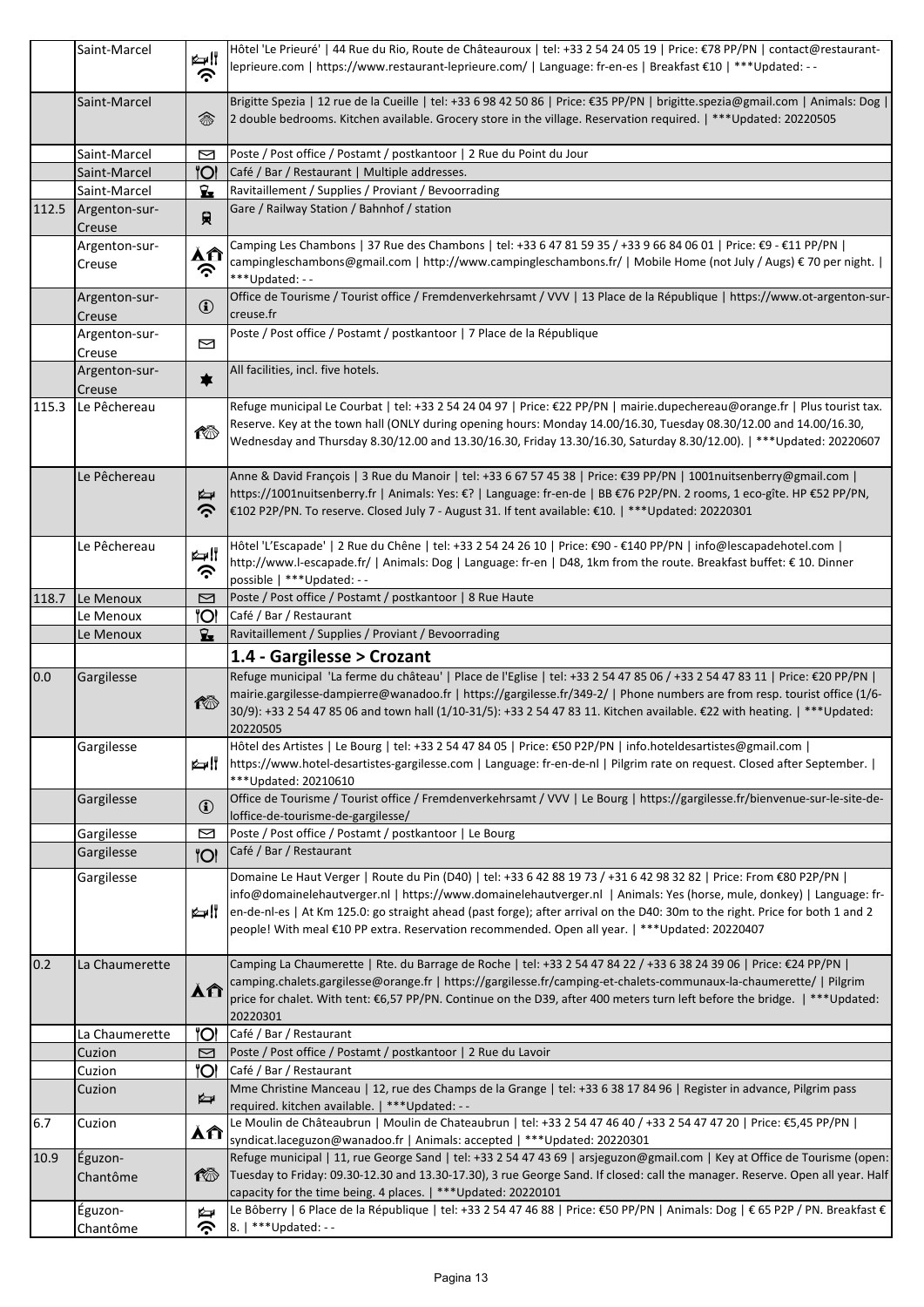|      | Éguzon-                     |                  | La Clé des Champs - Rouet Daniel   7 Route du Lac   tel: +33 6 84 43 21 94 / +33 2 54 47 31 09   Price: €40 PP/PN                                                                                                                                                                                                                                                                                                                                                                                              |
|------|-----------------------------|------------------|----------------------------------------------------------------------------------------------------------------------------------------------------------------------------------------------------------------------------------------------------------------------------------------------------------------------------------------------------------------------------------------------------------------------------------------------------------------------------------------------------------------|
|      | Chantôme                    | ∩                | rouet@les4a.com   https://www.etape-confort-eguzon.com   Language: fr-en   € 50 P2P / PN. Kitchen available. Near<br>restaurants. Reserve. Open all year round.   *** Updated: 20220301                                                                                                                                                                                                                                                                                                                        |
|      | Éguzon-<br>Chantôme         | ✍                | Les Chaillots - Mme Rochereau   5 Rue des Chaillots   tel: +33 2 54 47 42 47   Price: €80 PP/PN   Animals: No   Language: fr<br>  €95 P2P/PN   ***Updated: 20210610                                                                                                                                                                                                                                                                                                                                            |
|      | Éguzon-                     |                  | Base de plein air Lac Éguzon   7 chemin Côte à L'iaume à Chambon   tel: +33 2 54 47 46 13   Price: €19 PP/PN                                                                                                                                                                                                                                                                                                                                                                                                   |
|      | Chantôme                    | <b>10</b>        | contact@bpa-laceguzon.fr   www.bpa-laceguzon.fr   Animals: No   Language: fr-en   BB= €25; HB= €39. Opening from May                                                                                                                                                                                                                                                                                                                                                                                           |
|      |                             | II.              | 2022. Group accommodation. Ch 2, 4 or 6p depending on availability. No kitchen available. News on social networks<br>Facebook and Instagram @BPAlacEguzon.   *** Updated: 20220301                                                                                                                                                                                                                                                                                                                             |
|      | Eguzon-                     | $\bigcirc$       | Office de Tourisme / Tourist office / Fremdenverkehrsamt / VVV   3 Rue George Sand   http://www.eguzon-val-de-                                                                                                                                                                                                                                                                                                                                                                                                 |
|      | Chantôme                    |                  | creuse.com   Open: Tuesday to Friday: 09.30-12.30 and 13.30-17.30                                                                                                                                                                                                                                                                                                                                                                                                                                              |
|      | Eguzon-                     | $\Box$           | Poste / Post office / Postamt / postkantoor   13 Rue Jules Ferry                                                                                                                                                                                                                                                                                                                                                                                                                                               |
|      | Chantôme                    |                  |                                                                                                                                                                                                                                                                                                                                                                                                                                                                                                                |
|      | Éguzon-<br>Chantôme         | <b>"Ol</b>       | Café / Bar / Restaurant                                                                                                                                                                                                                                                                                                                                                                                                                                                                                        |
|      | Éguzon-                     |                  | Ravitaillement / Supplies / Proviant / Bevoorrading   Multiple addresses.                                                                                                                                                                                                                                                                                                                                                                                                                                      |
|      | Chantôme                    | $\mathbf{z}$     |                                                                                                                                                                                                                                                                                                                                                                                                                                                                                                                |
| 18.8 | Crozant                     | 10               | Gîte municipal   Rue Armand Guillaumin   tel: +33 5 55 89 80 12 / +33 5 55 89 09 05   Price: €12 PP/PN   mairie-<br>crozant@wanadoo.fr   https://www.paysdunois.fr/spip.php?article1465   Phone number is from town hall. If closed: key in<br>a cupboard near the door.   *** Updated: 20220607                                                                                                                                                                                                               |
|      | Crozant                     | $\blacktriangle$ | Camping municipal La Fontbonne   11 Rue Font Bonne   tel: +33 5 55 89 80 12   Price: €5,72 PP/PN   mairie-<br>crozant@wanadoo.fr   https://www.paysdunois.fr/spip.php?article1408   Animals: No equines   Language: fr  <br>***Updated: 20210305                                                                                                                                                                                                                                                               |
|      | Crozant                     |                  | Hôtel du Lac   Pont de Crozant   tel: +33 5 55 89 81 96   Price: €70-€75 PN   info@hoteldulac-crozant.com                                                                                                                                                                                                                                                                                                                                                                                                      |
|      |                             | δ,               | https://www.hoteldulac-crozant.com   Language: fr-en-nl-de   Price per room. Breakfast €9. Half board €96 PP/PN or €<br>132 P2P/PN. Open 1/4-30/9. Reserve. Our friends pets: not allowed in the rooms.   *** Updated: 20220301                                                                                                                                                                                                                                                                                |
|      | Crozant                     | ⊠                | Poste / Post office / Postamt / postkantoor   46 Rue Armand Guilaumin                                                                                                                                                                                                                                                                                                                                                                                                                                          |
|      | Crozant                     | <b>O</b>         | Café / Bar / Restaurant   Multiple addresses.                                                                                                                                                                                                                                                                                                                                                                                                                                                                  |
|      | Crozant                     | $\mathbf{z}$     | Ravitaillement / Supplies / Proviant / Bevoorrading   Multiple addresses.                                                                                                                                                                                                                                                                                                                                                                                                                                      |
|      |                             |                  | 2 - Crozant > La Coquille                                                                                                                                                                                                                                                                                                                                                                                                                                                                                      |
| 6.2  | La Chapelle                 |                  | Hotel/Restaurant Victoire César   2 Route de Crozant   tel: +33 6 73 03 94 13   Language: fr-en   Change of owner. Not                                                                                                                                                                                                                                                                                                                                                                                         |
|      | <b>Baloue</b>               | ‼ ہے<br>ら        | officially open yet, but Dinner and breakfast possible: €16. Bakery in the village.   *** Updated: 20220101                                                                                                                                                                                                                                                                                                                                                                                                    |
|      | La Chapelle<br>Baloue       | <b>POI</b>       | Café / Bar / Restaurant                                                                                                                                                                                                                                                                                                                                                                                                                                                                                        |
|      | La Chapelle<br>Baloue       | $\mathbf{z}$     | Ravitaillement / Supplies / Proviant / Bevoorrading   i.a. Grocery shop with coffee, sandwiches and hot meals on request.<br>Toilet for pilgrims!   *** Updated: 20220404                                                                                                                                                                                                                                                                                                                                      |
| 14.2 | St. Germain<br>Beaupré      | <b>"Ol</b>       | Café / Bar / Restaurant   Restaurant Le Beau Pré: open from Tuesday to Sunday for lunch until 3 pm. Open for dinner Friday<br>and Saturday.   *** Updated: 20220505                                                                                                                                                                                                                                                                                                                                            |
|      | St. Germain<br>Beaupré      | 念                | Mme Michèle Fernandez   5 Grande Rue   tel: +33 6 30 19 60 25   Price: €35 PP/PN   *** Updated: 20220101                                                                                                                                                                                                                                                                                                                                                                                                       |
|      | St. Germain<br>Beaupré      | ⋭<br>ふ           | Maison Durran - Nik & Amanda Johnson   20 Grande Rue   tel: +33 5 55 63 68 07   Price: From €65 P2P/PN   Language: fr-<br>en   Meal €25   ***Updated: 20220607                                                                                                                                                                                                                                                                                                                                                 |
| 18.7 | St. Agnant- de<br>Versillat | 念                | M. Gogue   20 l'Aumône   tel: +33 5 55 63 04 94   *** Updated: --                                                                                                                                                                                                                                                                                                                                                                                                                                              |
|      | St. Agnant- de              |                  | "La Pierre Blanche" - Marie-Odile & Philippe Chauveau   13 Chemin de la Fontaine   tel: +33 6 20 05 06 70   Price: Donativo                                                                                                                                                                                                                                                                                                                                                                                    |
|      | Versillat                   | 念                | pmo.chauveau@free.fr   4 places and also camping possibility. Open from May to the end of October.   ***Updated:<br>20220607                                                                                                                                                                                                                                                                                                                                                                                   |
|      | St. Agnant- de<br>Versillat | '                | Café / Bar / Restaurant   Multiple addresses.                                                                                                                                                                                                                                                                                                                                                                                                                                                                  |
|      | St. Agnant- de              | Ŷ.               | Ravitaillement / Supplies / Proviant / Bevoorrading   Multiple addresses. i.a. Bakery: 1 Rue Eugène Pesas (closed                                                                                                                                                                                                                                                                                                                                                                                              |
|      | Versillat                   |                  | Wednesdays).   *** Updated: 20210710                                                                                                                                                                                                                                                                                                                                                                                                                                                                           |
| 24.5 | La Souterraine              | 貝                | Gare / Railway Station / Bahnhof / station                                                                                                                                                                                                                                                                                                                                                                                                                                                                     |
|      | La Souterraine              | $\blacktriangle$ | Camping L'Aquarelle du Limousin   26 chemin du Cheix   tel: +33 5 55 63 59 71   Price: €11 PP/PN  <br>  laquarelledulimousin@gmail.com   https://www.camping-creuse-limousin.com/location-mobil-home-creuse-cheix.php  <br>Mobile home for rent from € 55 P3P / PN   *** Updated: 20210405                                                                                                                                                                                                                     |
|      | La Souterraine              |                  | Maison Numero N°9 (Duncan Rowney)   9 Rue Serpente   tel: +33 5 55 63 43 35   Price: €15 PP/PN                                                                                                                                                                                                                                                                                                                                                                                                                 |
|      |                             | Ą                | reservations@maisonnumeroneuf.com   https://www.maisonnumeroneuf.com   Language: fr-en   Price when using your<br>own sleeping bag. Breakfast € 8 Dinner € 16 Half board € 36. Washing machine € 5. Bicycle storage. Reserve.   *** Updated: -                                                                                                                                                                                                                                                                 |
|      | La Souterraine              | 1 o              | Le Coucher du Soleil (Mme Claudine Montcuit)   33 Avenue du Pont Neuf   tel: +33 5 55 63 34 37 / +33 6 85 09 28 75  <br>Price: €19 PP/PN   lecoucherdusoleil@orange.fr   https://www.pour-les-vacances.com/site-4609/   Animals: Unknown  <br>Language: fr-en-de   Breakfast € 6 / packed lunch € 6.50 / meal € 13 (incl. wine). HP € 37. Kitchen available. Restaurants and<br>shop at 700 meters. Reservation required. Sheets: €4 / towel: €2 / washing machine: €3 / drying: €3   *** Updated:<br>20220505 |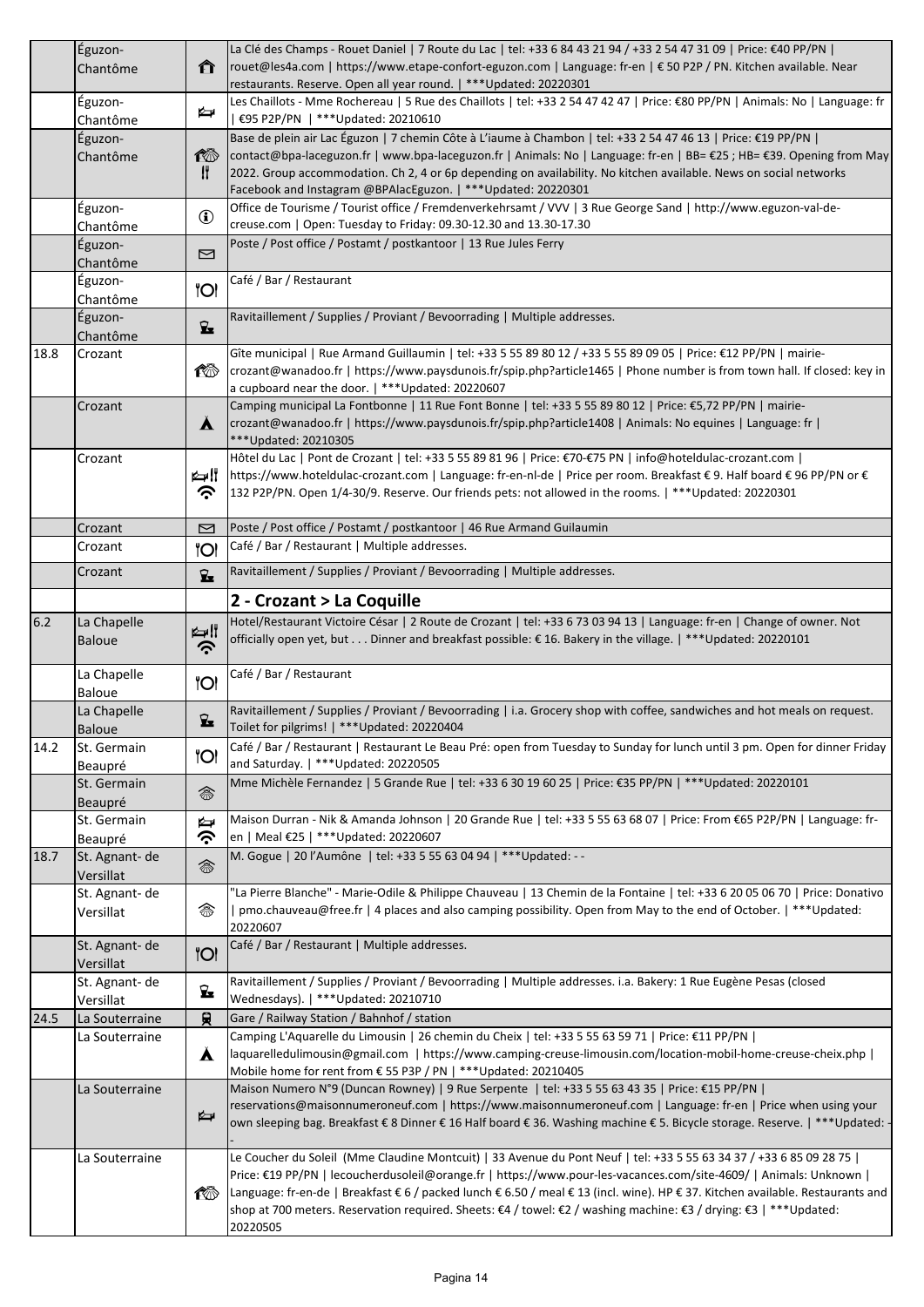|      | La Souterraine  |                  | Saint Michel - Mme Martine Tribolle   4 rue Haute Saint Michel   tel: +33 5 55 63 72 18 / +33 6 49 62 20 03   Price: €50                                                                                                                                    |
|------|-----------------|------------------|-------------------------------------------------------------------------------------------------------------------------------------------------------------------------------------------------------------------------------------------------------------|
|      |                 | ⋭                | PP/PN   martine.tribolle@orange.fr   https://www.pour-les-vacances.com/site-4609/   Animals: Yes   € 59 (2 persons) -                                                                                                                                       |
|      |                 |                  | Prices including breakfast   *** Updated: --                                                                                                                                                                                                                |
|      | La Souterraine  |                  | Hotel Jinjaud   4 Rue de Limoges   tel: +33 5 55 63 02 53 / +33 6 07 51 31 04   Price: €60 PP/PN                                                                                                                                                            |
|      |                 | ⊯M               | hotel.jinjaud@wanadoo.fr   https://www.hotel-restaurant-jinjaud.fr/   Language: fr-en   Menu €12 - €15   ***Updated:                                                                                                                                        |
|      |                 |                  | 20220301                                                                                                                                                                                                                                                    |
|      | La Souterraine  |                  | La Porte St.Jean   2 Rue des Bains   tel: +33 5 55 63 90 00   Price: €59-€70 PP/PN   alaportesaintjean@orange.fr                                                                                                                                            |
|      |                 |                  | https://hotel-restaurant-alaportesaintjean.com   Animals: Admitted in some rooms with supplement   Language: fr-en                                                                                                                                          |
|      |                 | ⊯⊯               | per room with 1 or 2 persons. Breakfast: €10.50 Possibility of meals (plateaux during the period of health crisis). Half-board:                                                                                                                             |
|      |                 |                  | €78 to €85 PP/PN in single room and €52 to €56 PP/PN in double room.   *** Updated: 20220301                                                                                                                                                                |
|      |                 |                  |                                                                                                                                                                                                                                                             |
|      | La Souterraine  | $\bf{G}$         | Office de Tourisme / Tourist office / Fremdenverkehrsamt / VVV   2 Place de la Gare   http://www.inspirez-vos-vacances-en-                                                                                                                                  |
|      |                 |                  | creuse.fr                                                                                                                                                                                                                                                   |
|      | La Souterraine  | 罓                | Poste / Post office / Postamt / postkantoor   6 Boulevard Mestadier                                                                                                                                                                                         |
|      | La Souterraine  | ★                | All facilities.                                                                                                                                                                                                                                             |
| 31.0 | Saint Priest La |                  | Chez Marjorie - Mme Massard   4 Route de Chamborand   tel: +33 5 55 63 67 96 / +33 6 30 72 71 63   Price: €27 PP/PN                                                                                                                                         |
|      | Feuille         | ⊯∦               | jorytofe@aol.com   http://www.saint-priest-la-feuille.net/spip.php?article251   Animals: Dog   Various rooms for 2 or more                                                                                                                                  |
|      |                 | <b>ごく</b>        | people from € 50 / room. Simple meal: € 10. Closed from October.   ***Updated: 20220301                                                                                                                                                                     |
|      |                 |                  |                                                                                                                                                                                                                                                             |
|      | Saint Priest La | <b>O</b>         | Café / Bar / Restaurant                                                                                                                                                                                                                                     |
|      | Feuille         |                  |                                                                                                                                                                                                                                                             |
| 38.5 | Chamborand      | <b>"Ol</b>       | Café / Bar / Restaurant   Table de Chamborand' is open again.   *** Updated: 20220407                                                                                                                                                                       |
|      | Chamborand      | ⊠                | Poste / Post office / Postamt / postkantoor   12 Route de Fursac   *** Updated: 20220407                                                                                                                                                                    |
|      | Bénévent        |                  | Allo allo Le Donjon   1 Rue de la Chicanelle   tel: +33 9 87 08 00 01   https://www.booking.com/hotel/fr/le-donjon-                                                                                                                                         |
|      | l'Abbaye        | ふ                | benevent-l-abbaye.fr.html   Language: fr-en   *** Updated: - -                                                                                                                                                                                              |
|      | Bénévent        | $\bf \bf G$      | Office de Tourisme / Tourist office / Fremdenverkehrsamt / VVV   2 Rue de la Fontaine   http://www.inspirez-vos-vacances-                                                                                                                                   |
|      | l'Abbaye        |                  | en-creuse.fr                                                                                                                                                                                                                                                |
|      | Bénévent        | ⊠                | Poste / Post office / Postamt / postkantoor   6 Place de la République                                                                                                                                                                                      |
|      | l'Abbaye        |                  |                                                                                                                                                                                                                                                             |
|      | Bénévent        | <b>O</b>         | Café / Bar / Restaurant   Multiple addresses.                                                                                                                                                                                                               |
|      | l'Abbaye        |                  |                                                                                                                                                                                                                                                             |
|      | Bénévent        | $\mathbf{r}$     | Ravitaillement / Supplies / Proviant / Bevoorrading   Multiple addresses, including a large supermarket (Carrefour) along                                                                                                                                   |
|      | l'Abbaye        |                  | the route when leaving the town.                                                                                                                                                                                                                            |
| 50.6 | Marsac          | 貝                | Gare / Railway Station / Bahnhof / station                                                                                                                                                                                                                  |
|      | Marsac          |                  | Chez Bernie - Mme Passante   32-34 Avenue du Limousin   tel: +33 6 73 50 37 00   Price: €20 - €30 PP/PN                                                                                                                                                     |
|      |                 | ⇑                | bernadette.passante@hotmail.fr   http://www.chezbernie.com   Animals: Horse, donkey   Language: fr-en   Breakfast € 5.                                                                                                                                      |
|      |                 |                  | Kitchen available. Bakery, supermarket and restaurant in the village. Own small convenience store. Reserve in advance.                                                                                                                                      |
|      |                 |                  | Open all year.   *** Updated: 20220301                                                                                                                                                                                                                      |
|      | Marsac          |                  | Le Cou-Couche Panier - Christine & Patrick   71 Avenue de Limousin   tel: +33 6 45 07 92 97   Price: €20 PP/PN                                                                                                                                              |
|      |                 | ⊯∦               | ecoucouchepanier@gmail.com   https://sites.google.com/site/lecoucouchepanier   Animals: No   Language: fr-en-de-nl                                                                                                                                          |
|      |                 | ふ                | 2 places. Breakfast € 5. Snack of the day (lunch) € 8. Arrival from 16.00. Coffee, tea, washing machine, drying place for                                                                                                                                   |
|      |                 |                  | clothes. Preferably book a few days in advance.   *** Updated: 20220301                                                                                                                                                                                     |
|      | Marsac          |                  | Camping municipal de l'Ardour   Rue du Stade   tel: +33 5 55 62 61 32   Price: €9 PP/PN   ot.eaux.vives@wanadoo.fr                                                                                                                                          |
|      |                 | $\blacktriangle$ | https://www.marsac-creuse.fr/?page_id=3369   From May 1 to June 30 and from September 1 to 30: reservation at the                                                                                                                                           |
|      |                 |                  | town hall: marsac.mairie2@wanadoo.fr / from July 1 to August 31: reservation on site or at the town hall.   ***Updated:                                                                                                                                     |
|      |                 |                  | 20210405                                                                                                                                                                                                                                                    |
|      | Marsac          |                  | La Balade - Ruud & Margon Revers   Les Rivailles   tel: +33 5 44 30 07 39 / +31 6 55 10 06 30   Price: €35 PP/PN                                                                                                                                            |
|      |                 |                  | labalade23@gmail.com   https://www.labalade.nl   Animals: Dog, horse, donkey   Language: fr-en-de-nl   2 km south of                                                                                                                                        |
|      |                 |                  | Marsac, 1 km from the route. Pickup and return service from/to Bénévent l'Abbaye. Accommodation in the house or                                                                                                                                             |
|      |                 | ⊯dll             |                                                                                                                                                                                                                                                             |
|      |                 |                  | 'wagon'. Reserve in advance. Open 1/4 - 1/11. Even on foot it is hardly a detour. Take the D43 towards Les Rivailles. Back to                                                                                                                               |
|      |                 |                  | the route via the D57. $ $ *** Updated: 20210610                                                                                                                                                                                                            |
|      | Marsac          | 'Ol              | Café / Bar / Restaurant   Multiple addresses.                                                                                                                                                                                                               |
|      | Mourioux-       |                  | Dans la Creuse - Eric en Joyce van der Kleij   1 La Ribière   tel: +33 5 55 80 37 51 / +31 6 81 39 26 34   Price: €17,50 PP/PN                                                                                                                              |
|      | Vieilleville    |                  | info@danslacreuse.com   https://danslacreuse.com/nl/   Animals: No   Language: fr-en-nl   Dinner € 14.00 (pilgrim price).                                                                                                                                   |
|      |                 | ⊯∦               | Reserve. Open 1 / 4 - 1 / 11. Located 4 km south of Bénévent. Pickup and return service from / to Bénévent l'Abbaye. On                                                                                                                                     |
|      |                 |                  | foot: follow the D5 south, after 4 km (before the railway) turn right onto the D42.   *** Updated: 20220301                                                                                                                                                 |
|      |                 |                  |                                                                                                                                                                                                                                                             |
| 59.5 | Saint-Goussaud  |                  | Refuge municipal   Le Bourg   tel: +33 5 55 64 31 40   Price: €15 PP/PN   mairie.saintgoussaud@wanadoo.fr   **                                                                                                                                              |
|      |                 | 命                | Provisionally CLOSED due to the reception of UKRAINIAN refugees ** - 4 places. Limited availability in July and August.                                                                                                                                     |
|      | Saint-Goussaud  |                  | *** Updated: 20220407                                                                                                                                                                                                                                       |
|      |                 | ⋭⋥               | La Pissarelle   Lieu-dit La Clupte   tel: +33 5 55 64 30 58 / +33 6 73 00 26 68   Price: €40 PP/PN   lapissarelle@gmail.com  <br>https://www.lapissarelle.fr/La_Pissarelle/Accueil.html   Language: fr-en-de   3 km southeast via the D48. Dinner: €18. 10% |
|      |                 |                  | pilgrim discount   *** Updated: 20220301                                                                                                                                                                                                                    |
| 65.4 | Châtelus le     |                  | Gîte d'Étape communal   36 rue des Deux-Ponts   tel: +33 6 43 19 75 41   Price: €10,77 PP/PN                                                                                                                                                                |
|      |                 | <b>10</b>        | mairie.chatelus.lemeix@wanadoo.fr   http://chateluslemarcheix.fr/gites/   6 places. Open all year. Kitchen available.                                                                                                                                       |
|      | Marcheix        |                  | ***Updated: 20220301                                                                                                                                                                                                                                        |
|      | Châtelus le     |                  | Camping municipal Les Lignières   Chemin du Brouillant   tel: +33 6 43 19 75 41   Price: €5 PP/PN                                                                                                                                                           |
|      | Marcheix        | $\blacktriangle$ | mairie.chatelus.lemeix@wanadoo.fr   http://chateluslemarcheix.fr/camping-municipal/   For the non-demanding camper.                                                                                                                                         |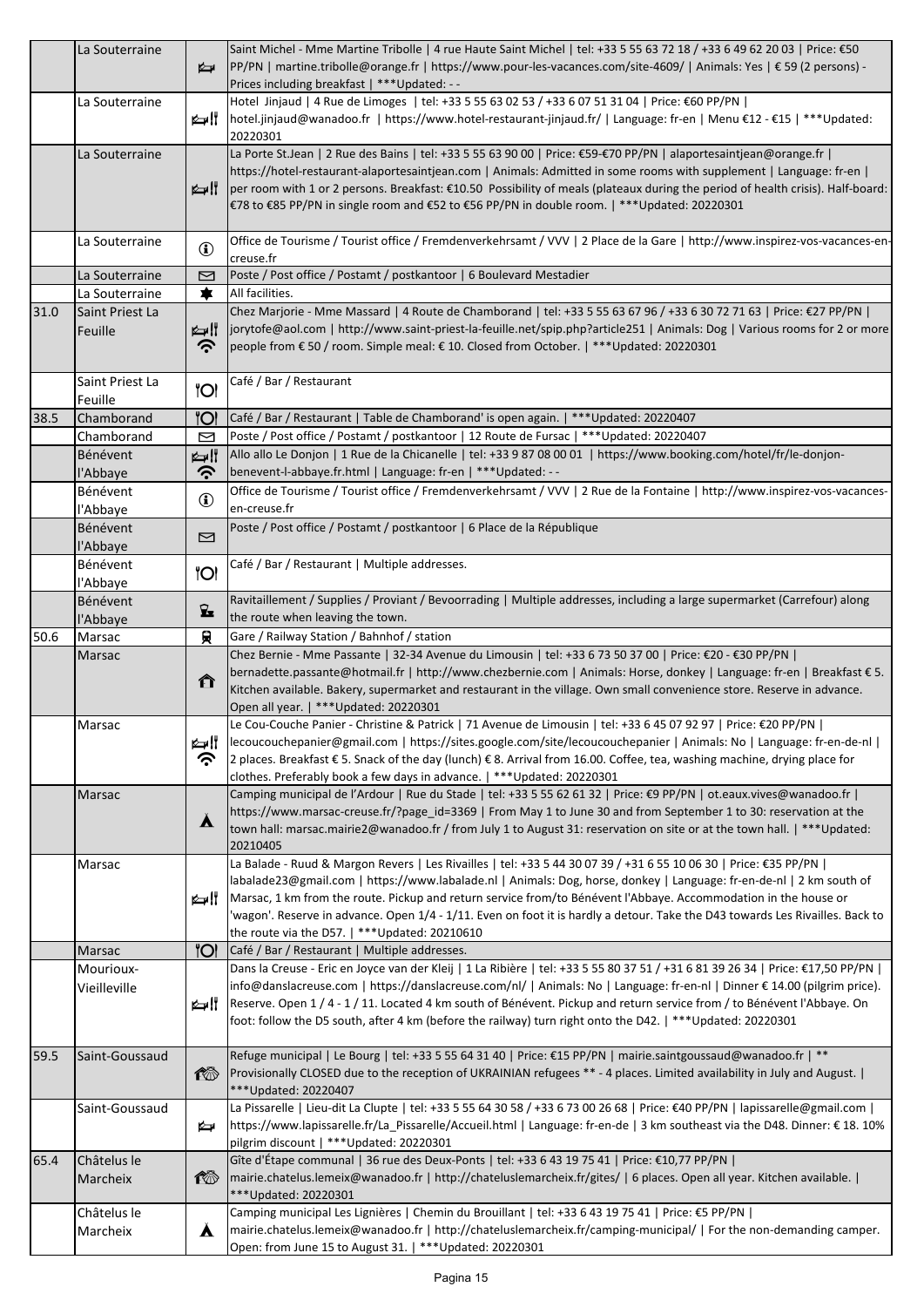|       | Châtelus le<br>Marcheix           | ⋭                | Mme Françoise Dumont   1 rue des Lignières   tel: +33 6 82 29 25 44   Price: €28 PP/PN   HB €40   *** Updated: 20220101                                                                                                                                                                                                                                                                                                                                                                                     |
|-------|-----------------------------------|------------------|-------------------------------------------------------------------------------------------------------------------------------------------------------------------------------------------------------------------------------------------------------------------------------------------------------------------------------------------------------------------------------------------------------------------------------------------------------------------------------------------------------------|
|       | Châtelus le<br>Marcheix           | ⋭                | Mme Florence Godson   11 Rue du Tursaud   tel: +33 5 55 54 91 69   *** Updated: --                                                                                                                                                                                                                                                                                                                                                                                                                          |
|       | Châtelus le<br>Marcheix           | $\bigcirc$       | Office de Tourisme / Tourist office / Fremdenverkehrsamt / VVV   31 Rue des Deux Ponts  <br>http://chateluslemarcheix.fr/loisirs-et-tourisme/                                                                                                                                                                                                                                                                                                                                                               |
|       | Châtelus le<br>Marcheix           | ⊠                | Poste / Post office / Postamt / postkantoor   53 Rue des Deux Ponts                                                                                                                                                                                                                                                                                                                                                                                                                                         |
|       | Châtelus le                       | '                | Café / Bar / Restaurant                                                                                                                                                                                                                                                                                                                                                                                                                                                                                     |
|       | Marcheix<br>Châtelus le           | $\mathbf{z}$     | Ravitaillement / Supplies / Proviant / Bevoorrading                                                                                                                                                                                                                                                                                                                                                                                                                                                         |
| 66.8  | Marcheix<br>Beaumont              | $\sum$           | Chez Mme Chaumeny   tel: +33 5 55 64 08 84/ +33 6 88 41 30 31   Price: €40 PP/PN   https://www.tourisme-<br>creuse.com/fr/chambres-dhotes/chambres-dhotes-chatelus-le-marcheix/chaumeny   600 m off the route, turn right 700 m<br>after Le Levadoux.   *** Updated: --                                                                                                                                                                                                                                     |
| 71.5  | Les Billanges                     | ⊯∦               | Ferme Auberge de la Besse   1 La Besse   tel: +33 5 55 56 57 76 / +33 6 60 27 78 66   Price: €35 PP/PN  <br>fermedelabesse@wanadoo.fr   https://www.bienvenue-a-la-ferme.com/nouvelle-aquitaine/haute-vienne/les-<br>billanges/ferme/ferme-auberge-de-la-besse/394371   2.5 km off the route from Vivareix, via the D29A and D29. Mentioned<br>rate: dormitory. €65 PP/PN (private room), €105 P2P/PN (double bed), €110 P2P/PN (twin beds).   ***Updated: 20220301                                         |
| 74.9  | Les Billanges                     | 检                | Mme Françoise Villegoureix   4 Chemin de la prize   tel: +33 6 47 03 45 76 / +33 5 55 56 85 39   Price: €30 PP/PN  <br>https://www.gites-refuges.com/www/detail-4136.htm   Call (after 4 pm) and leave a message if necessary. Not always good<br>range. Camping possible. Left behind the church and immediately right. A guest of an artist; very nice atmosphere.  <br>*** Updated: 20220505                                                                                                             |
|       | Les Billanges                     | <b>"Ol</b>       | Café / Bar / Restaurant                                                                                                                                                                                                                                                                                                                                                                                                                                                                                     |
| 77.0  | St-Laurent-Les-<br><b>Eglises</b> | ĂII              | Camping Au Pont Dognon   22 route du Pont du Dognon   tel: +33 6 75 73 25 30   Price: €10-€12 PP/PN  <br>https://www.aupontdudognon.fr   Animals: Dog €2   Language: fr-en   Just before the bridge of the same name. Mini<br>chalet: €20 (4/4-12/6 and 18/9-9/10 €15) price on presentation of credential. Extra pilgrim: €5. Own simple restaurant.  <br>***Updated: 20210920                                                                                                                             |
| 81.4  | Saint-Martin-<br>Terressus        | ⊯∦               | La Gasnerie - Mme Marie Poussin   La Gasnerie   tel: +33 5 55 57 11 64 / +33 6 84 72 57 30   Price: €50 PP/PN  <br>paul.poussin0670@orange.fr   Animals: Dog   Language: fr   €60-€75 P2P/PN. In Orgnac, in front of the castle entrance<br>gate: turn right. Route d'Orgnac to 'la Gasnerie'. After 700 meters first house. Dinner possible (on reservation) € 16.  <br>***Updated: 20220301                                                                                                               |
|       | Le Châtenet-en-<br>Dognon         | $\mathbf{z}$     | Ravitaillement / Supplies / Proviant / Bevoorrading   Bakery / shop.                                                                                                                                                                                                                                                                                                                                                                                                                                        |
| 94.9  | Saint-Leonard de<br>Noblat        | $\bigcirc$       | Collégiale Saint-Léonard de Saint-Léonard-de-Noblat (UNESCO)                                                                                                                                                                                                                                                                                                                                                                                                                                                |
|       | Saint-Leonard de<br>Noblat        | 貝                | Gare / Railway Station / Bahnhof / station                                                                                                                                                                                                                                                                                                                                                                                                                                                                  |
|       | Saint-Leonard de<br>Noblat        | ඟ<br>ふ           | Refuge pèlerins - Amis de Saint Jacques   Rue Daniel Lamazière   tel: +33 5 55 56 25 06   Price: €15 PP/PN  <br>otsi@ccnoblat.fr   Animals: No   Language: fr-en   Keys at the Office de Tourisme (see telephone number), 4 Place de<br>Champ du Mars. If closed: phone number on the doors of the Tourist Office. Washing machine and dryer.   *** Updated:<br>20220301                                                                                                                                    |
|       | Saint-Leonard de<br>Noblat        | ⊯∦               | Relais de Saint Jacques   6 boulevard Adrien Pressemane   tel: +33 5 55 56 00 25   Price: €65 - €75 PP/PN  <br>le.relais.st.jacques@orange.fr   https://www.lerelaissaintjacques.com/   Dinner possible.   ***Updated: - -                                                                                                                                                                                                                                                                                  |
|       | Saint-Leonard de<br>Noblat        | ⋭                | Grand St Léonard   23 avenue Champs de Mars   tel: +33 5 55 56 18 18   *** Updated: --                                                                                                                                                                                                                                                                                                                                                                                                                      |
|       | Saint-Leonard de<br>Noblat        | ⋭                | Chez Francoise Bigas   20 rue Jean Jaurès   tel: +33 5 55 56 19 47   Price: €40 P2P/PN   francoise.claude.bigas@orange.fr  <br>http://www.chezfrancoisebigas.sitew.fr   *** Updated: --                                                                                                                                                                                                                                                                                                                     |
|       | Saint-Leonard de<br>Noblat        | ⋭                | Chabant - Thérèse & René   Lieu dit Chabant   tel: +33 5 55 56 88 95 / +33 6 60 95 29 24   Price: €68 P2P/PN  <br>chabant@orange.fr   Animals: No   Reserve. 1 person: €58   ***Updated: - -                                                                                                                                                                                                                                                                                                                |
|       | Saint-Leonard de<br><b>Noblat</b> | ⋭                | Le Jardin des Lys   3 Place de la Collégiale   tel: + 33 5 55 56 63 39   Price: €85 P2P/PN   le-jardin-des-lys@orange.fr  <br>Reserve   *** Updated: 20220301                                                                                                                                                                                                                                                                                                                                               |
|       | Saint-Leonard de                  | $\blacktriangle$ | Camping municipal de Beaufort   Lieu-dit Beaufort   tel: +33 5 55 56 02 79   Price: €8 - €10 PP/PN  <br>http://www.campingdebeaufort.fr   Cabin to rent from € 45 P4P / PN. 1 night. Not every day.   *** Updated: --                                                                                                                                                                                                                                                                                       |
|       | Noblat<br>Saint-Leonard de        | $\bf \bf 0$      | Office de Tourisme / Tourist office / Fremdenverkehrsamt / VVV   4 Place du Champs de Mars   tel: +33 5 55 66 25 06                                                                                                                                                                                                                                                                                                                                                                                         |
|       | Noblat                            |                  | https://tourisme-noblat.org<br>Poste / Post office / Postamt / postkantoor   2 Rue de Strassbourg                                                                                                                                                                                                                                                                                                                                                                                                           |
|       | Saint-Leonard de<br>Noblat        | ⊠                |                                                                                                                                                                                                                                                                                                                                                                                                                                                                                                             |
|       | Saint-Leonard de<br>Noblat        | ★                | All facilities.                                                                                                                                                                                                                                                                                                                                                                                                                                                                                             |
| 101.5 | Royères                           | ∕ ∕ि ‼           | Le Masbareau - Mme Anne Boudet   1 Le Masbareau   tel: +33 5 55 00 28 22 / +33 6 10 20 08 39   Price: €12 PP/PN  <br>anneboudet@masbareau.com   http://www.masbareau.com/   Animals: Welcome to the outside loft   Language: fe-en   4<br>pl for pilgrims, no heating in dormitory. Extensive breakfast €7/pers. Quick breakfast €3/pers. Table d'hôte (wine included)<br>€22/pers. Also Bed and Breakfast incl. "Pilgrims-Comfort accommodation": night and breakfast: €50/pers.   ***Updated:<br>20220301 |
|       | 105.4 Aureil                      | ඟ                | Mme Morin   tel: +33 5 55 48 31 87   Price: €25 PP/PN   At the exit of the D44: follow the D979 straight ahead, 800m.<br>Washing machine and dryer.   *** Updated: --                                                                                                                                                                                                                                                                                                                                       |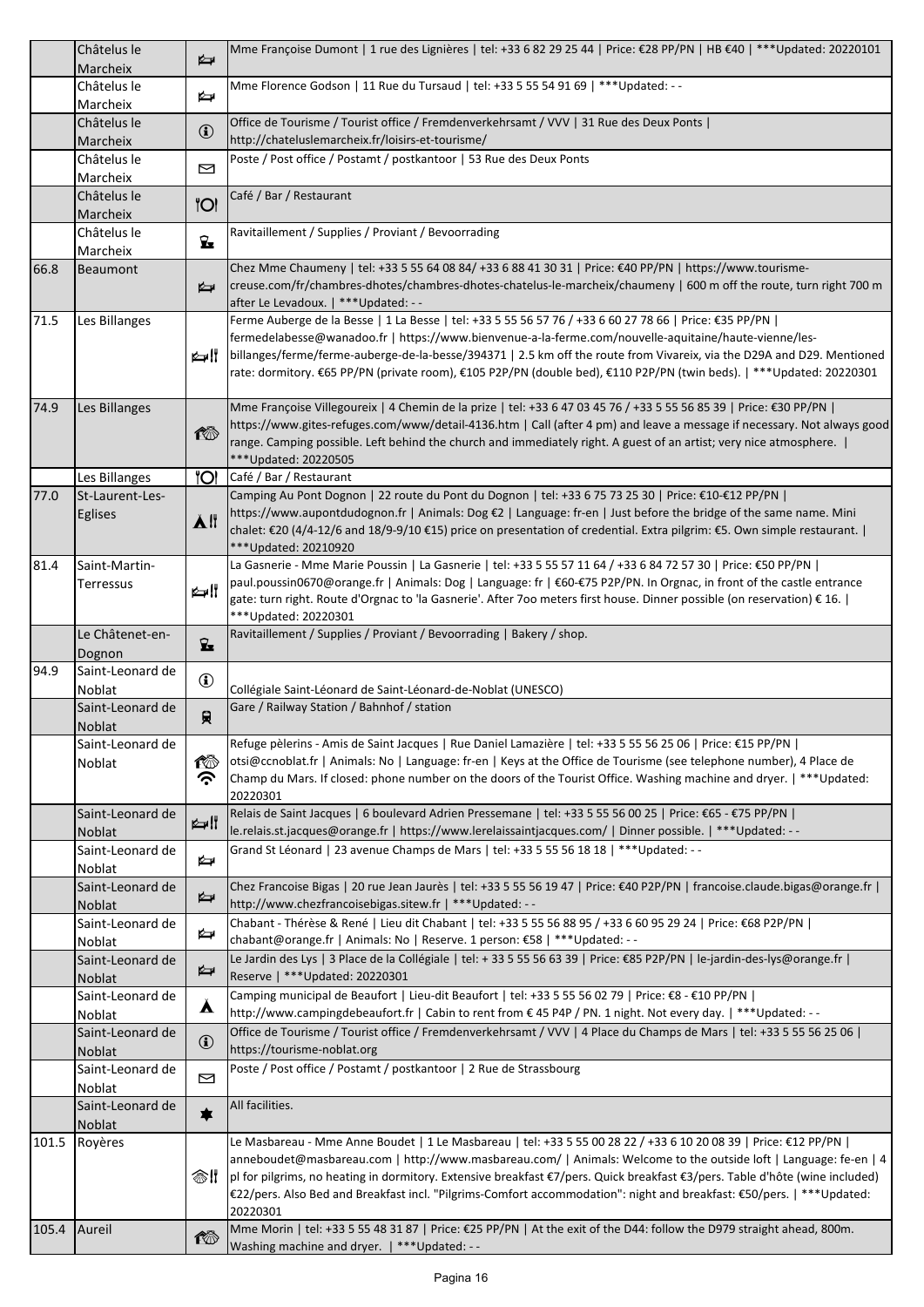|       | Aureil                |                  | Madame de Surgy   33 rue des Ecoles   tel: +33 6 07 37 79 03   Price: Donativo   mcdesurgy@laposte.net   Animals: Yes                                                            |
|-------|-----------------------|------------------|----------------------------------------------------------------------------------------------------------------------------------------------------------------------------------|
|       |                       | 嵞                | Language: fr-en   3 places maximum. Open from April to October. Dinner possible, if reserved 48 hours in advance.                                                                |
|       |                       |                  | Possibility of camping in the garden.   *** Updated: 20220301                                                                                                                    |
|       | Aureil                | 'Ol              | Café / Bar / Restaurant   ***Updated: 20220607                                                                                                                                   |
|       | 111.5 Feytiat         | 'Ol              | Café / Bar / Restaurant   Multiple addresses.                                                                                                                                    |
|       | Feytiat               | $\mathbf{F}$     | Ravitaillement / Supplies / Proviant / Bevoorrading   Multiple addresses.                                                                                                        |
|       | 118.2 Limoges         | 貝                | Gare / Railway Station / Bahnhof / station                                                                                                                                       |
|       | Limoges               |                  | Soeurs Franciscaines   1 Place de l'Evêché   tel: +33 5 55 05 02 48   Price: €18,50 PP/PN                                                                                        |
|       |                       | 止                | soeurs.stfrancoisdassise@gmail.com   https://www.soeurs-saint-francois-assise.org/ou-sommes-nous/   CLOSED for the                                                               |
|       |                       |                  | time being due to construction activities. 50m from the cathedral. Reserve.   *** Updated: 20220301                                                                              |
|       |                       |                  |                                                                                                                                                                                  |
|       | Limoges               |                  | Maison Diocesaine   15 Rue Eugène Varlin   tel: +33 5 55 30 39 79   Price: €25 PP/PN   maisondiocesaine@diocese-                                                                 |
|       |                       | Ħ                | limoges.fr   Animals: No   Language: fr   Reserve by phone between 9.00 and 12.00. There is no reception on weekends                                                             |
|       |                       |                  | (only Monday to Friday before 5 p.m.).   *** Updated: 20220301<br>Mme Myriam (Cruvilher?)   15 Rue de Toulouse, Batiment A, Appt 316   tel: +33 5 87 70 18 97   Price: Unknown   |
|       | Limoges               | 念                | ***Updated: 20210920                                                                                                                                                             |
|       | Limoges               |                  | Mme Marie-Reine Jouanin   33 Rue Charlemagne   tel: +33 6 81 87 69 68   Price: €50 PP/PN                                                                                         |
|       |                       | ⋭                | mariereine.jouanin@wanadoo.fr   https://www.chambres-hotes.fr/chambres-hotes_chez-marie-reine_limoges_31519.htm                                                                  |
|       |                       | <b>ごく</b>        | Animals: No   Language: fr-en-sp   €54 P2P/PN. Open all year round.   ***Updated: 20220301                                                                                       |
|       |                       |                  |                                                                                                                                                                                  |
|       | Limoges               |                  | Office de Tourisme / Tourist office / Fremdenverkehrsamt / VVV   12 Boulevard de Fleurus   http://www.limoges-                                                                   |
|       |                       | $\bigcirc$       | tourisme.com                                                                                                                                                                     |
|       | Limoges               | ⊠                | Poste / Post office / Postamt / postkantoor   6 Boulevard de Fleurus   *** Updated: 20210810                                                                                     |
|       | Limoges               | ☀                | All facilities.                                                                                                                                                                  |
| 123.0 | Isle                  | 念                | Mr & Mme Tapie   64 Rue des Bouleaux   tel: +33 5 55 05 05 46   Suburb southwest of Limoges   *** Updated: --                                                                    |
|       | 131.5 Aixe-sur-Vienne | 9                | Gare / Railway Station / Bahnhof / station                                                                                                                                       |
|       | Aixe-sur-Vienne       |                  | Gîte Paroissial des Pèlerins de Saint-Jacques   27 rue Rochefroide   tel: +33 5 55 70 20 / +33 6 09 72 09 58   Price: €10 PP/PN                                                  |
|       |                       | ඟ                | ** Provisionally CLOSED due to the reception of UKRAINIAN refugees ** - 7 places. Kitchen, washing machine and dryer.                                                            |
|       |                       |                  | *** Updated: 20220407                                                                                                                                                            |
|       | Aixe-sur-Vienne       | 检                | Refuge pèlerins - Martine Pottier   39 rue Rochefroide   tel: +33 5 19 22 01 06 / +33 6 16 10 34 37   Price: Donativo                                                            |
|       |                       |                  | martinepottier78@gmail.com   ***Updated: 20220301                                                                                                                                |
|       | Aixe-sur-Vienne       |                  | La Petite Maison - Anne-Claire Saby   31 Rue Jeanne d'Albret   tel: +33 6 07 05 60 50   Price: €25 PP/PN                                                                         |
|       |                       |                  | annecsaby.acs@gmail.com   Animals: Dog €3   Language: fr-en   Open from early April to late October. Separate gîte with                                                          |
|       |                       | ⋭                | kitchen, terrace and room with 3 beds, incl. sheets and towels. Bathroom. Washing machine €3.   *** Updated: 20220607                                                            |
|       |                       |                  |                                                                                                                                                                                  |
|       | Aixe-sur-Vienne       |                  | Mme Véronique Pain   10 Allée du Grand Rieux   tel: +33 6 89 31 65 20 / +33 5 55 48 18 03   Price: €26 PP/PN                                                                     |
|       |                       |                  | contact@chambres-hotes-limousin.fr   https://www.chambres-hotes-limousin.fr/   Animals: No   Language: fr-en   €39                                                               |
|       |                       | ふで               | P2P/PN. Meal possible (book in advance): €15 (with starter, main course, salad, cheese, dessert (organic vegetables from                                                         |
|       |                       |                  | our vegetable garden, local or organic products)). Own swimming pool. Washing machine and dryer available.  <br>***Updated: 20220301                                             |
|       | Aixe-sur-Vienne       |                  | Camping municipal Les Grèves   rue Jean-Claude Papon   tel: +33 5 55 70 12 98   Price: €15 P2P/PN   https://www.mairie-                                                          |
|       |                       | Å                | aixesurvienne.fr/presentation-camping   At the river. Mobile homes for rent. Open: 1 May - 30 September.   ***Updated: -                                                         |
|       |                       |                  |                                                                                                                                                                                  |
|       | Aixe-sur-Vienne       |                  | Office de Tourisme / Tourist office / Fremdenverkehrsamt / VVV   46 Avenue du Président Wilson   http://www.ot-                                                                  |
|       |                       | $\mathbf{G}$     | valdevienne.com                                                                                                                                                                  |
|       | Aixe-sur-Vienne       | ⊠                | Poste / Post office / Postamt / postkantoor   Square Pierre Mendès France                                                                                                        |
|       | Aixe-sur-Vienne       | <b>"Ol</b>       | Café / Bar / Restaurant   Multiple addresses.                                                                                                                                    |
|       | Aixe-sur-Vienne       |                  | Ravitaillement / Supplies / Proviant / Bevoorrading   Multiple addresses, including two supermarkets: one (U-express) in the                                                     |
|       |                       | Ŷ.               | village and one (Intermarché) virtually along the route when leaving the village.                                                                                                |
| 146.4 | Flavignac             |                  | Refuge / camping municipal Saint-Fortunat   9 rue saint Fortunat   tel: +33 5 55 39 11 14 / +33 6 43 28 95 53   Price: €10                                                       |
|       |                       | 1 organisas      | PP/PN   https://flavignac.fr/tarif-camping-saint-fortunat/   There is also a campsite with affordable rental chalets. Register                                                   |
|       |                       | $\blacktriangle$ | at the town hall or at the shop opposite. 4 places in the municipal hostel. No food shop in the village!   *** Updated:                                                          |
|       |                       |                  | 20220407                                                                                                                                                                         |
|       | Flavignac             | ⊠                | Poste / Post office / Postamt / postkantoor   Place du Général de Gaulle                                                                                                         |
|       | Flavignac             | <b>"Ol</b>       | Café / Bar / Restaurant                                                                                                                                                          |
|       | Flavignac             | $\mathbf{z}$     | Ravitaillement / Supplies / Proviant / Bevoorrading   Multiple addresses. I.a. a bakery with some foodstuffs and open                                                            |
|       |                       |                  | Sunday morning.   *** Updated: 20210610                                                                                                                                          |
|       | 147.4 Les Cars        |                  | La Cheminée Tordue - Hazel & Christopher Wykes   8 Le Dognon   tel: +33 5 55 36 62 90 / +44 7973 438 342 / +33 671 744                                                           |
|       |                       |                  | 190   Price: €12 PP/PN   chris.wykes@gmail.com   Animals: No   Language: en   Also: hazel.wykes@gmail.com - From                                                                 |
|       |                       |                  | Flavignac: turn left before the intersection with the D20, (signposted Lascaux, Le Dognon) additional 1.7 km down the road.                                                      |
|       |                       | 参                | Double bed in ground floor bedroom with private bath/shower room. Separate garden room for relaxation and breakfast                                                              |
|       |                       |                  | with fridge, microwave, tea and coffee making facilities, cutlery, crockery, seating etc. Speaking basic French. Note: no                                                        |
|       |                       |                  | convenient shops available after Intermarché on exiting Aixe sur Vienne.   *** Updated: 20220607                                                                                 |
|       |                       |                  |                                                                                                                                                                                  |
|       | Les Cars              | ⊠                | Poste / Post office / Postamt / postkantoor   Le Bourg<br>Ravitaillement / Supplies / Proviant / Bevoorrading   Multiple addresses including supermarket (Tabac Vival), Le Bourg |
|       | Les Cars              | $\mathbf{z}$     |                                                                                                                                                                                  |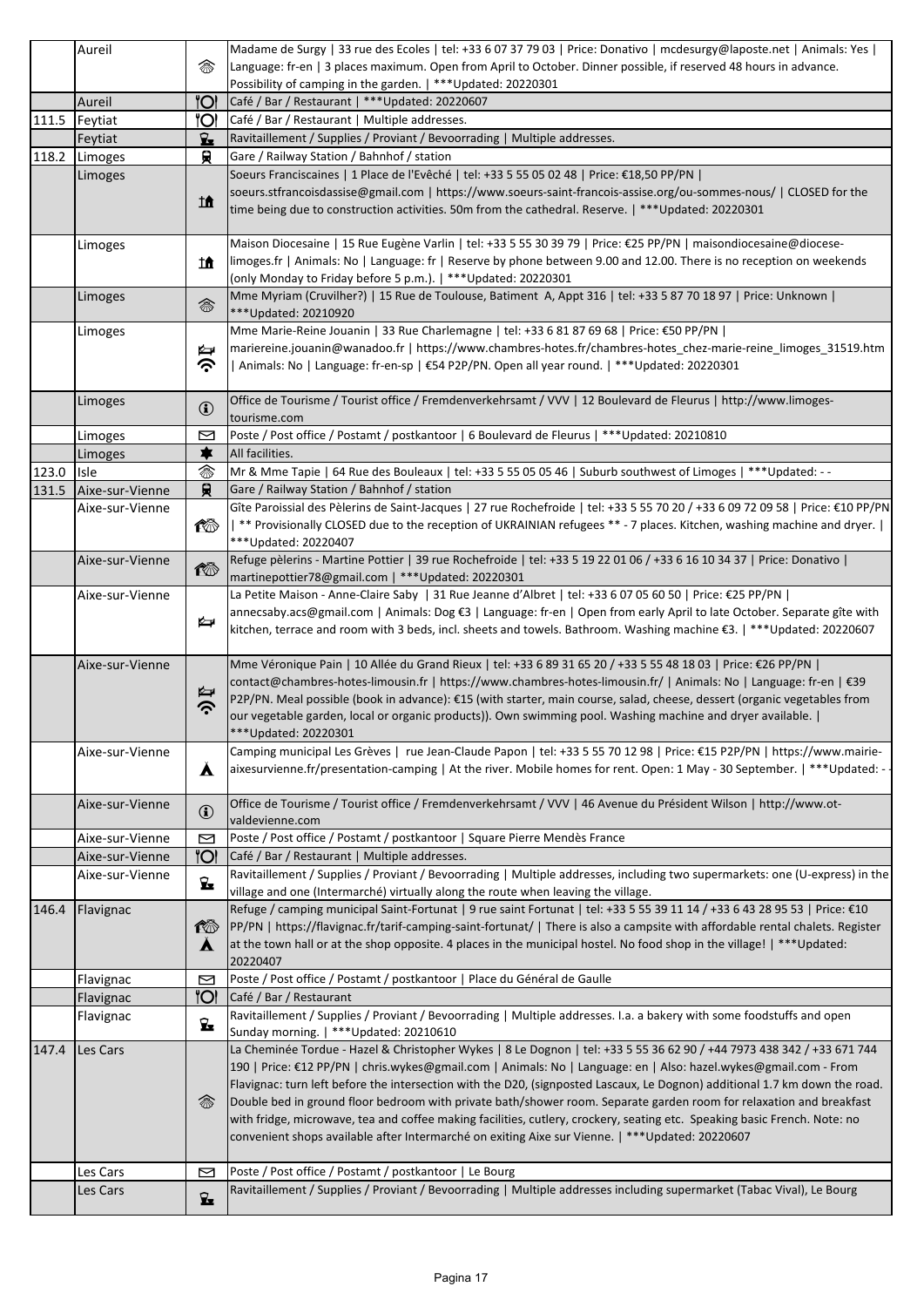|       | 154.7 Pagéas    |                  |                                                                                                                                 |
|-------|-----------------|------------------|---------------------------------------------------------------------------------------------------------------------------------|
|       |                 |                  | Le Pré du Lac Pagéas   3, Le Pré du Lac   tel: +33 6 08 21 43 37   Price: €49 P2P/PN   lepredulacpageas@mail.com                |
|       |                 | ⊯∥               | Animals: Limited and in consultation   Language: fr-en-de-nl   Open all year. Pilgrims 10% off. Evening meal possible. No       |
|       |                 |                  | WIFI. At 1.8 km off the route. Pick up possible. Reserve. No animals in the room.   *** Updated: 20210305                       |
|       | Pagéas          |                  |                                                                                                                                 |
|       |                 |                  | Camping Le Pré du Lac Pagéas   3, Le Pré du Lac   tel: +33 6 08 21 43 37   Price: €10 P2P/PN   lepredulacpageas@mail.com        |
|       |                 | ĂII              | Animals: Limited and in consultation   Language: fr-en-de-nl   Open from the beginning of April to the end of October.          |
|       |                 |                  |                                                                                                                                 |
|       |                 |                  | Pilgrims 10% off. Outdoor kitchenette available. Dinner (€ 6-9) and breakfast (€ 6) on request. No WIFI. At 1.8 km off the      |
|       |                 |                  | route. Pick up possible. Reserve.   *** Updated: 20210305                                                                       |
| 159.1 | Châlus          | 'Ol              | Café / Bar / Restaurant   Multiple addresses.                                                                                   |
|       | Châlus          | $\mathbf{z}$     | Ravitaillement / Supplies / Proviant / Bevoorrading   Multiple addresses, including supermarket (Intermarché) in the center.    |
|       |                 |                  |                                                                                                                                 |
| 161.8 | Châlus          |                  | Familie Jonker   Le Lac   tel: +31 6 20 40 88 46 / +33 7 69 01 54 05   Price: €40 PP/PN   famjonkerlelac@gmail.com              |
|       |                 | ⊯∦               | https://www.famjonkerlelac.com   Animals: Yes   Language: fr-en-de-nl   On the route, 2.5 km after Chalus, on the corner        |
|       |                 |                  | of the V18 and the D64a1. Price is half board. Kitchen available. Pick up service. Reserve.   *** Updated: 20220607             |
|       |                 |                  |                                                                                                                                 |
|       | Châlus          |                  | Chambre d'Hôtes Firon   11 Rue du Marché   tel: +33 5 55 53 06 31   Price: €45 P2P/PN                                           |
|       |                 | ⋭<br>ふ           | https://www.viamichelin.nl/web/Hotel/Chalus-87230-_-6ee4c441   Animals: No   Language: fr-en   Also seen lower price            |
|       |                 |                  | ***Updated: --                                                                                                                  |
| 167.1 | Firbeix         | e ¦j             | Café / Bar / Restaurant   Relais des Sports   *** Updated: 20210710                                                             |
|       | Firbeix         | £                | Ravitaillement / Supplies / Proviant / Bevoorrading   Bakery, closed on Tuesdays   *** Updated: 20210710                        |
| 176.3 | La Coquille     | 貝                | Gare / Railway Station / Bahnhof / station                                                                                      |
|       | La Coquille     | 检                | Refuge pèlerins - Amis de Saint Jacques   Impasse Saint Jean   tel: +33 5 53 52 64 25   Price: €15 PP/PN   HB €23 PP/PN.        |
|       |                 | ら                | Open from 15/3   *** Updated: 20220607                                                                                          |
|       | La Coquille     |                  | Chambres d'Hôtes 'Le Relais de Chantecor'   Lieu-dit Chantecor   tel: +33 6 47 00 46 14 / +33 5 55 62 43 58   Price: €65        |
|       |                 | ⋭⋥               | P2P/PN   contact@le-relais-de-chantecor.com   http://chambres-d-hotes.le-relais-de-chantecor.com   Language: fr-en              |
|       |                 | ふ                | Breakfast is with bread, homemade pastries and jams, and fruit from the garden in season.   *** Updated: --                     |
|       |                 |                  |                                                                                                                                 |
|       | La Coquille     | ⊠                | Poste / Post office / Postamt / postkantoor   49 Rue de la République                                                           |
|       | La Coquille     | <b>"Ol</b>       | Café / Bar / Restaurant   Multiple addresses.                                                                                   |
|       | La Coquille     |                  | Ravitaillement / Supplies / Proviant / Bevoorrading   Multiple addresses (including supermarket, bakery and butcher).           |
|       |                 | $\mathbf{z}$     |                                                                                                                                 |
|       |                 |                  |                                                                                                                                 |
|       |                 |                  | 3 - La Coquille > Sainte-Foy-la-Grande (1)                                                                                      |
| 9.6   | Saint-Jory-de-  |                  | Camping 'La Petite Lande'   La Petite Lande   tel: +33 6 11 17 91 66   Price: €10-€11 PP/PN                                     |
|       | Chalais         | $\blacktriangle$ | http://campinglapetitelande.com/   Language: fr-en   Small site 2km west of the route. Price for overnight stay with tent.      |
|       |                 |                  | Small epicerie, microwave, washing machine.   *** Updated: 20210920                                                             |
| 18.5  | <b>Thiviers</b> | 員                | Gare / Railway Station / Bahnhof / station                                                                                      |
|       | <b>Thiviers</b> |                  | Les Conches - Mme Cordier   38 Avenue de Verdun   tel: +33 6 86 20 61 92   Price: €50 PP/PN                                     |
|       |                 |                  | lesconches.thiviers@gmail.com   https://www.chambre-hote-dordogne.com/en/   Animals: Horse, donkey, no dogs                     |
|       |                 | ⊯ ∦              | Language: fr-en-es   €60 P2P/PN. Incl. breakfast. Dinner: € 15 (reserve). Microwave, refrigerator and dishes available.         |
|       |                 |                  | Outdoor swimming pool available. Open all year. ± 500m from the center. Reserve.   *** Updated: 20220301                        |
|       |                 |                  |                                                                                                                                 |
|       | <b>Thiviers</b> |                  | L'Abeille - David Dufond   13 Rue Pierre Bouillon   tel: +33 6 60 38 17 87   Price: €15 PP/PN   david.dufond@yahoo.com          |
|       |                 | ∩                | Animals: No   Language: fr-en-es   8 places, kitchen. Currently under renovation. Opening expected in early May. Open all       |
|       |                 |                  | year. Reservation required.   *** Updated: 20220407                                                                             |
|       | <b>Thiviers</b> | $\blacktriangle$ | Camping le Repaire   Lieu-dit le Repaire   tel: +33 5 53 52 69 75   Price: €10 - €13 PP/PN   https://www.camping-le-            |
|       |                 | ඟ                | repaire.fr/?lang=fr   Log cabin: pilgrimage price € 10. Restaurant with 'pilgrim menu'. Cooker and microwave available.         |
|       |                 |                  | *** Updated: 20220101                                                                                                           |
|       | <b>Thiviers</b> |                  | Office de Tourisme / Tourist office / Fremdenverkehrsamt / VVV   8 Place Maréchal Foch   https://www.guide-du-                  |
|       |                 | $\bf(i)$         | perigord.com/fr/tourisme/s-informer/vacances-en-perigord/offices-de-tourisme/thiviers-69.html                                   |
|       |                 |                  |                                                                                                                                 |
|       | <b>Thiviers</b> | ⊠                | Poste / Post office / Postamt / postkantoor   3 Place de la République                                                          |
|       | <b>Thiviers</b> | ★                | All facilities.                                                                                                                 |
| 31.3  | Négrondes       | 貝                | Gare / Railway Station / Bahnhof / station                                                                                      |
|       | Négrondes       |                  | Mme & M Therasse   Chemin des pélerins, Lieu-dit Lauzelie   tel: +33 6 84 17 19 48   Price: €25 PP/PN                           |
|       |                 | 忝                | therasse@wanadoo.fr   Animals: occasionally   Language: fr   300m before the center, on the route and before the N21.5          |
|       |                 |                  | places. Dinner: €15. Closed July / August. Reserve.   *** Updated: 20210305                                                     |
|       | Négrondes       | 罓                | Poste / Post office / Postamt / postkantoor   3 Place Antoine Sudreau                                                           |
|       | Négrondes       | 'Ol              | Café / Bar / Restaurant   Hotel / restaurant / bar / tabac in the center: 11 Rue Eugène le Roy.                                 |
|       |                 |                  |                                                                                                                                 |
| 36.7  | Sorges          | 检                | Refuge pèlerins - Amis de Saint Jacques   Place de l'Eglise   tel: +33 5 53 35 31 68   Price: Donativo   6 places. Open: 15/3 - |
|       |                 | Ħ                | 15/10, daily from 16.00h. Reserve. Meal €9.   *** Updated: 20220301                                                             |
|       | Sorges          | 翕                | M & Mme Seignarbieux   Le Pey   tel: +33 5 53 04 57 48 / +33 6 27 50 64 38   *** Updated: --                                    |
|       | Sorges          |                  | M. Pascal Poisson   255 Chataignarias   tel: +33 6 76 48 64 28   Price: €40 PP/PN   poisson.pascal@yahoo.fr   Animals: Yes,     |
|       |                 | ⊯⊯               | outside the room   Language: fr-en-de   350m before the center, along the Way. Price is half board   ***Updated:                |
|       |                 |                  | 20220301                                                                                                                        |
|       | Sorges          | ❀‼               | Mme Krotoff   La Pautardie Est, 154 route des bories   tel: +33 5 53 04 53 11 / +33 6 25 02 56 09   Price: €20 PP/PN            |
|       |                 |                  | krotoffj@orange.fr   Language: fr-en   5 places. Dinner € 10. Reserve.   *** Updated: 20210305                                  |
|       | Sorges          | ⋭                | Mme Valentini   10 rue Paul Carreau   tel: +33 5 53 35 05 08 / +33 6 84 08 13 20   Price: €40 P2P/PN                            |
|       |                 |                  | valentini.camille@wanadoo.fr   ***Updated: - -                                                                                  |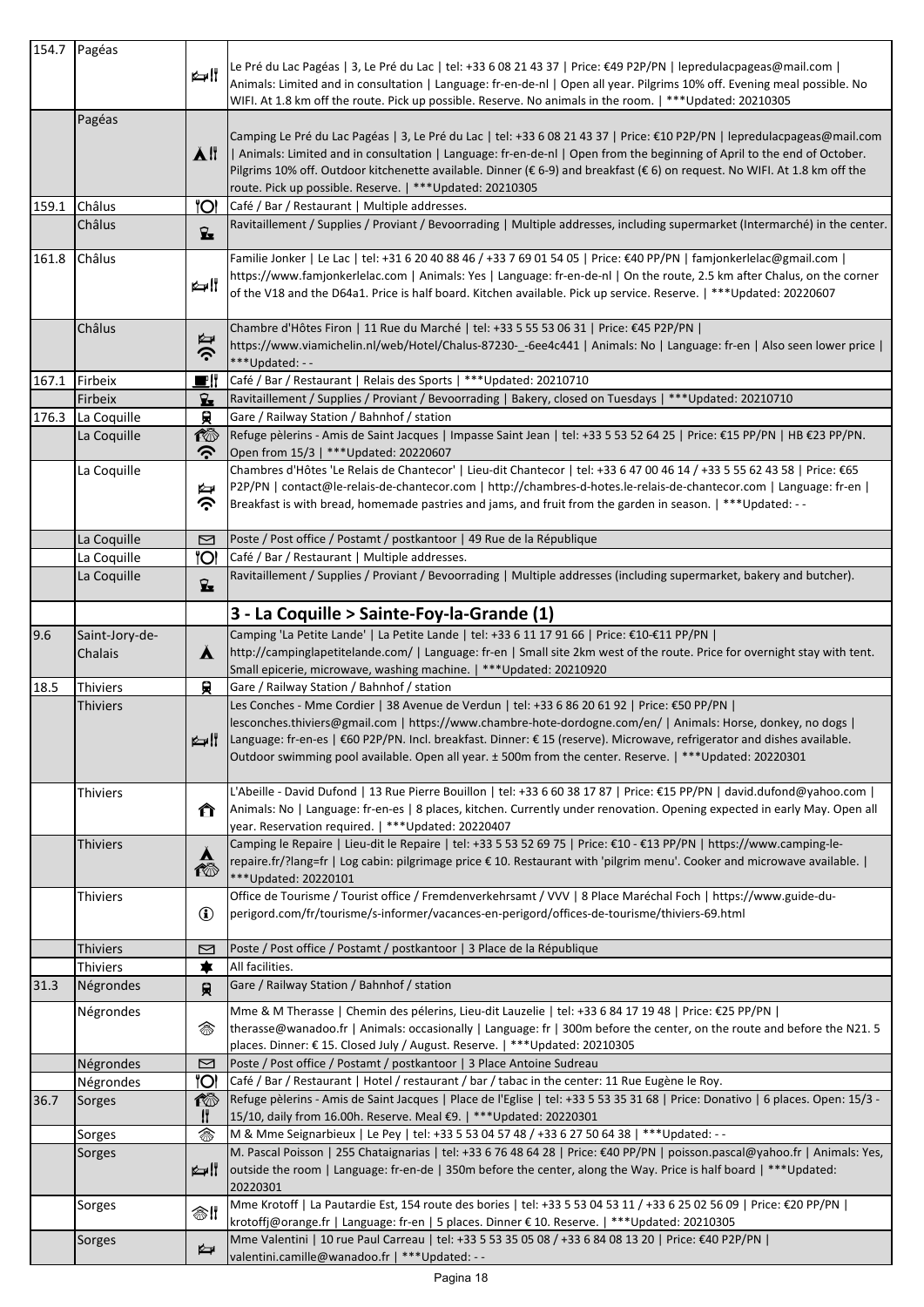|       | Sorges                      | ඟ<br>8         | M & Mme de Segonzac   Le Grangearias   tel: +33 6 61 92 46 48   Price: €30 PP/PN   ml.de-segonzac@orange.fr   Via the<br>N21. Picks up pilgrims within 10km. Dinner: € 10. Lunch package: € 5. Open Apr-Oct   *** Updated: 20220301                                                                                                                                                           |
|-------|-----------------------------|----------------|-----------------------------------------------------------------------------------------------------------------------------------------------------------------------------------------------------------------------------------------------------------------------------------------------------------------------------------------------------------------------------------------------|
|       | Sorges                      | ⊠              | Poste / Post office / Postamt / postkantoor   Le Bourg                                                                                                                                                                                                                                                                                                                                        |
|       | Sorges                      | <b>"Ol</b>     | Café / Bar / Restaurant                                                                                                                                                                                                                                                                                                                                                                       |
|       | Sorges                      | $\mathbf{z}$   | Ravitaillement / Supplies / Proviant / Bevoorrading   Multiple addresses (including bakery shop and supermarket)                                                                                                                                                                                                                                                                              |
| 59.1  | Périgueux                   | $\bf G$        | Cathédrale Saint-Front de Périgueux (UNESCO)                                                                                                                                                                                                                                                                                                                                                  |
|       | Périgueux                   | 貝              | Gare / Railway Station / Bahnhof / station                                                                                                                                                                                                                                                                                                                                                    |
|       |                             |                |                                                                                                                                                                                                                                                                                                                                                                                               |
|       | Périgueux                   | ඟ<br>ふ         | Refuge pèlerins - Amis de Saint Jacques   83 rue Gambetta   tel: +33 6 76 92 12 52   Price: €20 PP/PN   Open 19/3 - 15/10  <br>***Updated: 20210510                                                                                                                                                                                                                                           |
|       | Périgueux                   | 念              | Mme Bertin   20 rue La Fayette   tel: +33 5 53 09 81 46 / +33 6 25 22 28 96   Price: Unknown                                                                                                                                                                                                                                                                                                  |
|       | Périgueux                   | 念              | Mme Palfreyman   1 Rue Alma   tel: +33 5 53 05 38 20   Price: Unknown                                                                                                                                                                                                                                                                                                                         |
|       | Périgueux                   | 翁              | Mme Faivre   tel: +33 5 53 35 02 84 / +33 6 48 30 51 96   Price: Unknown                                                                                                                                                                                                                                                                                                                      |
|       | Périgueux                   | 参              | Mme Ollivier   tel: +33 6 12 48 65 47   Price: Unknown                                                                                                                                                                                                                                                                                                                                        |
|       | Boulazac                    | ◈‼             | Mme de Corn   51 Route d'Atur   tel: +33 6 63 99 78 43   Price: €15 PP/PN   genevieve.decorn@free.fr   Language: fr-en-es<br>  €10 Dinner. Absent from July 14 to the end of August.   *** Updated: 20220301                                                                                                                                                                                  |
|       | Périgueux                   | 翁              | Mme Lachal   12 Rue du Docteur Calmette   tel: +33 5 53 53 01 15 / +33 6 62 01 19 58   Price: Unknown                                                                                                                                                                                                                                                                                         |
|       | Périgueux                   | ⋭<br>ふ         | La Glacière - M Laville   70 bis rue Lagrange Chancel   tel: +33 5 24 13 20 33 / + 33 6 73 20 82 78   Price: €25 PP/PN  <br>jeanluc.laville@sfr.fr   https://www.chambre-dhotes-perigueux.fr/   Price is special pilgrim room. Also Chambres d'hôtes:<br>€80 P2P/PN.   *** Updated: 20220301                                                                                                  |
|       | Périgueux                   | $\bf{G}$       | Office de Tourisme / Tourist office / Fremdenverkehrsamt / VVV   9 bis Place du Coderc   https://www.tourisme-<br>perigueux.fr                                                                                                                                                                                                                                                                |
|       | Périgueux                   | ⊠              | Poste / Post office / Postamt / postkantoor   1 Rue du 4 Septembre                                                                                                                                                                                                                                                                                                                            |
|       | Périgueux                   | ★              | All facilities.                                                                                                                                                                                                                                                                                                                                                                               |
|       |                             |                | 3a - variant Bergerac                                                                                                                                                                                                                                                                                                                                                                         |
| 65.0  | Coulounieix                 | ÏΟl            | Café / Bar / Restaurant   Multiple addresses.                                                                                                                                                                                                                                                                                                                                                 |
|       | Coulounieix                 | $\mathbf{z}$   | Ravitaillement / Supplies / Proviant / Bevoorrading   Multiple addresses.                                                                                                                                                                                                                                                                                                                     |
| 75.5  | Chalagnac                   | ''Ol           | Café / Bar / Restaurant   N21   Le Rossignol, just a short detour.                                                                                                                                                                                                                                                                                                                            |
| 82.5  | Grun-Bordas                 |                | Valérie & Gilles Motard   35, Route du Côteau, Lieu-dit Les Cordonnières   tel: +33 7 72 06 10 59 / N568+33 5 53 03 46 45                                                                                                                                                                                                                                                                     |
|       |                             | 参              | Price: €25 PP/PN   1 km outside the village.   *** Updated: 20210510                                                                                                                                                                                                                                                                                                                          |
|       | Grun-Bordas                 | 念<br><b>ごく</b> | La Normandine' - Agnielle & Serge Lesieur   170 Chemin des Alsaciens   tel: +33 6 71 54 09 82 / +33 5 53 07 40 58   Price:<br>€25 PP/PN   agnielle.lesieur@wanadoo.fr   Animals: Donkeys and horses ok, dogs no.   A few meters from the path. Snack<br>on arrival, evening meal, breakfast. Sheets and towels provided. Reservation required.   *** Updated: 20220301                        |
| 86.1  | Douville                    | ÅÂ             | Camping Orphéo Négro   Lieu-dit Les Trois Frères   tel: +33 5 53 82 96 58 / +33 6 07 38 32 40   Price: €50 PP/PN  <br>camping@orpheonegro.com   https://www.orpheonegro.com/   Language: fr   Price is for a made bed in a mobile home.<br>Self-catering and dinner possible. Advance reservation required. Restaurant at 100m. Of course also just tent camping €10.<br>***Updated: 20220301 |
|       | Douville                    | ⋭              | Hotel-Restaurant Le Tropicana   Lieu-dit Les Trois Frères - N21   tel: +33 5 53 82 98 31   Price: €82 P2P/PN  <br>letropicanahotel@gmail.com   https://le-tropicana.fr/hotel/   Language: fr-en-it   Comfort room €92 P2P/PN. Breakfast<br>€9.90   ***Updated: 20220301                                                                                                                       |
| 94.1  | Pont Saint-<br>Mamet        | ⋭              | Hôtel 'Le Petit Jardin'   Lieu-dit Pont Saint Mamet   tel: +33 5 53 82 91 20   *** Updated: - -                                                                                                                                                                                                                                                                                               |
|       | Pont Saint-<br>Mamet        | 参              | Mme Lucienne Ponet   Le Bourg, Lieu-dit Pont Saint Mamet   tel: +33 5 53 81 32 27   *** Updated: --                                                                                                                                                                                                                                                                                           |
|       | <b>Pont Saint-</b><br>Mamet | $\mathbf{z}$   | Ravitaillement / Supplies / Proviant / Bevoorrading   Shop in Pont Saint-Mamet                                                                                                                                                                                                                                                                                                                |
| 102.6 | Campsegret                  | ⋭              | Hôtel 'Les Tamaris'   Le Bourg, Lieu-dit La Croix   tel: +33 5 53 24 01 78 / +33 9 79 73 26 66   Price: €60-€70 P2P/PN  <br>contact@hotelrestaurant-lestamaris.fr   http://www.hotelrestaurant-lestamaris.fr   ***Updated: 20220301                                                                                                                                                           |
|       | Campsegret                  | ⊯∦<br>ふ        | Le Geai - Mr. Patrick Torney   Lieu-dit La Maure   tel: +33 7 68 15 59 44 / +33 5 53 73 66 19   Price: €50 PP/PN  <br>torney.patrick@neuf.fr   https://www.facebook.com/pg/Le-geai-1417269591844446/about/   Animals: No   Language: fr-<br>en-nl   3 rooms, 2 beds and private bathroom. Evening meal €17   *** Updated: 20220607                                                            |
|       | Campsegret                  | ⊠              | Poste / Post office / Postamt / postkantoor   21 Mmes Delbonnel et Durin, Lieu-dit La Croix                                                                                                                                                                                                                                                                                                   |
|       | Campsegret                  | ''Ol           | Café / Bar / Restaurant   Multiple addresses.                                                                                                                                                                                                                                                                                                                                                 |
|       | Campsegret                  | ⊾              | Ravitaillement / Supplies / Proviant / Bevoorrading                                                                                                                                                                                                                                                                                                                                           |
| 110.3 | Lembras                     | ÏО             | Café / Bar / Restaurant   Multiple addresses.                                                                                                                                                                                                                                                                                                                                                 |
|       | Lembras                     | ⊾              | Ravitaillement / Supplies / Proviant / Bevoorrading   Multiple addresses.                                                                                                                                                                                                                                                                                                                     |
| 117.0 | Bergerac                    | 貝              | Gare / Railway Station / Bahnhof / station                                                                                                                                                                                                                                                                                                                                                    |
|       | Bergerac                    | ඟ              | Mr & Mme Lasserre   117 rue Neuve d'Argenson   tel: +33 6 77 90 98 12 / +33 6 19 18 27 96   Price: €20 PP/PN   5 places.<br>Sometimes with meals.   *** Updated: 20220101                                                                                                                                                                                                                     |
|       | <b>Bergerac</b>             | $\bigcirc$     | Office de Tourisme / Tourist office / Fremdenverkehrsamt / VVV   1 Rue des Récollets   https://www.pays-bergerac-                                                                                                                                                                                                                                                                             |
|       | Bergerac                    | ⊠              | tourisme.com<br>Poste / Post office / Postamt / postkantoor   36 Rue de la Resistance                                                                                                                                                                                                                                                                                                         |
|       | Bergerac                    |                | All facilities.                                                                                                                                                                                                                                                                                                                                                                               |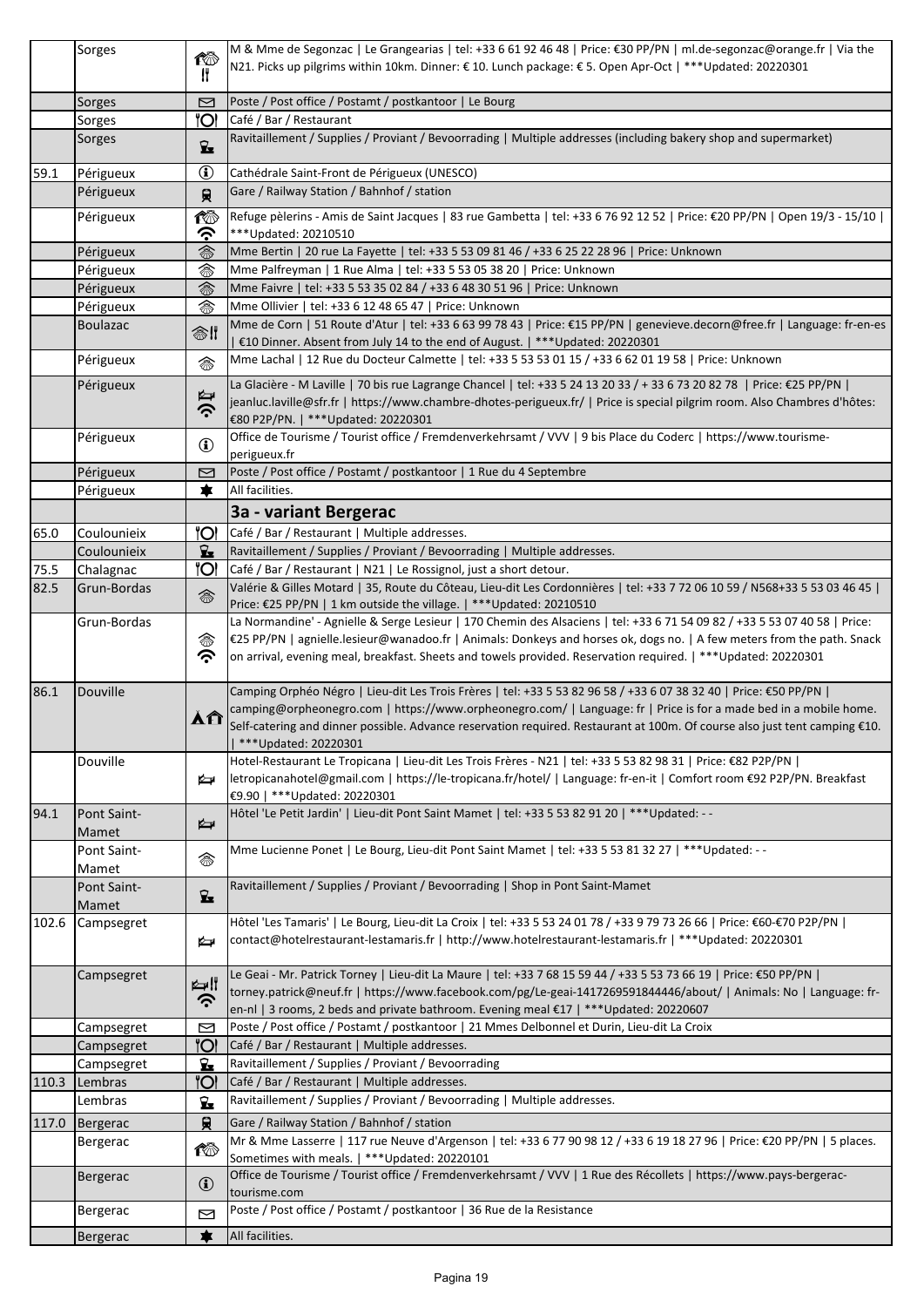|       | 127.0 Pomport                | 念                | Mme Major   Lieu-dit La Moulière   tel: +33 5 53 58 84 73 / +33 6 51 90 49 12   Price: €16 PP/PN   Language: fr-en   On the<br>route. Breakfast €7, meal €12 with pilgrim pass. Self-catering possible, stay in a small house, next to the owner's house. Max<br>4 people. Upstairs 2 beds (open bedroom) downstairs in the living room sofa bed for 2 people.   *** Updated: 20220607                                                                                                                         |
|-------|------------------------------|------------------|----------------------------------------------------------------------------------------------------------------------------------------------------------------------------------------------------------------------------------------------------------------------------------------------------------------------------------------------------------------------------------------------------------------------------------------------------------------------------------------------------------------|
|       | 134.3 Gageac-et-<br>Rouillac | ÅĆ               | Chambres d'hôtes Le Clos Nature - Josianne Marcoin   Lieu-dit Grosse Pierre   tel: +33 5 53 22 78 91 / +33 6 89 14 62 51  <br>Price: €60 P2P/PN   josianne.marcoin@wanadoo.fr   http://le.clos.nature.monsite-orange.fr/   Language: fr-en   On the<br>route, meal possible.   *** Updated: - -                                                                                                                                                                                                                |
| 136.3 | Saussignac                   | ⊭กิ              | Domaine des Miaudoux   Lieu-dit Miaudoux   tel: +33 5 53 27 92 31 / +33 6 10 69 83 77   Price: €20 PP/PN  <br>lesmiaudoux@gmail.com   http://www.chateaulesmiaudoux.com   Animals: Yes   Language: fr-en-de   Breakfast € 5.<br>Kitchen available. Reserve 2 days in advance. July and Aug closed to groups.   *** Updated: 20210305                                                                                                                                                                           |
|       | Saussignac                   | 念                | Mme Pedegai   tel: +33 5 53 27 87 58 / +33 6 17 26 91 22   *** Updated: --                                                                                                                                                                                                                                                                                                                                                                                                                                     |
|       | Saussignac                   |                  | <b>O</b>   Café / Bar / Restaurant   Le Bourg                                                                                                                                                                                                                                                                                                                                                                                                                                                                  |
|       |                              |                  | 3 - La Coquille > Sainte-Foy-la-Grande (2)                                                                                                                                                                                                                                                                                                                                                                                                                                                                     |
| 65.8  | Chancelade                   | ta It            | Accueil chrétien   tel: +33 5 53 04 10 46 / +33 5 53 04 15 18 /<br>+33 6 85 88 45 77   Price: €20 PP/PN   abbayechancelade@orange.fr   http://www.abbaye-chancelade.com   Lodging if<br>one attends the services in the abbey together with the monks. Register at least 72 hours in advance. Pilgrim pass required.<br>  ***Updated: 20210405                                                                                                                                                                 |
|       | Chancelade                   | ⋭<br>ふ           | Hotel De La Beauronne   4 Route de Ribérac   tel: +33 5 53 08 42 91   Price: €56 P2P/PN   hoteldelabeauronne@gmail.com<br>   http://www.hotel-beauronne.com/   Animals: Yes   Language: fr-en   €46 PP/PN (single room), 'Soirée étape' (double bed<br>room, menu, breakfast, tourist tax): €73, Breakfast: €8, Dinner: €18   ***Updated: 20220407                                                                                                                                                             |
|       | Chancelade                   | ⊠                | Poste / Post office / Postamt / postkantoor   Rue des Libertés                                                                                                                                                                                                                                                                                                                                                                                                                                                 |
|       | Chancelade                   | 'Ol              | Café / Bar / Restaurant   Multiple addresses.                                                                                                                                                                                                                                                                                                                                                                                                                                                                  |
|       | Chancelade                   | Ł                | Ravitaillement / Supplies / Proviant / Bevoorrading   Multiple addresses, including Intermarché (turn left at the third<br>roundabout)                                                                                                                                                                                                                                                                                                                                                                         |
| 75.9  | Gravelle                     | ľΟ               | Café / Bar / Restaurant   Bar / Tabac with sandwiches etc.                                                                                                                                                                                                                                                                                                                                                                                                                                                     |
|       | Gravelle                     | $\mathbf{z}$     | Ravitaillement / Supplies / Proviant / Bevoorrading                                                                                                                                                                                                                                                                                                                                                                                                                                                            |
| 78.0  | L'Eperon                     | 念                | Mme Rathier   tel: +33 5 53 04 93 14 / +33 6 78 78 15 29   Price: Unknown   1.6 km from Annesse. Closed in July and<br>August.                                                                                                                                                                                                                                                                                                                                                                                 |
| 83.1  | Saint-Astier                 | 貝                | Gare / Railway Station / Bahnhof / station                                                                                                                                                                                                                                                                                                                                                                                                                                                                     |
|       | Saint-Astier                 | ⋭<br>ふ           | Chez Zillou - Mr. Jean-Pierre Bazillou   9 rue Benjamin Moloïse   tel: +33 5 53 09 34 39 / +33 6 67 91 46 64   Price: €30<br> PP/PN   jeanpierre.bazillou@sfr.fr   https://www.tourisme-isleperigord.com/chez-zillou   Language: fr-en   € 35 for two<br>people in the same bed. Meal possible (donativo), but reserve in advance. Rate on presentation of pilgrim's pass. Only with<br>vaccination pass.   *** Updated: 20220301                                                                              |
|       | Saint-Astier                 | ఆ                | Les Rives de l'Isle   14, Rue Numa Gadaud   tel: +33 6 16 19 60 29 / +33 5 53 54 62 12   Price: €30 PP/PN  <br> lesrivesdelisle@gmail.com   https://les-rives-de-lisle.business.site/   €40 P2P/PN (pilgrim price). No dinner, restaurants<br>nearby.   *** Updated: 20220301                                                                                                                                                                                                                                  |
|       | Saint-Astier                 | $\blacktriangle$ | Camping le Pontet   Route D41   tel: +33 9 77 89 14 22   Price: €15 PP/PN   mail.lepontet@gmail.com  <br> https://www.camping-le-pontet.com   Rent tent possible: pilgrims price €15 (1 person), €21 (2 person).   ***Updated:<br>20220607                                                                                                                                                                                                                                                                     |
|       | Saint-Astier                 | $\bf \bf 0$      | Office de Tourisme / Tourist office / Fremdenverkehrsamt / VVV   1 Rue de la Fontaine   https://www.tourisme-<br>isleperigord.com                                                                                                                                                                                                                                                                                                                                                                              |
|       | Saint-Astier                 | 罓                | Poste / Post office / Postamt / postkantoor   1 Rue Montaigne                                                                                                                                                                                                                                                                                                                                                                                                                                                  |
| 85.1  | Saint-Astier<br>Saint-Astier | ★<br>⋭<br>ふ      | All facilities. Supermarket (Leclerc) turn left at the roundabout, 300 m.<br>Chateau de Puyferrat   Château de Puyferrat   tel: +33 5 53 07 86 26 / +33 6 83 47 53 98   Price: €21 PP/PN   Via web form<br>https://www.grandsgites.com/gite-24-chateau-puyferrat-521.htm   Animals: Dog   Language: fr-en-es   Rooms with 2 to 3<br>beds in the castle itself. Accommodation only. Kitchen available. Do your shopping in advance. Note: TOP experience:<br>sleeping in a real castle!   *** Updated: 20210920 |
| 85.5  | Saint-Astier                 | ⋭                | Maison Berthier   Reyterie   tel: +33 5 53 07 01 36 / +33 6 12 50 55 45   Price: €25 - €30 PP/PN   gilou.berthier@wanadoo.fr<br>- - https://www.pour-les-vacances.com/site-13400/   Keep to the right 400 m after Puyferrat.   ***Updated: - -                                                                                                                                                                                                                                                                 |
| 92.7  | Neuvic (sur l'Isle)          | 念                | Mme Secher   tel: +33 5 53 81 54 61 / +33 78 77 19 17   2 km off the route, from Planèze.   *** Updated: --                                                                                                                                                                                                                                                                                                                                                                                                    |
|       | Neuvic (sur l'Isle)          | 念                | Mme Montagut   tel: +33 6 18 81 96 60   2 km off the route, from Planèze.   *** Updated: --                                                                                                                                                                                                                                                                                                                                                                                                                    |
| 99.9  | Douzillac                    | 念                | Mr&Mme Batcock   tel: + 33 5 53 82 46 60   Price: Unknown   1 km off the route.   *** Updated: --                                                                                                                                                                                                                                                                                                                                                                                                              |
|       | Douzillac                    | ⊠                | Poste / Post office / Postamt / postkantoor   Le Bourg                                                                                                                                                                                                                                                                                                                                                                                                                                                         |
|       | Douzillac                    | <b>O</b>         | Café / Bar / Restaurant                                                                                                                                                                                                                                                                                                                                                                                                                                                                                        |
| 105.1 | Sourzac                      | ⋭                | Mr. Jacky Laurière   Parouty   tel: +33 5 53 82 41 92 / +33 7 87 52 14 62   Price: €20 PP/PN   https://www.gitelauriere-<br>sourzac.fr/   Animals: No   Language: fr-en-es   1 km off the route. Book by phone between 13.00 and 20.00. Kitchen<br>available. Food at store prices.   *** Updated: - -                                                                                                                                                                                                         |
|       | Sourzac                      | $\blacktriangle$ | Camping municipal de Sourzac   Le Bourg   tel: +33 5 53 81 01 06   Price: €6,70 PP/PN   mairie.sourzac@wanadoo.fr  <br>http://www.sourzac.fr/patrimoine/sejours   Animals: Dog   Open from July 1 to August 31   *** Updated: - -                                                                                                                                                                                                                                                                              |
| 106.1 | Saint-Front-de-<br>Pradoux   | ⊠                | Poste / Post office / Postamt / postkantoor   Rue Meytadier Duteuil                                                                                                                                                                                                                                                                                                                                                                                                                                            |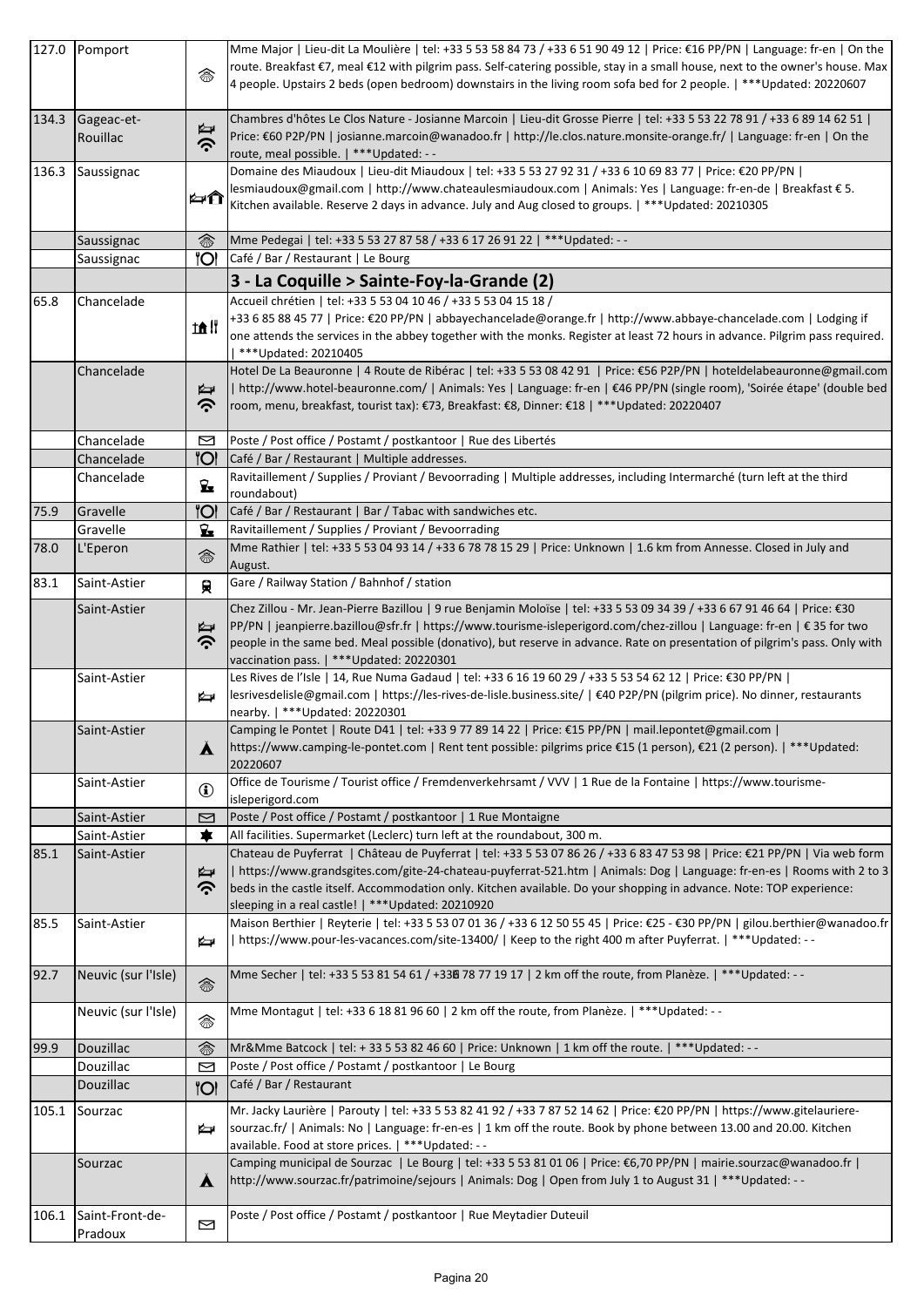|       | Saint-Front-de- |              | Café / Bar / Restaurant   Multiple addresses.                                                                                |
|-------|-----------------|--------------|------------------------------------------------------------------------------------------------------------------------------|
|       | Pradoux         | <b>O</b>     |                                                                                                                              |
|       | Saint-Front-de- |              | Ravitaillement / Supplies / Proviant / Bevoorrading   Multiple addresses (including supermarket Proxi)                       |
|       | Pradoux         | Ŷ.           |                                                                                                                              |
|       | 108.6 Mussidan  | 貝            | Gare / Railway Station / Bahnhof / station                                                                                   |
|       | Mussidan        |              | Refuge municipal   1 Rue de Marechal Joffre   tel: +33 5 53 81 04 07 / +33 5 53 81 73 87   Price: €15 PP/PN                  |
|       |                 |              | mairie@mussidan.fr   https://www.tourisme-isleperigord.com/relais-des-pelerins   Language: fr-en   10 pl. Kitchen. Price     |
|       |                 | 命            | includes simple breakfast. Own sleeping bag. Book in advance or report to Mairie (+33 5 53 81 04 07) or Office Tourisme      |
|       |                 |              | (+33 5 53 81 73 87). Vaccination pass is compulsory until further notice. Refuge on 1st floor! Open March 15 - October 15,   |
|       |                 |              | report at 4pm (no earlier, no later).   *** Updated: 20220301                                                                |
|       | Mussidan        |              | Chambres d'Hôtes - Malika et Christian Simon   5 rue des Arzens   tel: +33 6 31 97 21 76 / +33 5 53 82 42 99   Price: €35    |
|       |                 | ふで           | PP/PN   christian.simon5@club-internet.fr   https://www.tourisme-isleperigord.com/malika-et-christian-simon   Animals:       |
|       |                 |              | Yes   Language: fr   €50 P2P/PN, microwave   *** Updated: 20220407                                                           |
|       | Mussidan        |              | Office de Tourisme / Tourist office / Fremdenverkehrsamt / VVV   11 Place de la République   https://www.tourisme-           |
|       |                 | $\bf{G}$     | isleperigord.com                                                                                                             |
|       | Mussidan        | ⊠            | Poste / Post office / Postamt / postkantoor   12 Rue Emile Bazillou                                                          |
|       | Mussidan        | ★            | All facilities.                                                                                                              |
| 121.9 | Fraisse         |              | Mme Villaud   Lieu-dit: La Gratade   tel: +33 5 53 58 69 27 / +33 7 68 51 19 33   Price: €32 PP/PN   regis.villaud@orange.fr |
|       |                 | 参            | Price is half board.   *** Updated: 20210305                                                                                 |
| 131.7 | Monfaucon du    |              | Domaine de l'Etang de Bazange   tel: +33 5 53 24 64 79   Price: €15 - €26 P2P/PN   https://www.camping-bazange-              |
|       | Périgord        | ĂII          | dordogne.com/   1.5 km before Monfaucon, on the route. Sometimes also tent rental possible, including mattress: € 20.        |
|       |                 |              | Reserve. Restaurant open in July and August.   *** Updated: --                                                               |
|       | 135.1 Le Fleix  |              | Vineyard View (Sue & David Trivett)   985 Route de Sorges-Virolle   tel: +33 6 87 73 73 29   Price: €60 P2P/PN               |
|       |                 |              | vineyardviewlefleix@gmail.com   http://www.vineyardviewstudiofrance.com   Language: fr-en   At km 134.1 go straight on       |
|       |                 | ⋭<br>ふ       | for about 1 km. Minimum stay is 2 nights, self catering (so bring your own food). Studio has its own small kitchen with      |
|       |                 |              | induction hob and microwave, toaster, kettle). To reserve.   *** Updated: 20210305                                           |
|       |                 |              |                                                                                                                              |
| 137.3 | Ponchapt        |              | Chateau Puy Servain - Mme Hecquet   Calabre. Lieu dit 'Le Château'   tel: +33 6 70 12 94 15 / +33 5 53 24 77 27   Price: €30 |
|       |                 | 念            | PP/PN   catherinehecquet@icloud.com   http://www.puyservain.com/location-gite-en-dordogne.html   600m from the               |
|       |                 |              | route. Dormitoru for 6 people. Evening meal with wine from the domain. Open all year.   ***Updated: 20210920                 |
|       |                 |              |                                                                                                                              |
| 141.9 | Port-Sainte-Foy |              | Refuge paroissial   7 rue Jaques Jasmin   tel: +33 6 29 97 84 72 / +33 5 53 27 33 11   Price: €12 PP/PN                      |
|       |                 | 止            | https://www.gironde-tourisme.fr/hebergements-collectifs/refuge-paroissial-des-pelerins-de-compostelle/   8 beds. Kitchen     |
|       |                 |              | available. Supermarket and restaurant nearby. Reception between 16.00 - 18.00.   *** Updated: 20220101                       |
|       |                 |              |                                                                                                                              |
|       | Port-Sainte-Foy | ❀‼           | M & Mme De la Moynerie   37 rue Elisée Reclus   tel: +33 5 53 27 15 04   Price: €20 PP/PN   4 places. Meal possible €10      |
|       |                 |              | *** Updated: 20220101                                                                                                        |
|       | Port-Sainte-Foy | ⊠            | Poste / Post office / Postamt / postkantoor   6 Rue Eugène Tricoche                                                          |
|       | Port-Sainte-Foy | 'Ol          | Café / Bar / Restaurant   Multiple addresses.                                                                                |
|       | Port-Sainte-Foy | £.           | Ravitaillement / Supplies / Proviant / Bevoorrading   Multiple addresses. Supermarket (Intermarché) near the hostel.         |
|       |                 |              |                                                                                                                              |
|       |                 |              | 4 - Sainte-Foy-la-Grande > Captieux                                                                                          |
| 0.0   | Sainte-Foy-La-  | 貝            | Gare / Railway Station / Bahnhof / station                                                                                   |
|       | Grande          |              |                                                                                                                              |
|       | Sainte-Foy-La-  |              | Chambres d'Hôtes-Hôtel-Restaurant 'de la Gare'   36 avenue de la Gare   tel: +33 5 57 46 59 84   Price: €49 P2P/PN           |
|       | Grande          | ふで           | hoteldelagare33220@gmail.com   http://www.tourisme-dordogne-paysfoyen.com/hotels/hôtel-restaurant-de-la-gare                 |
|       |                 |              | ***Updated:--                                                                                                                |
|       | Sainte-Foy-La-  | $\bigcirc$   | Office de Tourisme / Tourist office / Fremdenverkehrsamt / VVV   102 Rue de la République   tel: +33 5 57 46 03 00           |
|       | Grande          |              | http://www.tourisme-dordogne-paysfoyen.com                                                                                   |
|       | Sainte-Foy-La-  | ⊠            | Poste / Post office / Postamt / postkantoor   11 Rue des Frères Reclus                                                       |
|       | Grande          |              |                                                                                                                              |
|       | Sainte-Foy-La-  | $\bigstar$   | All facilities. Attention: no shops before Pellegrue. So do your shopping here.                                              |
|       | Grande          |              |                                                                                                                              |
| 0.4   | Pineuilh        |              | Camping de la Bastide   2 Allée du Camping   tel: +33 5 57 46 13 84   Price: €11 PP/PN   contact@camping-bastide.com         |
|       |                 | 人ら           | https://www.camping-bastide.com/   Animals: Dog   On the south side of the river   *** Updated: --                           |
|       |                 |              |                                                                                                                              |
|       | Pineuilh        | ⊠            | Poste / Post office / Postamt / postkantoor   13 Place du Général de Gaulle                                                  |
|       | Pineuilh        | 'Ol          | Café / Bar / Restaurant                                                                                                      |
|       | Pineuilh        | $\mathbf{F}$ | Ravitaillement / Supplies / Proviant / Bevoorrading   Multiple addresses.                                                    |
| 11.9  | St. Quentin-de- |              | Nicole & Marcel Deniau   1 Moulin de Taillade   tel: +33 5 64 34 00 03   Price: €35 PP/PN   ndeniau@ovh.fr   Animals: No     |
|       | Caplong         |              | Language: fr   €50 P2P/PN, €5/PP breakfast, €10 dinner (all pilgrim rate), kitchen in one room. No restaurant in close       |
|       |                 | ⋭            | proximity. To reserve. Also manages grocery store 'Coeur de Bourg', open every day.   *** Updated: 20220301                  |
|       |                 |              |                                                                                                                              |
|       | St. Quentin-de- |              | Ravitaillement / Supplies / Proviant / Bevoorrading   A small associative grocery store CŒUR de BOURG has been open          |
|       | Caplong         |              | since June 1 and offers products for pilgrims. The grocery store is open Monday to Saturday from 7:30 a.m. to 12:30 p.m.     |
|       |                 |              | and from 5 p.m. to 7 p.m. Sunday from 7:30 a.m. to 12 p.m.   *** Updated: 20210810                                           |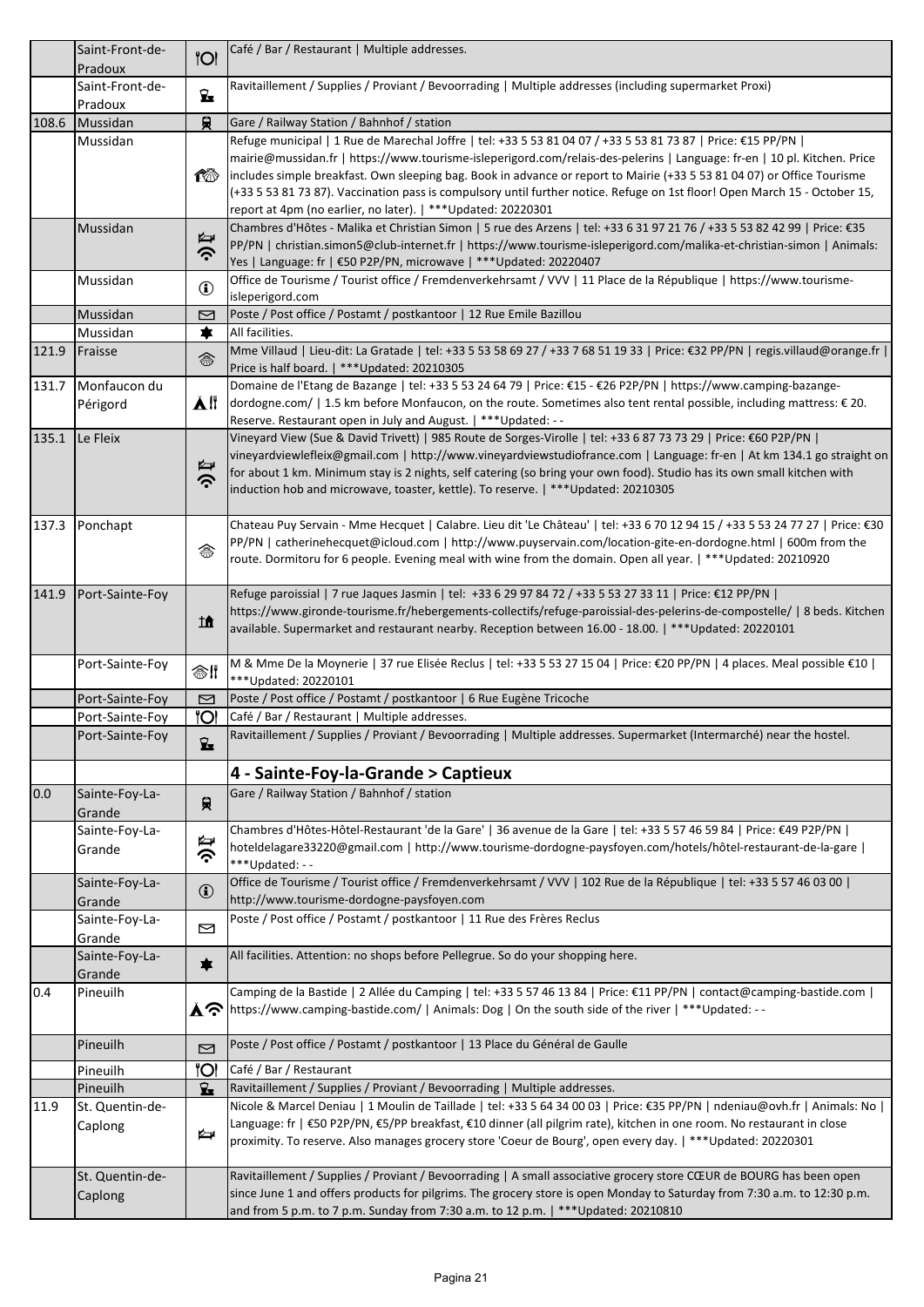| 21.3 | Pellegrue            |              | Refuge municipal   21 Rue de la Republique   tel: +33 5 56 61 30 21   Price: €10 PP/PN   Above the Office de Tourisme. 6                                                          |
|------|----------------------|--------------|-----------------------------------------------------------------------------------------------------------------------------------------------------------------------------------|
|      |                      | 10           | places. Open all year, heated. Reserve. Pilgrim pass required. Kitchen available. If town hall closed: key at bar / restaurant                                                    |
|      |                      |              | 'Chez Mireille', Place de la Halle: +33 5 56 61 30 11.   *** Updated: 20220101                                                                                                    |
|      | Pellegrue            |              | M & Mme Bouquey   5 Chemin du Bas du Bourg   tel: +33 5 56 61 33 82   https://www.cirkwi.com/fr/point-interet/874114-                                                             |
|      |                      | ◈            | martine-et-jean-louis-bouquey   Booking 24h in advance, credential required.   *** Updated: 20220101                                                                              |
|      |                      |              |                                                                                                                                                                                   |
|      | Pellegrue            | ⊠            | Poste / Post office / Postamt / postkantoor   8 Place du 8 Mai 1945                                                                                                               |
|      | Pellegrue            | <b>O</b>     | Café / Bar / Restaurant   All that remained - temporarily - is the bar. Closed on Mondays.   ***Updated: 20220607                                                                 |
|      | Pellegrue            |              | Ravitaillement / Supplies / Proviant / Bevoorrading   Multiple addresses, including bakery (closed on Thursdays), bread                                                           |
|      |                      | $\mathbf{z}$ | depot at Tabac, Superette, Intermarché.                                                                                                                                           |
| 28.7 | Saint-Ferme          |              | Refuge pèlerins - Amis de Saint Jacques   Chemin de Ronde   tel: +33 5 56 61 07 49   Price: Donativo   hospitalite@vezelay-                                                       |
|      |                      |              | compostelle.eu   https://www.vezelay-compostelle.eu/standard.php?p=m1d   Language: fr-en-es   Signposted from the                                                                 |
|      |                      | ⑩<br>ll こ    | route. 6 places. Open 15/3 - 31/10, from 16.00. Reserve. Pilgrim passport required. Meal €9. A packed lunch is possible in                                                        |
|      |                      |              | 2022 (experiment). No kitchen. Washing machine and dryer: €2.   ***Updated: 20220607                                                                                              |
|      |                      |              |                                                                                                                                                                                   |
|      | Saint-Ferme          |              | Mme Dominique Bonheure   2 lieu dit Lusseau   tel: +33 6 09 93 32 46   Price: €20 P2P/PN   dominique.bonheure@sfr.fr                                                              |
|      |                      | 念            | Language: fr-en   Two double rooms. Price per room. Shared bathroom. Breakfast + meal (organic-vegetarian) €15 PP. Open                                                           |
|      |                      |              | all year. Reservation 24 hours in advance, credential required.   *** Updated: 20220301                                                                                           |
| 35.6 | Coutures             |              | La Grange de Mamie   1 Les Brandarts   tel: +33 6 70 30 65 77   Price: €37 PP/PN   lagrangedemamie@yahoo.fr                                                                       |
|      |                      | ⊯∦           | http://lagrangedemamie.com/   HB €50 PP/PN, €70 P2P/PN (double bed). Booking 24h in advance. Open all year.                                                                       |
|      |                      |              | *** Updated: 20220301                                                                                                                                                             |
| 36.4 | Monségur             |              | Chambre d'hôtes Côté Vallon   67, rue Porte de la Réole   tel: +33 6 62 08 42 38   Price: €60 P2P/PN                                                                              |
|      |                      | ふで           | https://www.chambres-hotes.fr/chambres-hotes_cote-vallon_monsegur_h21993.htm   Animals: No   Language: fr-en                                                                      |
|      |                      |              | *** Updated: 20220607                                                                                                                                                             |
|      | Monségur             | ⊯⊯           | Hôtel 'Les Tilleuls'   2 place des Tilleuls   tel: +33 5 56 61 81 95   Price: €34 - €45 Per room   Animals: No   ***Updated:                                                      |
|      |                      |              | 20210610                                                                                                                                                                          |
|      | Monségur             | ĂII          | Camping l'Etoile du Drot   10 La Stade   tel: +33 5 56 61 67 54   sarletoiledudrot@gmail.com   https://camping-<br>monsegur.com   Also caravans for rent.   *** Updated: 20210610 |
|      | Monségur             |              | Office de Tourisme / Tourist office / Fremdenverkehrsamt / VVV   4 Rue Issartier   https://www.entredeuxmers.com                                                                  |
|      |                      | $\mathbf{G}$ |                                                                                                                                                                                   |
|      | Monségur             | ⊠            | Poste / Post office / Postamt / postkantoor   22 Place Robert Darniche                                                                                                            |
|      | Monségur             | <b>O</b>     | Café / Bar / Restaurant   Multiple addresses.                                                                                                                                     |
|      | Monségur             |              | Ravitaillement / Supplies / Proviant / Bevoorrading   Multiple addresses.                                                                                                         |
|      |                      | $\mathbf{z}$ |                                                                                                                                                                                   |
| 42.4 | Saint-Hilaire-de-la- |              | La Peyrière - M & Mme Tallet   2 Peyrière   tel: +33 5 56 61 05 93 / +33 6 30 44 38 71   Price: €35 PP/PN   contact@gite-la-                                                      |
|      | Noaille              |              | peyriere.fr   https://www.gite-la-peyriere.fr   Animals: Donkey   Open all year. Reserve 24 hours in advance. Pilgrim price                                                       |
| 48.6 | La Réole             | 貝            | half board. If necessary, pick up in La Réole.   *** Updated: 20220301<br>Gare / Railway Station / Bahnhof / station                                                              |
|      | La Réole             |              | Accueil paroissial   tel: +33 6 28 52 16 72 / +33 5 56 71 41 56 /                                                                                                                 |
|      |                      |              | +33 5 56 61 12 62   Price: Donativo   15 families receive pilgrims with credentials (half board, washing/drying clothes, etc.).                                                   |
|      |                      | tâ !!        | When booking (48 hours in advance), you will receive the name of the receiving family. Meeting in front of church. 1st tel. is                                                    |
|      |                      |              | from the rectory: Tues to Fri from 9 am to 12 noon.   *** Updated: 20210610                                                                                                       |
|      |                      |              |                                                                                                                                                                                   |
|      | Hure                 |              | M & Mme Henry   4 Camelarge Ouest   tel: +33 6 88 70 56 70   famille.henry33@gmail.com   Picks up the pilgrim from the                                                            |
|      |                      | 忝            | church of La Réole and receives throughout the year. Reservation 24 hours in advance, credential required.   *** Updated:                                                         |
|      |                      |              | 20220301                                                                                                                                                                          |
|      | La Réole             | ⋭            | Chambres d'Hôtes - Les Galantes - Mr & Mme Binda   4 rue Bellot des Minières   tel: +33 5 56 71 32 41 / +33 6 70 54 83 82                                                         |
|      |                      | ふ            | Price: €65 PP/PN   frederique.binda@orange.fr   http://www.les-galantes.com/index.php   €80 2 persons. Arrival from 4<br>pm. Cyclists welcome.   *** Updated: 20220505            |
|      | La Réole             |              | Camping municipal du Rouergue   tel: +33 6 20 31 98 12 / +33 5 56 61 13 55   Price: €6,90 PP/PN   https://www.camping-                                                            |
|      |                      | Å            | frankrijk.nl/camping/la-reole/rouergue/   Animals: Dog   Across the Garonne: turn left after the bridge. Open until                                                               |
|      |                      |              | September 30.   *** Updated: --                                                                                                                                                   |
|      | La Réole             | $\mathbf{G}$ | Office de Tourisme / Tourist office / Fremdenverkehrsamt / VVV   52 Rue André Benac   https://www.entredeuxmers.com                                                               |
|      |                      |              |                                                                                                                                                                                   |
|      | La Réole             | ⊠            | Poste / Post office / Postamt / postkantoor   10 Place de la Libération                                                                                                           |
|      | La Réole             | $\bigstar$   | All facilities. Weekly market on Saturday morning along the Garonne quay.                                                                                                         |
| 55.8 | Bassanne             |              | Moulin de Piis   tel: +33 6 60 81 32 55 (Gérard Loubet) / +33 6 73 05 89 16 (Régine de Biasi)   Price: €10 PP/PN                                                                  |
|      |                      | ඟ            | http://www.moulindepiis.fr/   Animals: Horse, donkey   ** Not yet operational ** 6 places. 500m north of the village. No                                                          |
|      |                      |              | meals. Kitchen available. Breakfast possible. Reservation and credential required. Ancient pilgrims.   *** Updated: 20220407                                                      |
| 57.3 | Pondaurat            |              | Michel & Nicole Jamain   Lieu-dit La Blanche   tel: +33 6 89 40 49 95 / +33 5 56 71 53 70   Price: €25 PP/PN   5 places.                                                          |
|      |                      | 念‼           | Pilgrim passport required. Half board. Reserve. Washing machine.   *** Updated: 20220101                                                                                          |
|      | Pondaurat            |              | Halte pèlerins - Les Amis de la Commanderie Saint-Antoine   Place de l'Église   tel: +33 6 40 92 39 76 / +33 6 58 62 68 20 /                                                      |
|      |                      |              | +33 5 57 28 23 70   Price: €16 PP/PN   acsap.pondaurat@gmail.com   https://www.acsap-pondaurat.com/français/halte-                                                                |
|      |                      | ඟ            | pèlerins-1/   Animals: No   Language: fr-en-de-es   6 places in the former presbytery. Open: April 1 - October 31, from                                                           |
|      |                      |              | 15.00. Reserve. Pilgrim passport required. Kitchen available. Small convenience store, local products. No other stores in                                                         |
|      |                      |              | Pondaurat! So do your shopping in La Réole.   *** Updated: 20220301                                                                                                               |
|      |                      |              |                                                                                                                                                                                   |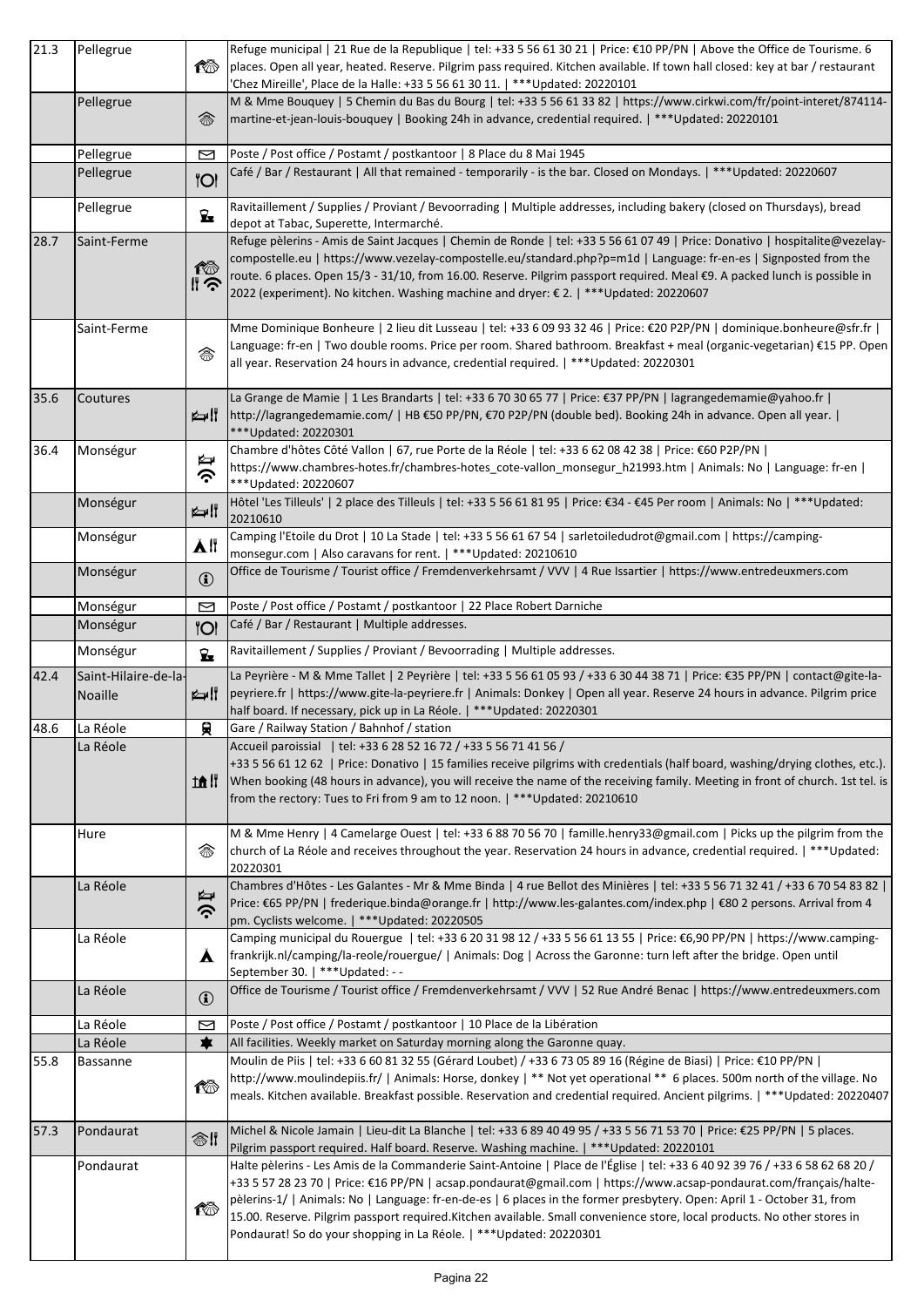| 61.9  | Savignac       | in it          | Abbaye Sainte Marie du Rivet   Le Rivet   tel: +33 5 56 65 05 33 (Sœur Blandine)   Price: €25 PP/PN  <br>http://abbayesaintemariedurivet.com   5 km west of the route. (turn a few km before Aurios for a shorter route). Reserve,<br>from 10:30 - 11:30 or 15:30 - 16:30. More days possible (€ 37.50 PP / PN full board).   *** Updated: 20220101                                                                                                                                                                             |
|-------|----------------|----------------|---------------------------------------------------------------------------------------------------------------------------------------------------------------------------------------------------------------------------------------------------------------------------------------------------------------------------------------------------------------------------------------------------------------------------------------------------------------------------------------------------------------------------------|
|       | Savignac       | ⊠              | Poste / Post office / Postamt / postkantoor   26 Le Bourg                                                                                                                                                                                                                                                                                                                                                                                                                                                                       |
|       | Savignac       | $\mathbf{z}$   | Supermarket (daily 7.30-13.00 and 15.30-19.30, Sunday 7.30-12.300 and butcher.   *** Updated: 20210710                                                                                                                                                                                                                                                                                                                                                                                                                          |
| 69.2  | Auros          | 念              | Mme Colette Marchal   25 Route de Castets   tel: +33 6 62 44 85 01   Price: €40 PP/PN   colette.marchal4@orange.fr  <br>Reserve by phone 48 hours in advance. Credential required.   *** Updated: 20220505                                                                                                                                                                                                                                                                                                                      |
|       | Auros          | ⊠              | Poste / Post office / Postamt / postkantoor   3 bis Rue Partarrieu                                                                                                                                                                                                                                                                                                                                                                                                                                                              |
|       | Auros          | 'Ol            | Café / Bar / Restaurant   Multiple addresses.   *** Updated: 20220607                                                                                                                                                                                                                                                                                                                                                                                                                                                           |
|       | Auros          | $\mathbf{z}$   | Ravitaillement / Supplies / Proviant / Bevoorrading   Multiple addresses.                                                                                                                                                                                                                                                                                                                                                                                                                                                       |
|       | Aillas         | ❀‼<br><b>ふ</b> | M & Mme Maurin   Au Junquet   tel: +33 6 11 91 60 14   Price: €25 PP/PN   dommaurin@orange.fr   Animals: Donkey   5<br>km southeast of Auros. Former pilgrim. Pickup in Auros and return. Reserve. Half board. Washing machine. Pilgrim passport<br>required.   *** Updated: 20220505                                                                                                                                                                                                                                           |
|       | <b>Aillas</b>  | 'Ol            | Café / Bar / Restaurant                                                                                                                                                                                                                                                                                                                                                                                                                                                                                                         |
|       | Aillas         | <del>ূ</del>   | Ravitaillement / Supplies / Proviant / Bevoorrading                                                                                                                                                                                                                                                                                                                                                                                                                                                                             |
| 71.0  | Lados          | 念              | Mme de Montalier   Lieu-dit Pruera   tel: +33 5 56 65 49 75 / +33 6 83 51 16 92   Animals: Horse, donkey   Slightly east of<br>the route. Former pilgrim. Reserve 24 / 48h before.   *** Updated: 20210610                                                                                                                                                                                                                                                                                                                      |
| 73.8  | Brouqueyran    | ∕ ∕ि ‼         | Château du Mirail - Mme Lambert   1 Au Château   tel: +33 5 56 65 50 67   Price: €40 PP/PN   On the route. 6 places in 3<br>rooms. Half board. Welcome from 4 pm. Former pilgrimage center from the Middle Ages. Pilgrim passport required.<br>Swimming pool.   *** Updated: 20220607                                                                                                                                                                                                                                           |
| 85.6  | <b>Bazas</b>   | 念              | La Pastorale de tourisme   tel: +33 6 37 60 07 69   Price: Donativo   Reception by hospitable families. Reserve 48h in<br>advance. Pilgrim passport required. Meeting before the cathedral.   *** Updated: 20210610                                                                                                                                                                                                                                                                                                             |
|       | <b>Bazas</b>   | $\bf{G}$       | Cathédrale Saint-Jean-Baptiste de Bazas (UNESCO)                                                                                                                                                                                                                                                                                                                                                                                                                                                                                |
|       | <b>Bazas</b>   | ඟ              | Refuge municipal   Chemin de Larriou   tel: +33 5 56 25 25 84   Price: €10 PP/PN   bazas@tourisme-sud-gironde.com  <br>Language: fr-en-es   4 places. Kitchen. Reserve. Pilgrim passport and ID required. Open all year. Keys at the Office de<br>Tourisme: see phone number. Open Tuesday to Saturday (July and August 7 days a week).   ***Updated: 20220407                                                                                                                                                                  |
|       | Bazas          | ÂΪ             | Château St Vincent - Gîte Pèlerin - M & Mme Dumortier   1 Rue Arnaud des Pins   tel: +33 5 56 25 12 20 / +33 6 76 82 01 33<br>+33 6 73 40 78 71   Price: €25 PP/PN   georgesetsabinedumortier@gmail.com   https://www.fleursdesoleil.fr/chambre-d-<br>hotes/bazas/chateau-saint-vincent/8849   Animals: Dog €8, horse, donkey   Language: fr-en   8 places in the hostel. Pilgrim<br>price with pilgrim passport. Dinner: € 22. Also B&B: € 45 PP / PN, € 70 P2P / PN. Reserve a few days in advance.  <br>***Updated: 20210610 |
|       | <b>Bazas</b>   | 参              | Francis & Géraldine Cavalié - Milevé   1 Tressaygues Haut   tel: +33 5 56 65 17 39   gefranc.mileve@gmail.com   Not on the<br>route, approx. 5 km before Bazas   ***Updated: 20210610                                                                                                                                                                                                                                                                                                                                           |
|       | <b>Bazas</b>   | ⋭<br><b>へい</b> | Le Rodin Bazas   1 Allée Saint-Sauveur.   tel: +33 5 56 25 57 88   Price: €90 P2P/PN   contact@lerodinbazas.fr  <br>https://www.lerodinbazas.fr/hotel   Animals: Dog €8   Breakfast €10 (free for pilgrims with credential). On-site catering (by<br>reservation) or restaurants in the area. Pay self-service laundry. Locked shed for bicycles.   *** Updated: 20220301                                                                                                                                                       |
|       | <b>Bazas</b>   | $\bigcirc$     | Office de Tourisme / Tourist office / Fremdenverkehrsamt / VVV   1 Place de la Cathédrale   https://www.tourisme-sud-<br>gironde.com                                                                                                                                                                                                                                                                                                                                                                                            |
|       | Bazas          | ⊠              | Poste / Post office / Postamt / postkantoor   11 Cours du Général de Gaulle                                                                                                                                                                                                                                                                                                                                                                                                                                                     |
|       | <b>Bazas</b>   | $\star$        | All facilities.                                                                                                                                                                                                                                                                                                                                                                                                                                                                                                                 |
| 89.9  | Cudos          | 念              | Mme Elaine Coq Parlarieu   Lieu-dit Talos   tel: +33 5 56 65 49 48 / +33 6 14 75 08 75   elaine.coqparlarieu@laposte.net  <br>50m from the route, but the owner does not live on site, it is imperative to call 24 hours in advance. Pilgrim passport<br>required.   *** Updated: 20220101                                                                                                                                                                                                                                      |
| 92.9  | Bernos-Beaulac | ◈‼             | Jean-Paul & Claire Méric / Le Moulin de l'Auvergne.   3 l'Auvergne   tel: +33 5 56 25 44 96 / +33 6 42 91 70 71   Price: €35<br>PP/PN   meric.jean-paul@wanadoo.fr   Language: fr-en-es   On the banks of the Ciron. 2 places (or more). Sheets, towels,<br>washing machine. Meal in family circle. Reserve day in advance, if possible. Phone us from Bernos church where we will pick<br>you up. Pilgrim passport required.   ***Updated: 20220301                                                                            |
|       | Bernos-Beaulac | うで             | La Roulotte des Martinets   1 Chemin du Martinet   tel: +33 6 40 20 43 12   Price: €40 PP/PN   danylaporte@hotmail.fr  <br>https://www.facebook.com/laroulottedesmartinets/   1 bedroom, 4 places. Reservation 1 or 2 days before. Meal possible.<br>No kitchen.   *** Updated: 20220301                                                                                                                                                                                                                                        |
|       | Bernos-Beaulac | ⊠              | Poste / Post office / Postamt / postkantoor   La Grande Route                                                                                                                                                                                                                                                                                                                                                                                                                                                                   |
|       | Bernos-Beaulac | 'Ol            | Café / Bar / Restaurant   Multiple Addresses.                                                                                                                                                                                                                                                                                                                                                                                                                                                                                   |
|       | Bernos-Beaulac | $\mathbf{z}$   | Ravitaillement / Supplies / Proviant / Bevoorrading   Multiple addresses, including bakery / sandwiches (closed on Monday)<br>and grocery (closed on Wednesday).                                                                                                                                                                                                                                                                                                                                                                |
| 102.9 | Captieux       | 10             | Refuge municipal   Place du Huit Mai 1945   tel: +33 5 56 65 60 31   Price: Donativo   contact@captieux.fr  <br>https://www.tourisme-sud-gironde.com/en/where-to-stay/refuge-municipal-de-captieux/   Near the church. 6 places.<br>Register at the town hall. Kitchen available.   *** Updated: 20220301                                                                                                                                                                                                                       |
|       | Captieux       | âľ<br>ふ        | Gîte d'Aydistos - Mme Emmanuelle Delcros   16 Rue de la Gare   tel: +33 6 87 53 74 29   Price: €15 PP/PN   em-manu-<br>elle@orange.fr   https://www.tourisme-sud-gironde.com/fiche-ou-<br>dormir/?fiche=ab1b6902b48b3e595bcc2f7e697ba421/Aydistos   Animals: Dog, donkey   6 places. Half-board in a family<br>context possible. Kitchen available. Open all year, from 17.00. Reserve. Pilgrim passport required. Washing machine.  <br>***Updated: 20220101                                                                   |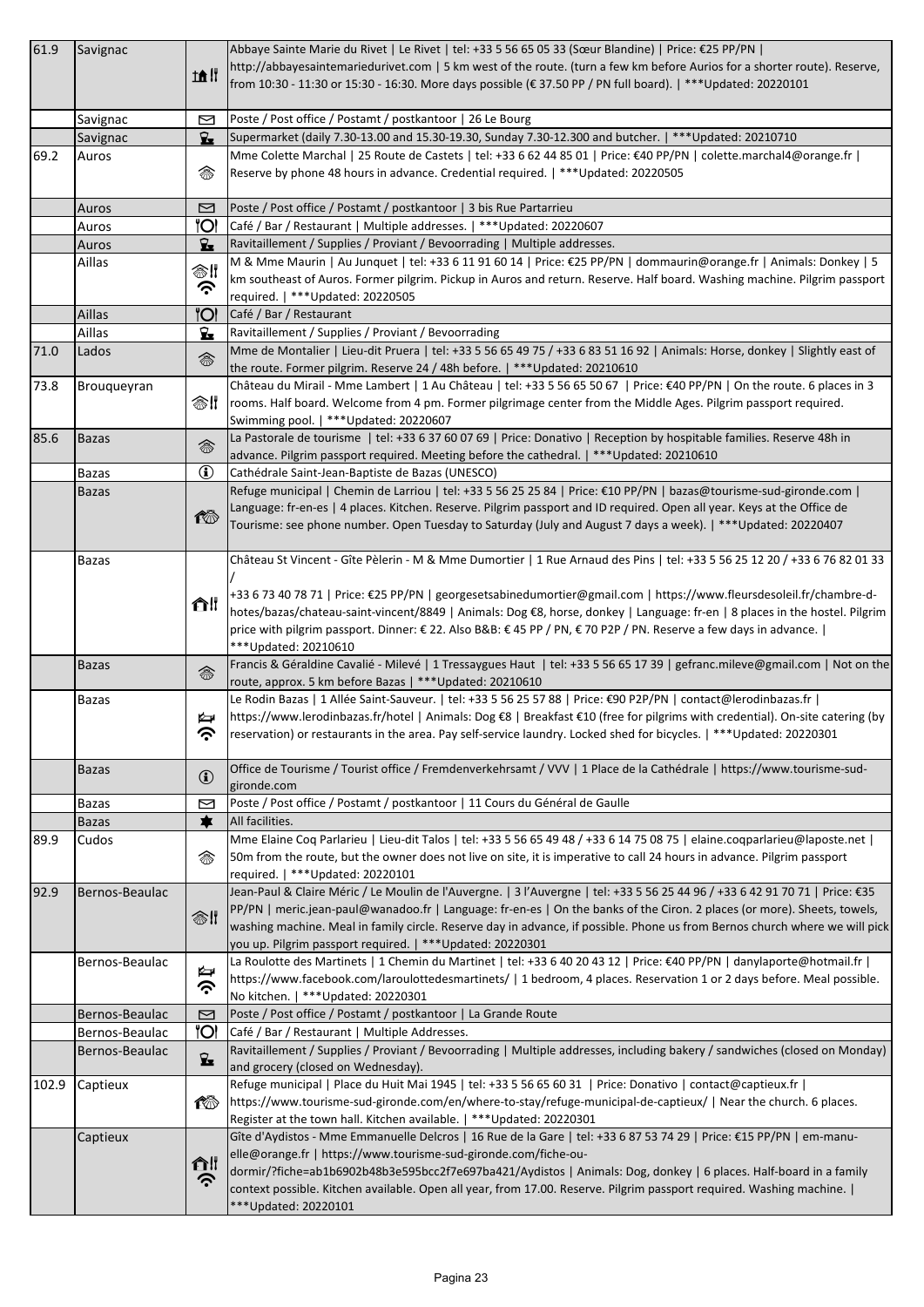|      | Captieux                | ⋭<br>ふ              | Villa Capsylvaine - Mme Françoise Laurain   35 Route de Lucmau   tel: +33 6 32 13 76 79   Price: €70-€75 P2P/PN  <br>fr.laurain@gmail.com   https://www.villacapsylvaine.com/   Pilgrimage fare (Soirée Pèlerins), only when booking via the<br>website. Possibility to put single beds on request. Possibility of luggage transport, Evening meal possible (€23) upon<br>reservation, washing machine. At the church: take the D114 towards Lucmau for ± 800m.   *** Updated: 20220301                                                                                                |
|------|-------------------------|---------------------|----------------------------------------------------------------------------------------------------------------------------------------------------------------------------------------------------------------------------------------------------------------------------------------------------------------------------------------------------------------------------------------------------------------------------------------------------------------------------------------------------------------------------------------------------------------------------------------|
|      | Captieux                | ⋭<br>ふ              | Le Gîte du Gaille   Lieu-dit Le Gaille   tel: +33 7 66 29 73 27   Price: €55 - €70 PP/PN   contact@legitedugaille.com  <br>https://www.legitedugaille.com/   Animals: Horses   4 places. From Captieux: take Route de Giscos dir. A65. After leaving<br>Captieux, the house is on the right at about 500m, in a hedge of cherry laurels.   *** Updated: --                                                                                                                                                                                                                             |
|      | Captieux                | 罓                   | Poste / Post office / Postamt / postkantoor   3 Place du 8 Mai 1945                                                                                                                                                                                                                                                                                                                                                                                                                                                                                                                    |
|      | Captieux                | '                   | Café / Bar / Restaurant   Multiple addresses including bar-brasserie "Le Commercial" (2 Route de Bazas) with sandwiches<br>(open every day).                                                                                                                                                                                                                                                                                                                                                                                                                                           |
|      | Captieux                | $\mathbf{z}$        | Ravitaillement / Supplies / Proviant / Bevoorrading   Multiple addresses. Do your shopping here; last shops befor<br>Roquefort!                                                                                                                                                                                                                                                                                                                                                                                                                                                        |
|      |                         |                     | 5 - Captieux > Sault-de-Navailles                                                                                                                                                                                                                                                                                                                                                                                                                                                                                                                                                      |
| 6.0  | Captieux                | ඟ                   | Domaine du Billon - Mme Claire Tresseras   Le Billon   tel: +33 6 02 27 88 62   Price: €25 PP/PN   clairefort1@gmail.com  <br>https://www.lebillon.fr/gite   Animals: Horse or donkey: €10, dog (on a leash).   Language: fr-en-de-pl   ±900m east of the<br>route. 4 pl. in gîte. Pilgrim passport required. Reserve the previous day. Kitchen, washing machine (free), tumble dryer: €2,<br>groceries for sale. Sheet+blanket €10 (fitted sheet and pillowcase available). Open all year round.   ***Updated: 20220505                                                               |
| 21.0 | Bourriot-<br>Bergonce   | ඟ<br>li ご           | La Maillade - Mme Cart-Lamy   La Maillade   tel: +33 5 58 93 39 63   Price: €35 PP/PN   la-maillade@wanadoo.fr  <br>http://www.chambredhoteslandes.com   Animals: Donkeys and Horses in the meadow, blind guide dog accepted  <br>Language: fr-en   500 m south of the church on the D224. Warm and family welcome by Gilles Pélerin himself and Sidonie.<br>From 4 p.m., by reservation 48 hours in advance. Swimming pool. Free Wifi. Sheets and towels provided. Washing machine<br>(€5). Possibility of bivouac €7/PP. Open all year.   *** Updated: 20220301                      |
|      | Bourriot-<br>Bergonce   | $\mathbf{z}$        | Ravitaillement / Supplies / Proviant / Bevoorrading                                                                                                                                                                                                                                                                                                                                                                                                                                                                                                                                    |
| 22.2 | Saint Gor /<br>Vialotte | ඟ<br>II.            | Refuge pèlerins - Amis de Saint Jacques   St. Loup de Vialotte   tel: +33 6 07 09 57 62   Price: Donativo  <br>compostelle40@laposte.net   https://pelerinsdecompostelle.com/eglise-saint-loup-de-vialotte-refuge-pour-les-pelerins-de-<br>compostelle/   2km east of the route. From Bourriot, continue on the D379 towards Saint-Gor. 8 places. In an old church,<br>surrounded by nature, special ambiance. Possibility for a joint meal and breakfast. Open 4/4 - 31/10. Pilgrim pass required.<br>Register the day in advance, confirm on the day itself.   *** Updated: 20220301 |
| 26.9 | Retjons                 | ඟ                   | Refuge municipal   Epicerie MAZA au Bourg   tel: +33 5 58 93 36 42   3.6 km from Gare de Retjons. Phone number is of the<br>town hall, open: Mon / Wed / Fri from 9.00 - 12.00 and 14.00 - 19.00.   *** Updated: 20210920                                                                                                                                                                                                                                                                                                                                                              |
|      | Retjons                 | 'Ol                 | Café / Bar / Restaurant                                                                                                                                                                                                                                                                                                                                                                                                                                                                                                                                                                |
|      | Retjons                 | <del></del>         | Ravitaillement / Supplies / Proviant / Bevoorrading                                                                                                                                                                                                                                                                                                                                                                                                                                                                                                                                    |
| 35.2 | Roquefort               | t∛n≻                | Refuge pèlerins - Amis de Saint Jacques   58 Rue de l'Abbé Besselère   tel: +33 6 47 05 68 39   Price: Donativo  <br>https://www.compostelle-landes.org/index.php?p=refuge&lng=fr   8 places. Keys at Café de la Paix, 51 Place des Cordeliers<br>(phone number 05 58 45 51 59). Pilgrim passport required. Washing and drying. Register the day in advance, confirm on the<br>day itself. Hospitalero provides evening meal and breakfast. Open 4/4 - 31/10/2022.   *** Updated: 20220607                                                                                             |
|      | Roquefort               | ඟ                   | Gîte Pèlerin Municipal   Esplanade des droits de l'homme (Esplanade des Remparts)   Price: Donativo  <br>mairie@roquefort40.org   4 places, no kitchen, open all year round, no reservation. Keys at Café de la Paix, 51 Place des<br>Cordeliers (tel.nr. 05 58 45 51 59).   *** Updated: 20210607                                                                                                                                                                                                                                                                                     |
|      | Roquefort               | Fii                 | Café de la Paix   51 Place des Cordeliers   tel: +33 5 58 45 51 59   Holds the keys to both pilgrim hostels.                                                                                                                                                                                                                                                                                                                                                                                                                                                                           |
|      | Roquefort               | ★                   | All facilities, including supermarket (Casino) in the center                                                                                                                                                                                                                                                                                                                                                                                                                                                                                                                           |
| 42.5 | <b>Bostens</b>          | ඟ<br>$\mathfrak{m}$ | Refuge des Neuf Fontaines   Lieu-dit Larousse   tel: +33 6 89 52 12 46   Price: Donativo   ape9fontaines@gmail.com  <br>https://www.tourismelandes.com/hebergement-collectif/gite-pelerin-de-bostens-hcollaqu040v507vqr/   Animals: No<br>Language: fr-en-de-es   1.4 km from the route (follow "site of Neuf Fontaines"), next day: directly to Bostens. 6 places,<br>kitchen. Reserve preferably 24 hours in advance. Meal € 12 (reserve 48h in advance). Open: 1 / 3 - 31 / 10   ***Updated:<br>20220607                                                                            |
| 46.8 | Gaillères               | اا ⊏⊅               | Au Coeur des Landes   26 Route Du Marsan   tel: +33 5 58 93 69 48   Price: €40 PP/PN   contact@aucoeurdeslandes.fr  <br>http://www.aucoeurdeslandes.fr   Animals: Yes (€5 per animal/PN)   Language: fr-en-es   Furnished studio. Kitchen<br>available. The restaurant is open for lunch, with a meal tray available in your room for the evening.   *** Updated:<br>20220301                                                                                                                                                                                                          |
|      | Gaillères               | 参<br>ら              | Sur la Voie de Vézelay' - Christelle & Jérôme   176 Route de Bougue   tel: +33 6 82 29 15 24   Price: €35 PP/PN  <br>christelle.beaumont@hotmail.fr   Animals: Horse and donkey   Language: fr-en   Next to the school / water tower. 1 room<br>with double bed, bed linen etc. provided. Open all year from 5.15 pm. Reservation necessary. Camping possible €5.<br>Swimming pool.   *** Updated: 20210610                                                                                                                                                                            |
|      | Gaillères               | ''Ol                | Café / Bar / Restaurant                                                                                                                                                                                                                                                                                                                                                                                                                                                                                                                                                                |
|      | Gaillères               | $\mathbf{z}$        | Ravitaillement / Supplies / Proviant / Bevoorrading                                                                                                                                                                                                                                                                                                                                                                                                                                                                                                                                    |
| 53.0 | <b>Bougue</b><br>Bougue | 10<br><b>"Ol</b>    | Refuge municipal   Foyer Rural   tel: +33 5 58 52 92 13 / +33 5 58 52 93 08   6 places.  <br>$***$ Updated: --<br>Café / Bar / Restaurant                                                                                                                                                                                                                                                                                                                                                                                                                                              |
|      | <b>Bougue</b>           | $\mathbf{z}$        | Ravitaillement / Supplies / Proviant / Bevoorrading                                                                                                                                                                                                                                                                                                                                                                                                                                                                                                                                    |
| 61.5 | Mont-de-Marsan          | 貝                   | Gare / Railway Station / Bahnhof / station                                                                                                                                                                                                                                                                                                                                                                                                                                                                                                                                             |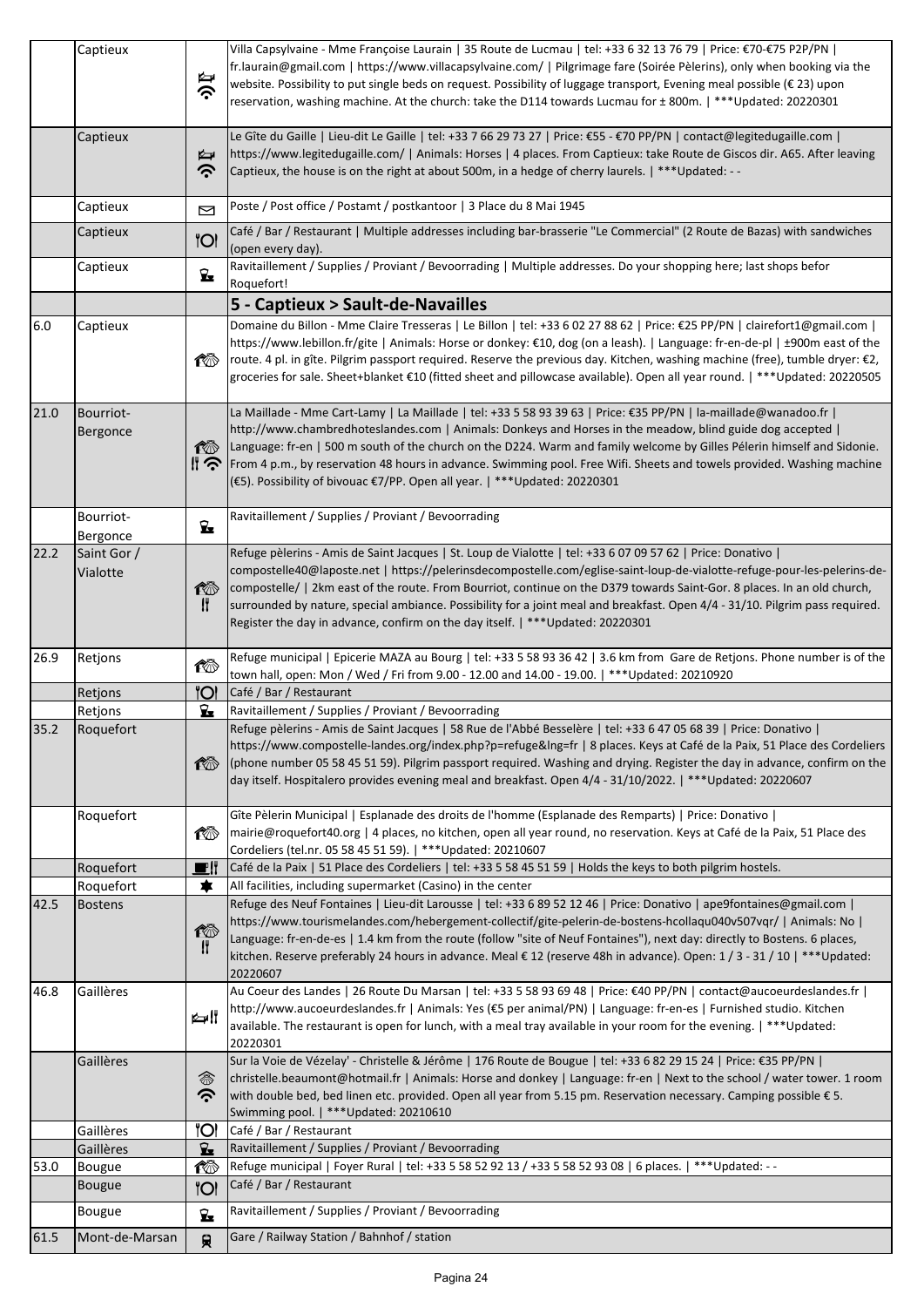|       | Mont-de-Marsan     |                  | Refuge pèlerins - Amis de Saint Jacques   2 rue Augustin Lesbazeille   tel: +33 6 47 05 68 39   Price: Donativo                 |
|-------|--------------------|------------------|---------------------------------------------------------------------------------------------------------------------------------|
|       |                    | 偷                | https://www.compostelle-landes.org/index.php?p=refuge&lng=fr   14 places. Key at asian shop. Pilgrim passport required.         |
|       |                    |                  | Kitchen available. Centrifuge available. Open 15/3 - 31/10. Register the day in advance, confirm on the day itself.             |
|       |                    |                  | *** Updated: 20220505                                                                                                           |
|       | Saint-Pierre-du-   |                  | Hôtel Eco Chic de St. Pierre-du-Mont   222 Chemin de Lubert / Rocade Sud Mont-de-Marsan   tel: +33 5 58 51 85 19                |
|       | Mont               | Þ<br>ふ           | Price: €47-€52 P2P/PN   hotelecochic@gmail.com   https://hotelecochic.fr/   Breakfast: €6, Half board: €65, - Open all year     |
|       |                    |                  | round.   *** Updated: 20220301                                                                                                  |
|       | Mont-de-Marsan     | ❀‼               | Nadia Nadif   tel: +33 7 87 68 75 20   Price: €30 PP/PN   **Possibly new address.** Location unclear (5 km from center) in      |
|       |                    |                  | a quiet apartment. Please send further information.   *** Updated: 20220607                                                     |
|       | Mont-de-Marsan     |                  | Cathy Rodriguez   43 rue Augustin Lesbazeilles   tel: +33 7 44 59 40 48   Price: €25 PP/PN   https://www.montdemarsan-          |
|       |                    | ⋭<br>ふ           | tourisme.fr/offres/ma-chambre-en-ville-mont-de-marsan-fr-3285037/   Language: fr-es   6 places. €50 P2P/PN                      |
|       |                    |                  | *** Updated: 20220607                                                                                                           |
|       | Mont-de-Marsan     | ❀‼               | Jean Michel & Elisabeth Daudignon   tel: +33 6 22 91 61 98   Price: €30 PP/PN   **Possibly new address.** Location unclear      |
|       |                    |                  | (2 km before city center?). Please send further information.   *** Updated: 20220607                                            |
|       | Mont-de-Marsan     | $\bf{G}$         | Office de Tourisme / Tourist office / Fremdenverkehrsamt / VVV   1 Place Charles de Gaulle                                      |
|       |                    |                  | https://www.visitmontdemarsan.fr                                                                                                |
|       | Mont-de-Marsan     | ⊠                | Poste / Post office / Postamt / postkantoor   7 Place du Général Leclerc                                                        |
|       | Mont-de-Marsan     | ☀                | All facilities.                                                                                                                 |
| 69.4  | Benquet            | ŮОľ              | Café / Bar / Restaurant                                                                                                         |
|       | Benquet            | <del></del>      | Ravitaillement / Supplies / Proviant / Bevoorrading                                                                             |
| 81.9  | Saint-Sever        | $\bf{f}$         | Abbaye de Saint-Sever (UNESCO)                                                                                                  |
|       | Saint-Sever        |                  | Camping Les Rives de L'Adour   Avenue René Crabos   tel: +33 5 58 76 04 60   Price: €12 - €15 P2P/PN                            |
|       |                    | $\blacktriangle$ | camping.deladour@orange.fr   http://www.camping-lesrivesdeladour.com   Animals: Dog €1-2   ***Updated: - -                      |
|       |                    |                  |                                                                                                                                 |
|       | Saint-Sever        |                  | Refuge municipal   Rue Antonin-Cloche   tel: +33 5 58 76 34 64   Price: €13 PP/PN   https://www.saint-sever.fr/Terroir-et-      |
|       |                    |                  | Patrimoine/Chemin-de-Saint-Jacques/Halte-jacquaire-de-Saint-Sever   12 places. Key at the Office de Tourisme (See phone         |
|       |                    | ඟ                | number). Open from 9.30 - 12.30 and from 14.00 - 17.00.   *** Updated: 20210610                                                 |
|       |                    |                  |                                                                                                                                 |
|       | Saint-Sever        |                  | Hôtel des Arceaux   23 rue des Arceaux   tel: +33 5 58 76 03 43   Price: €45 - €70 PP/PN   hotelarceaux@gmail.com               |
|       |                    | ⊯∦               | http://www.hotel-arceaux-saint-sever.com/   Language: fr-en-es   Breakfast: € 6.50 (not on Sundays), Half board possible €      |
|       |                    | ふ                | 45- € 55. Tourist tax € 2.   *** Updated: 20220301                                                                              |
|       | Saint-Sever        |                  | Office de Tourisme / Tourist office / Fremdenverkehrsamt / VVV   11 Place de Tour de Sol   https://www.landes-                  |
|       |                    | $\bf \bf 0$      | chalosse.com                                                                                                                    |
|       | Saint-Sever        | ⊠                | Poste / Post office / Postamt / postkantoor   Place des Emmurées                                                                |
|       | Saint-Sever        | ★                | All facilities, including supermarket (Vival) in the center                                                                     |
| 90.2  | Eyres-Moncube      |                  | Jean-Marc Laborde   100 Chemin des Agnères   tel: +33 6 13 49 37 73   Price: Donativo   labor2jeanmarc@gmail.com                |
|       |                    | 翕                | Animals: Yes   5km southeast of the route (1km southeast of Dumes). 4 places. Reservation possible. Pilgrim passport            |
|       |                    |                  | required. Kitchen available. Washing machine.   *** Updated: --                                                                 |
| 95.8  | Hagetmau           |                  | Refuge municipal   434 rue Saint Girons   tel: +33 5 58 79 79 79   Price: €8,40 PP/PN   laciteverte@hagetmau.fr                 |
|       |                    |                  | http://www.lescheminsdecompostelle.fr/gite-jacquaire-hagetmau_en.html   Animals: Yes (notify in advance by telephone).          |
|       |                    | ඟ                | Language: fr-en   €0.40 tourist tax and disposable sheets included. 7 places. At 1,5 km off the route. Access via the           |
|       |                    |                  | swimming pool: La Cité Verte, Place de Tordesillas. Kitchen, washing and drying. No reservation.   *** Updated: 20210920        |
|       |                    |                  |                                                                                                                                 |
|       | Hagetmau           |                  | Chambres d'hôtes Blandine & Pierre Bats   56 Lotissement Busqueton   tel: +33 6 50 40 54 38   Price: €49 PP/PN                  |
|       |                    |                  | https://www.tourismelandes.com/hebergement-locatif/pargadot-hloaqu0400030404/   Language: fr-en-es   Just south of              |
|       |                    | ⋭                | town, side road right on D933A. Very nice renovation, excellent bedding and beautiful shower room. 1 double bed and 1           |
|       |                    | ぐ                | single bed. Sheets and towels included. Enoooorm breakfast.   *** Updated: 20210610                                             |
|       |                    |                  |                                                                                                                                 |
|       | Hagetmau           |                  | Office de Tourisme / Tourist office / Fremdenverkehrsamt / VVV   70 Place République   http://www.landes-chalosse.com/          |
|       |                    | $\bigcirc$       |                                                                                                                                 |
|       | Hagetmau           | N                | Poste / Post office / Postamt / postkantoor   203 Rue Pascal Duprat                                                             |
|       | Hagetmau           | ★                | All facilities, including a supermarket (Carrefour).                                                                            |
| 109.6 | <b>Beyries</b>     |                  | Refuge municipal   Place du village - Au bourg   tel: +33 6 08 50 68 27   Price: Donativo                                       |
|       |                    | াীী              | https://www.tourismelandes.com/hebergement-collectif/refuge-municipal-des-pelerins-hcollaqu0400000q/   5 places.                |
|       |                    |                  | Open from March to October. Reservation required.   *** Updated: 20220607                                                       |
| 112.8 | Sault-de-Navailles | 念                | Nathalie   205 Rte de Beyries   tel: +33 6 79 12 08 02   Price: €35 PP/PN   2 rooms, each with a double bed.   ***Updated:      |
|       |                    | ဂ္ဂ              | 20220101                                                                                                                        |
|       | Sault-de-Navailles |                  | Café / Bar / Restaurant   Multiple addresses                                                                                    |
|       |                    | <b>POI</b>       |                                                                                                                                 |
|       |                    |                  |                                                                                                                                 |
|       | Sault-de-Navailles | Ŷ.               | Ravitaillement / Supplies / Proviant / Bevoorrading   Multiple addresses, including a supermarket (U Express), on the route,    |
|       |                    |                  | leaving the village.                                                                                                            |
|       |                    |                  | 6 - Sault-de-Navailles > St.Jean-Pied-de-Port                                                                                   |
| 12.7  | Orthez             | 貝                | Gare / Railway Station / Bahnhof / station                                                                                      |
|       | Orthez             |                  | Refuge pèlerins 'Hôtel de la Lune' - Amis de Saint Jacques   14, rue de l'Horloge   tel: +33 5 59 12 30 40   Price: €15 PP/PN   |
|       |                    | 俭                | 2 rooms with 3 beds each. Key at the Office de Tourisme, after closing time at Corral Café (10 Pl. d'Armes). Kitchen available. |
|       |                    |                  | Washing machine and dryer. No reservation.   *** Updated: 20210920                                                              |
|       | Orthez             | ⊵                | Relais des Arts   929 chemin Laqueyre   tel: +33 6 77 48 15 75   Price: €55 P2P/PN   steven.hebrant@free.fr   Meal possible     |
|       |                    | ဂ္ဂ              | € 17   ***Updated: - -                                                                                                          |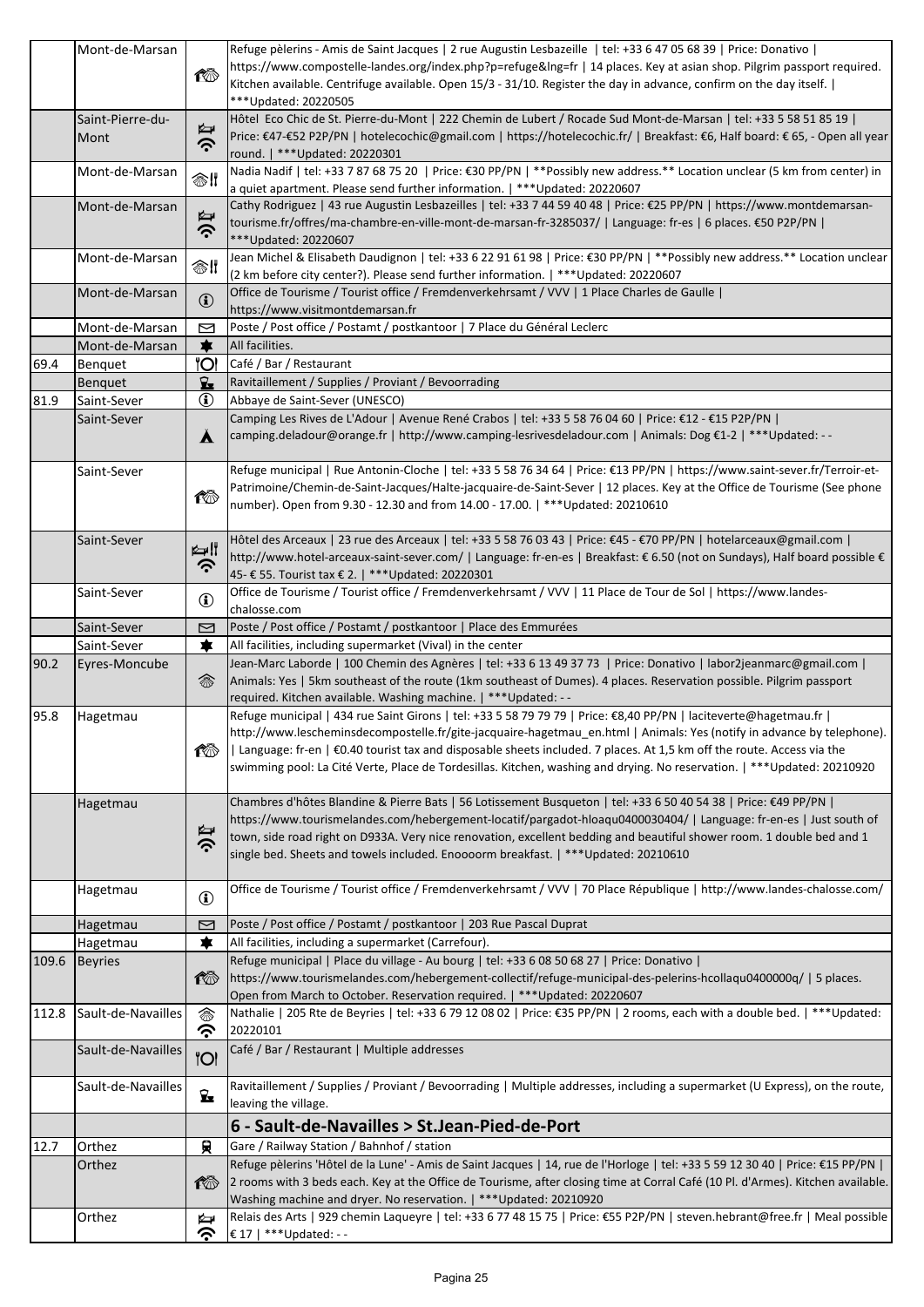|      | Orthez            |              | Hôtel Labat   7-9 rue Xavier Darget   tel: + 33 6 41 42 07 06   Price: €15 PP/PN   hotel.labat@outlook.fr                                                                                 |
|------|-------------------|--------------|-------------------------------------------------------------------------------------------------------------------------------------------------------------------------------------------|
|      |                   | Ą<br>ぐ       | https://www.hotel-labat.fr/   Language: fr-en-es   Dorms with 4 beds each. Breakfast €6, Kitchen available. Open all year.  <br>*** Updated: 20220301                                     |
|      | Orthez            | $\bf{G}$     | Office de Tourisme / Tourist office / Fremdenverkehrsamt / VVV   1 Rue des Jacobins   https://www.coeurdebearn.com                                                                        |
|      | Orthez            | 罓            | Poste / Post office / Postamt / postkantoor   Place d'Armes                                                                                                                               |
|      | Orthez            | ★            | All facilities. Also Eurolines and Flixbus bus stop.                                                                                                                                      |
|      | Orthez            |              | Acoucoula - Gîte & Chambres d'hôtes à la ferme   Chemin du Pontet - Ste Suzanne   tel: +33 5 59 65 28 11 / +33 6 22 83 03                                                                 |
|      |                   | ⋭⋥           | 87   Price: €45 PP/PN   acoucoula@gmail.com   http://www.acoucoula.com/p/les-chambres-dhotes.html   2 persons € 50,                                                                       |
|      |                   | <b>ごく</b>    | 3 persons € 60. Arrival from 4 pm. Approx. 2km south of Orthez and 1km east of the route.   ***Updated: 20220301                                                                          |
|      |                   |              |                                                                                                                                                                                           |
| 23.5 | Orion             |              | Les Etoiles d'Orion   66 Chemin de Ménan   tel: +33 5 59 09 36 69 / +33 6 32 03 21 16   Price: €28 PP/PN                                                                                  |
|      |                   | ⊯∦           | dufrene.cecile64@orange.fr   https://www.les-etoiles-d-orion.fr/actualites-7.html#encarts   Pilgrim price / Not on the                                                                    |
|      |                   |              | route, approx. 1km south of l'Hopital d'Orion. Reception from 4 .p.m.   *** Updated: 20220301                                                                                             |
| 35.5 | Sauveterre-de-    |              | Office de Tourisme / Tourist office / Fremdenverkehrsamt / VVV   Place Royale   https://www.tourisme-bearn-gaves.com                                                                      |
|      | Béarn             | $\mathbf{G}$ |                                                                                                                                                                                           |
|      | Sauveterre-de-    |              | Auerge du Saumon   18 Quartier de la Gare   tel: +33 5 59 38 53 20   *** Updated: 20220505                                                                                                |
|      | Béarn             | ⊯∦           |                                                                                                                                                                                           |
|      | Sauveterre-de-    |              | Maison de la Tour - Mme Anne-Marie Urbistondoy   5 Rue Léon Bérard   tel: +33 6 28 36 73 37   Price: €25 PP/PN                                                                            |
|      |                   | ඟ            | amurbistondoy@hotmail.co.uk   https://www.tourisme-bearn-gaves.com/en/offers/maison-de-la-tour-sauveterre-de-                                                                             |
|      | Béarn             | ゔ            | bearn-en-3642413/   Animals: Dog, donkey   Language: fr-en-es   9 places in 3 bedrooms. No kitchen. Open from 3 p.m.                                                                      |
|      |                   |              | Reservation.   *** Updated: 20220607                                                                                                                                                      |
|      |                   |              | Poste / Post office / Postamt / postkantoor   6 Rue du Vieux Lavoir                                                                                                                       |
|      | Sauveterre-de-    | ⊠            |                                                                                                                                                                                           |
|      | Béarn             |              |                                                                                                                                                                                           |
|      | Sauveterre-de-    | '            | Café / Bar / Restaurant   Multiple addresses.                                                                                                                                             |
|      | Béarn             |              |                                                                                                                                                                                           |
|      | Sauveterre-de-    | Ł            | Ravitaillement / Supplies / Proviant / Bevoorrading   Multiple addresses, including eco-grocery in the center and                                                                         |
|      | Béarn             |              | Intermarché outside the village (west side).   *** Updated: 20220505                                                                                                                      |
|      | Sauveterre-de-    | ⊯∦           | Mme Chloé Chabrier   10 route d'Oloron   tel: +33 6 01 03 19 11   Price: €22 PP/PN   Language: fr   4 places. HB €35 PP/PN                                                                |
|      | Béarn             | ふ            | *** Updated: 20220101                                                                                                                                                                     |
|      | Autevielle-Saint- |              | Auberge Blondain   Route des gaves   tel: +33 5 59 38 54 76   Price: €45 PP/PN   http://www.auberge-blondain.fr/                                                                          |
|      | Martin-Bideren    | ⋭            | Language: fr   4km west of Sauveterre Possibility to pick up pilgrims at the Tourist Office Sauveterre   *** Updated:                                                                     |
|      |                   |              | 20220101                                                                                                                                                                                  |
| 37.5 | Guinarthe-        | ඟ            | Accueil Pèlerins - Mme Nadine Bigné   70 Rue de Pouyaoü, Route de St. Palais   tel: +33 6 08 74 12 77   Price: €19 PP/PN                                                                  |
|      | Parenties         | ふ            | nadine.pouyau@wanadoo.fr   Animals: Horses   Half board: €33 PP/PN. 100m from the D933. Arrival from 4 p.m. Reserve.                                                                      |
|      |                   |              | Shower product and towel provided.   *** Updated: 20220301                                                                                                                                |
| 38.0 | Osserain          |              | M. Pascal Sourote (Villa 'Mon rêve')   Le chemin direction Ostabat   tel: +33 5 59 38 55 67 / +33 6 0847 24 99   Price: €25                                                               |
|      |                   | ⊛‼           | PP/PN   2nd house after the church. Dinner possible. Half board €40. Pick up possible in Sauveterre.   *** Updated:                                                                       |
|      |                   |              | 20220505                                                                                                                                                                                  |
|      | Osserain-         | ⊯∦           | Le Péhau   tel: +33 5 59 38 95 32   Price: €35 PP/PN   lepehau@wanadoo.fr   http://www.lepehau.com   Former pilgrims                                                                      |
|      | Rivareyte         |              | ***Updated: --                                                                                                                                                                            |
|      | Osserain-         | ඟ            | Maison Hourcade - Maité & Bob   114 Route de la Navarre   tel: +33 6 86 74 10 24   Price: €38 PP/PN   La Maison Hourcade                                                                  |
|      | Rivareyte         | ふ            | is located at the entrance of the village of Osserain, on the way to Vézelay (GR 654)   ***Updated: - -                                                                                   |
|      |                   |              |                                                                                                                                                                                           |
| 49.7 | Saint-Palais      |              | Gîte municipal 'Les Franciscains' - Amis de Saint Jacques   Entrée/Ingang/Eingang/Entrance: Impasse du prieuré.   tel: +33 7                                                              |
|      |                   |              | 68 97 75 25   Price: €9 PP/PN   caminopa@hotmail.com   www.compostelle.fr   Former monastery (corner: Route de                                                                            |
|      |                   | 检            | Gibraltar-Avenue de Navarre). Dormitory (no bunk beds). Double room: € 14 PP/PN, including breakfast. Kitchen available,                                                                  |
|      |                   |              | no shared evening meal. Washing machine: € 2. Open from 14:00 pm to 22:00, from April 1 to October 31. Reservations not                                                                   |
|      |                   |              | required (except groups).   ***Updated: 20220306                                                                                                                                          |
|      |                   |              | Gîte Soretena   2 avenue Frederic de Saint-Jayme   tel: +33 9 73 67 88 27 / +33 6 10 10 73 97   Price: €24 PP/PN                                                                          |
|      | Saint-Palais      | ඟ            | Iduploye@hotmail.fr   https://www.santiagooo.com/hebergements/soretena-saint-palais   Language: fr-en   Dinner €12                                                                        |
|      |                   | =『           | *** Updated: 20220301                                                                                                                                                                     |
|      |                   |              | Office de Tourisme / Tourist office / Fremdenverkehrsamt / VVV   14 Place Charles de Gaulle   tel: +33 5 59 65 71 78                                                                      |
|      | Saint-Palais      | $\bigcirc$   | http://www.saintjeanpieddeport-paysbasque-tourisme.com/Decouvrez/Nos-villages/Saint-Palais                                                                                                |
|      | Saint-Palais      | ⊠            | Poste / Post office / Postamt / postkantoor   30 Rue Gambetta                                                                                                                             |
|      | Saint-Palais      | ★            | All facilities.                                                                                                                                                                           |
|      |                   |              |                                                                                                                                                                                           |
| 58.4 | Ostabat-Asme      |              | Gîte d'étape Etchetoa   Harambeltz   tel: +33 7 66 02 40 10   Price: €35 PP/PN   marie.etchetoa@laposte.net                                                                               |
|      |                   | ඟ            | https://www.etchetoa.com/   Language: fr-en-es   12 places, accommodation €15, breakfast €5, meal €15, tent €5 pp/pn,                                                                     |
|      |                   | ふ∥           | sheets & towels €5. Kitchen, washing and drying, small food stock. Open all day from 14.30h. Large grocery store on site.                                                                 |
|      |                   |              | ***Updated: 20220301                                                                                                                                                                      |
| 61.8 | Ostabat-Asme      |              | Gîte d'étape Izarrak   tel: +33 5 59 37 81 10 / +33 6 72 73 78 56   Price: €38 - €60 PP/PN   lucie.eyharts@wanadoo.fr                                                                     |
|      |                   |              | http://www.chemindecompostelle.com/eyharts/   Animals: No   Language: fr-en-es   1.5 km past the village. Open 1/4 -                                                                      |
|      |                   | 检            | 16/10 (from 3 PM). Price varies: dorm or room. Reservation required minimum the day before. Washing and drying of                                                                         |
|      |                   |              | clothes (fee). Swimming pool + Jacuzzi.   *** Updated: 20220301                                                                                                                           |
|      |                   |              |                                                                                                                                                                                           |
|      | Ostabat-Asme      |              | Aire-Ona - Françoise Irigoin   Bourg   tel: +33 6 33 65 77 15   Price: €20 PP/PN   gite.aire-ona@live.fr   http://www.aireona-                                                            |
|      |                   | 1 o          | gite-ostabat.fr   Language: fr-en   Near the church. 12 places. Gîte d'étape en gîte de groupe. Room: €50 P2P/PN. Breakfast<br>€5. Washing machine / dryer (fee).   *** Updated: 20220301 |
|      |                   |              |                                                                                                                                                                                           |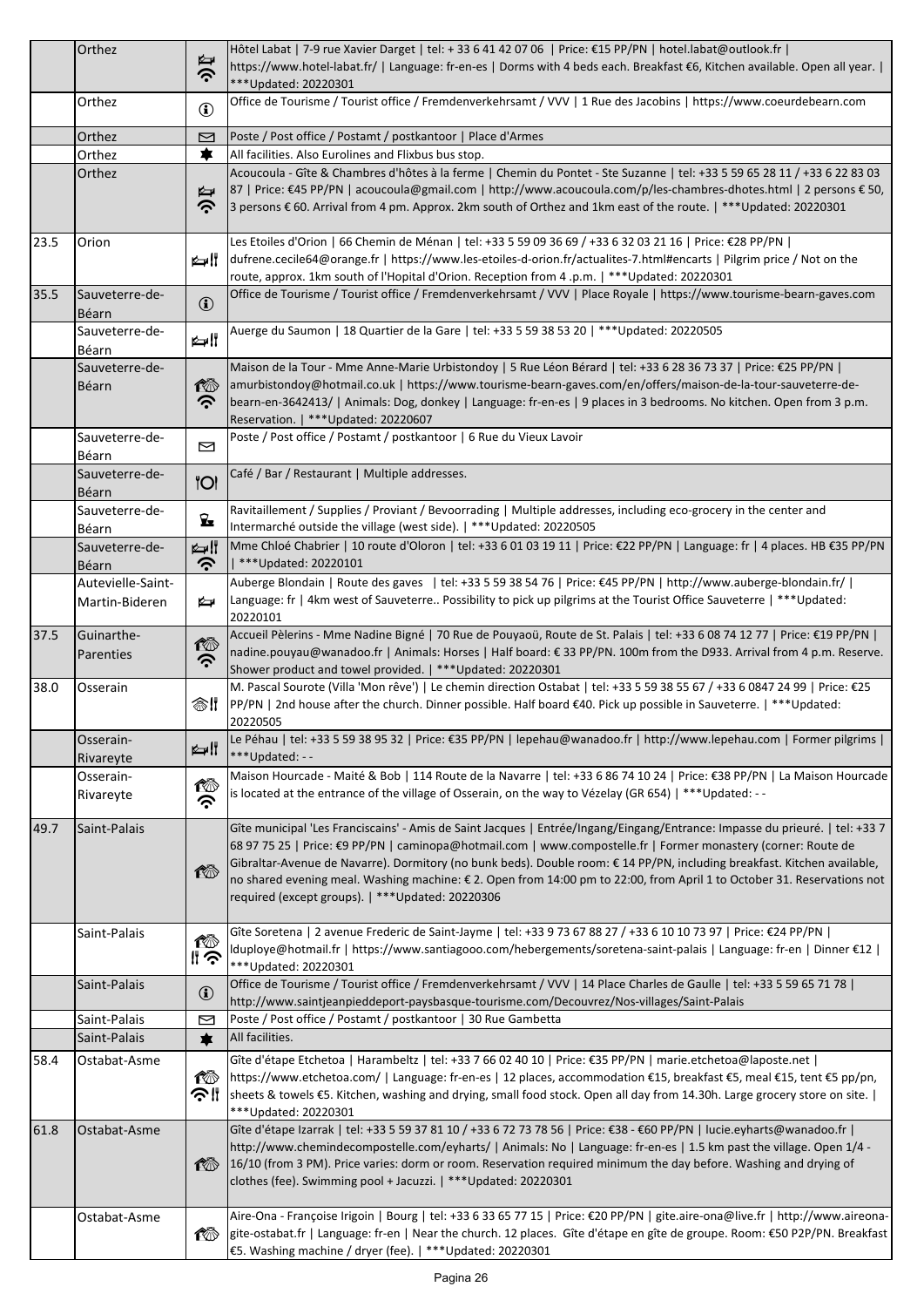|      | Ostabat-Asme               |              | price: €37 PP/PN   ***Updated: 20220101   مطع   Ametzanea   Bourg   tel: +33 5 59 37 85 03 / +33 5 59 37 81 56   Price: €37 PP/PN   ***Updated: 20220101                                                                                       |
|------|----------------------------|--------------|------------------------------------------------------------------------------------------------------------------------------------------------------------------------------------------------------------------------------------------------|
|      | Ostabat-Asme               |              | Ospitalia   Maison Agneteya, Le Bourg   tel: +33 5 59 37 83 17 / +33 6 10 04 65 75   Price: €14 PP/PN   Animals: Horse,                                                                                                                        |
|      |                            | ඟ            | donkey   10 places. Friendly people, but hygiene leaves much to be desired. Very different assessments. Self-cooking                                                                                                                           |
|      |                            |              | possible. Open Mar-Dec   *** Updated: --                                                                                                                                                                                                       |
|      | Ostabat-Asme               | ⊯∦           | Chambres Jango   Bourg, Les Chemins de Saint-Jacques   tel: +33 5 59 37 80 69   miren.elisseits@orange.fr   3 double                                                                                                                           |
|      |                            |              | rooms.   ***Updated: 20220505                                                                                                                                                                                                                  |
|      | Ostabat-Asme               | 'IOI         | Café / Bar / Restaurant                                                                                                                                                                                                                        |
|      | Ostabat-Asme               |              | Ravitaillement / Supplies / Proviant / Bevoorrading   This boulanger/epicerie/bar (multiservice) is also a chambres d'hôtes.                                                                                                                   |
|      |                            | $\mathbf{z}$ | Also offers a pilgrims menu for €13.50 in the bar (book before 5pm - just drop by).   *** Updated: 20220505                                                                                                                                    |
|      |                            |              |                                                                                                                                                                                                                                                |
| 65.4 | Larceveau                  | 'Ol          | Café / Bar / Restaurant                                                                                                                                                                                                                        |
|      | Larceveau                  | $\mathbf{z}$ | Ravitaillement / Supplies / Proviant / Bevoorrading                                                                                                                                                                                            |
| 80.3 | Saint-Jean-le-             | Å            | Camping Paix des Champs   Ferme Asoritzia, Route de Jaxu   tel: +33 5 59 37 04 16   Price: €12 PP/PN   ***Updated: --                                                                                                                          |
|      | Vieux                      |              |                                                                                                                                                                                                                                                |
|      | Saint-Jean-le-             |              | Maison Zubiata - Pierre & Monique Esponde   tel: +33 5 59 37 08 21 / +33 6 85 29 35 59   Price: €50 - €55 PP/PN                                                                                                                                |
|      | <b>Vieux</b>               | Ą            | monique.64220@hotmail.fr   https://www.bedandbreakfast.eu/bed-and-breakfast/saint-jean-le-vieux/maison-zubiatia-                                                                                                                               |
|      |                            |              | 3km-compostelle/1517736/   Animals: No   1.5 km north of the route. Microwave. Swimming pool.   *** Updated: --                                                                                                                                |
|      |                            |              |                                                                                                                                                                                                                                                |
|      | Saint-Jean-le-             | ⊠            | Poste / Post office / Postamt / postkantoor   Rue Principale                                                                                                                                                                                   |
|      | Vieux                      |              |                                                                                                                                                                                                                                                |
|      | Saint-Jean-le-             | <b>O</b>     | Café / Bar / Restaurant   Multiple addresses.                                                                                                                                                                                                  |
|      | <b>Vieux</b>               |              | Ravitaillement / Supplies / Proviant / Bevoorrading   Multiple addresses.                                                                                                                                                                      |
|      | Saint-Jean-le-             | $\mathbf{z}$ |                                                                                                                                                                                                                                                |
|      | Vieux                      |              |                                                                                                                                                                                                                                                |
| 84.3 | Saint Jean Pied de         | $\bigcirc$   |                                                                                                                                                                                                                                                |
|      | Port<br>Saint Jean Pied de |              | Porte Saint-Jacques, Saint-Jean-Pied-de-Port (UNESCO)<br>Gare / Railway Station / Bahnhof / station                                                                                                                                            |
|      | Port                       | 貝            |                                                                                                                                                                                                                                                |
|      | Saint Jean Pied de         |              | Accueil pèlerin - Amis du Chemin de St.-Jacques de Compostelle   39 Rue de la Citadelle   tel: +33 5 59 37 05 09                                                                                                                               |
|      | Port                       |              | (i) on http://www.aucoeurduchemin.org/   Open every day: 7.30am-1pm and 2pm-8pm. Friday and Sunday also from 9 p.m. to                                                                                                                         |
|      |                            |              | 10.30 p.m.   *** Updated: 20210510                                                                                                                                                                                                             |
|      | Saint Jean Pied de         |              | Refuge municipal - Amis de la Vieille Navarre   55 Rue de la Citadelle   Price: €12 PP/PN                                                                                                                                                      |
|      | Port                       | 10           | http://www.amisvieillenavarre.fr/ospitalia-refuge-municipal-les-chemins-de-st-jacques/presentation-du-refuge/   32 places.                                                                                                                     |
|      |                            |              | Open all year, from 2 p.m. No reservation.   *** Updated: 20220505                                                                                                                                                                             |
|      | Saint Jean Pied de         |              | Azkorria   50 Rue de la Citadelle   tel: +33 6 21 16 94 76 / +33 5 59 37 00 53   Price: €28 PP/PN   gite.azkorria50@orange.fr                                                                                                                  |
|      | Port                       | ⋭            | http://www.hebergements-pays-basque.fr   **Probably CLOSED completely in 2022 and maybe permanently.** 14                                                                                                                                      |
|      |                            | ふ            | places. Price for dormitory. Room: €70-80. Reservations and dinner possible. Open 1 / 3 - 15 / 11, from 15.00.                                                                                                                                 |
|      |                            |              | ***Updated: 20220505                                                                                                                                                                                                                           |
|      | Saint Jean Pied de         |              | Beilari Aterpea   40 Rue de la Citadelle   tel: +33 5 59 37 24 68   Price: €40 PP/PN   info@beilari.info                                                                                                                                       |
|      | Port                       | t∛®          | http://www.beilari.info   Animals: No   Language: fr-en-es   Former l'Esprit-du-Chemin. Open: mid-March - end of October.<br>Cyclists welcome, parking available. Joint meal.   *** Updated: 20220301                                          |
|      | Saint Jean Pied de         |              | Auberge Du Pèlerin   25 Rue de la Citadelle   tel: +33 5 59 49 10 86   Price: €18 PP/PN   contact@aubergedupelerin.com                                                                                                                         |
|      | Port                       | 检            | Animals: Dog (if tied)   **Probably CLOSED completely in 2022 and maybe permanently.** 48 places. Open from 3pm.                                                                                                                               |
|      |                            | ‼ ◇          | Breakfast € 5. Meal € 16. Packed lunch € 7. Half board € 40. Bicycle storage. Washing machine € 2.50.   *** Updated:                                                                                                                           |
|      |                            |              | 20220505                                                                                                                                                                                                                                       |
|      | Saint Jean Pied de         |              | Gîte Ultreia   8 Rue de la Citadelle   tel: +33 6 80 88 46 22   Price: €23 PP/PN   gite.ultreia@vertesmontagnes.fr                                                                                                                             |
|      | Port                       | ⇑<br>ふ       | https://www.ultreia64.fr   Animals: No   Language: fr-en-es-it   Private room € 56/69 (P2P / PN). Reserve. Kitchen available.                                                                                                                  |
|      |                            |              | ***Updated: 20220301                                                                                                                                                                                                                           |
|      | Saint Jean Pied de         | 10           | Le Chemin Vers L'étoile   21 Rue d'Espagne   tel: +33 5 59 37 20 71 / +33 6 14 06 92 77   Price: €18 - €21 PP/PN                                                                                                                               |
|      | Port                       | ふ            | eric.viotte@gmail.com   http://www.pelerinage-saint-jacques-compostelle.com   Animals: No   Language: fr-en-es                                                                                                                                 |
|      |                            |              | Breakfast €5.   *** Updated: 20210305                                                                                                                                                                                                          |
|      | Saint Jean Pied de         | 止            | Kaserna   43 Rue d'Espagne   tel: +33 5 59 37 65 17   Price: €20 PP/PN   12 places. Priority for pilgrims on foot.                                                                                                                             |
|      | Port                       |              | *** Updated: 20210920                                                                                                                                                                                                                          |
|      | Saint Jean Pied de         |              | Zuharpeta   5 Rue Zuharpeta   tel: +33 5 59 37 35 88 / +33 6 21 30 03 05   Price: €18 PP/PN   gitezuharpeta@laposte.net  <br>https://www.alberguescaminosantiago.com/albergues/albergue-gite-zuharpeta-saint-jean-pied-de-port-francia-camino- |
|      | Port                       | ඟ<br>ら       | frances/   Language: fr-en   23 places. Breakfast: € 6, Pilgrim's menu: € 13. Reservations recommended.   ***Updated: - -                                                                                                                      |
|      |                            |              |                                                                                                                                                                                                                                                |
|      | Saint Jean Pied de         | ඟ            | Esponda   9 Place du Trinquet   tel: +33 6 20 42 37 63   Price: > €55 PP/PN   contact@villaesponda.com                                                                                                                                         |
|      | Port                       | ふ            | https://www.villaesponda.com/   14 places. Reservation possible. Kitchen available.   *** Updated: 20220505                                                                                                                                    |
|      | Saint Jean Pied de         |              | Gîte Compostella   6 Route d'Arnéguy   tel: +33 5 59 37 02 36 / +33 6 21 37 18 31   Price: €18 PP/PN                                                                                                                                           |
|      | Port                       | 检            | gitecompostella@sfr.fr   Animals: No   Language: fr-en-es   14 places, in double and triple rooms: € 25 PP / PD and quad                                                                                                                       |
|      |                            | ふ            | room: € 18 PP / PD. Breakfast possible: € 5.   ***Updated: 20220301                                                                                                                                                                            |
|      | Saint Jean Pied de         |              | Zazpiak-Bat - M Duclos Régis   13 Bis, Route du Maréchal Harispe   tel: +33 6 48 62 66 36   Price: €25 PP/PN                                                                                                                                   |
|      | Port                       | 1 o          | http://www.gite-zazpiak-bat.com   14 places. Half board and reservation possible. Kitchen available.   *** Updated: --                                                                                                                         |
|      |                            |              |                                                                                                                                                                                                                                                |
|      | Saint Jean Pied de         |              | Izaxulo   2 avenue Renaud   tel: +33 6 84 33 12 05 / +33 5 24 34 19 00   Price: €20 PP/PN   contact@gite-izaxulo.com                                                                                                                           |
|      | Port                       | ඟ            | https://www.gite-izaxulo.com   10 places in dormitory. Pilgrim pass required. Breakfast: € 5. Washing machine € 3. Two                                                                                                                         |
|      |                            | ら            | rooms with private bathroom (2 persons) € 75. Packed lunches on order: € 7   ***Updated: 20210305                                                                                                                                              |
|      |                            |              |                                                                                                                                                                                                                                                |